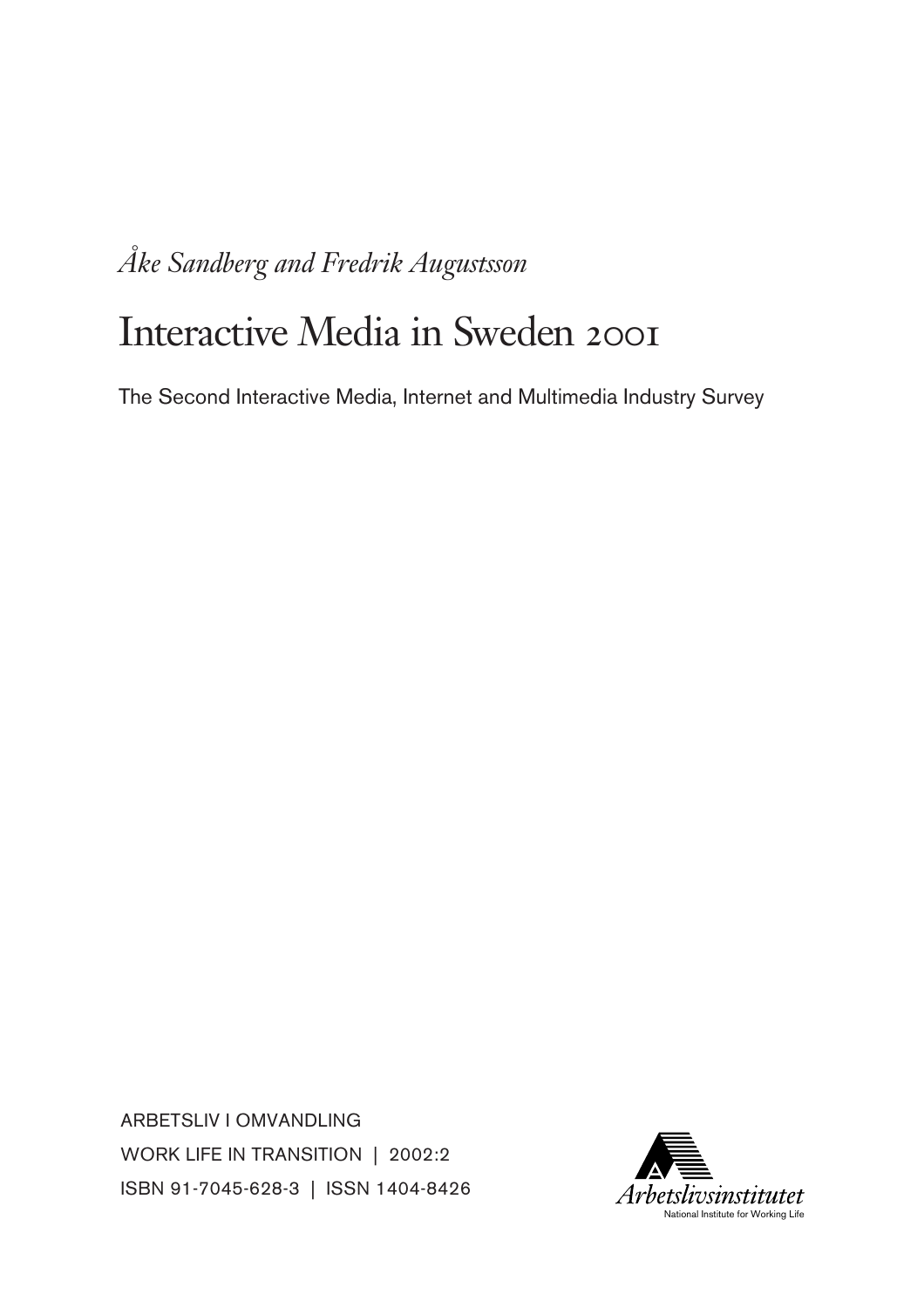**The National Institute for Working Life** is a national centre of knowledge for issues concerning working life. The Institute carries out research and development covering the whole field of working life, on commission from The Ministry of Industry, Employment and Communications. Research is multidisciplinary and arises from problems and trends in working life. Communication and information are important aspects of our work. For more information, visit our website www.niwl.se

**Work Life in Transition** is a scientific series published by the National Institute for Working Life. Within the series dissertations, anthologies and original research are published. Contributions on work organisation and labour market issues are particularly welcome. They can be based on research on the development of institutions and organisations in work life but also focus on the situation of different groups or individuals in work life. A multitude of subjects and different perspectives are thus possible.

The authors are usually affiliated with the social, behavioural and humanistic sciences, but can also be found among other researchers engaged in research which supports work life development. The series is intended for both researchers and others interested in gaining a deeper understanding of work life issues.

Manuscripts should be addressed to the Editor and will be subjected to a traditional review procedure. The series primarily publishes contributions by authors affiliated with the National Institute for Working Life.

#### **ARBETSLIV I OMVANDLING WORK LIFE IN TRANSITION**

Editor-in-chief: Eskil Ekstedt Co-editors: Christina Bergqvist, Marianne Döös, Jonas Malmberg, Lena pettersson and Ann-Mari Sätre Åhlander

© National Institute for Working Life & authors, 2002 National Institute for Working Life, SE-112 79 Stockholm, Sweden

ISBN 91-7045-628-3 ISSN 1404-8426 Printed at Elanders Gotab, Stockholm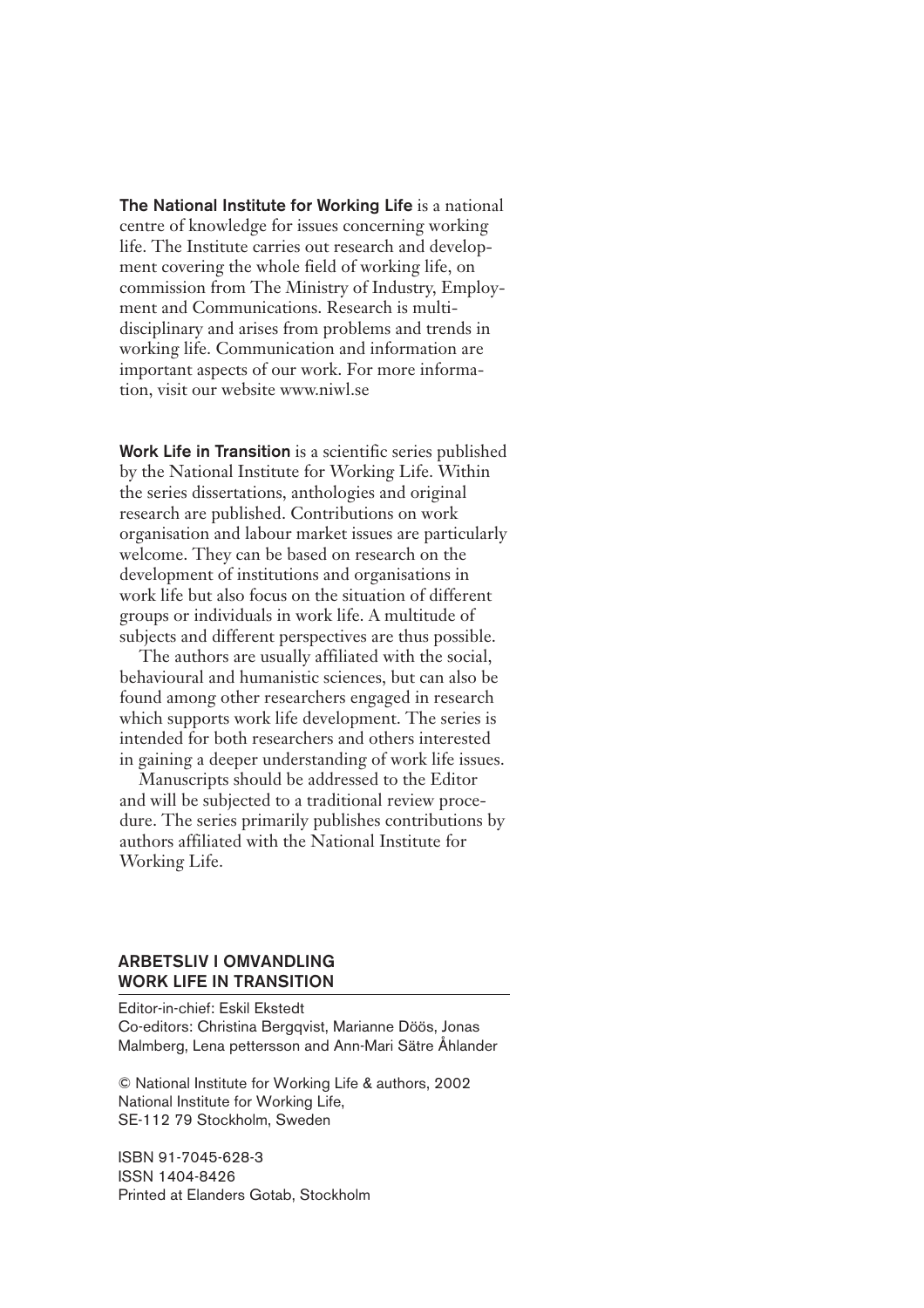## Foreword

Swedish interactive media production and other ICT-related industries were brought to international attention during the late 1990's. Financial Times, Newsweek and Business Week for example all run several articles focused on 'the Swedish IT-wonder'. Newsweek, for instance, ran the front cover article 'Stockholm. Hot IPOs and Cool Clubs in Europe's Internet Capital' (Feb 7, 2000). Government hearings have been held and dissertations published. Quantitative surveys on the national level of the field are however still rare. This is actually the first broad survey of Swedish interactive media producers, i.e. the Internet and multimedia industry, to be presented since our own first survey in 1997. These companies may give a hint of the 'network economy', and their products will effect all actors.

The study has been carried out at Arbetslivsinstitutet (the National Institute for Working Life) in Stockholm by Åke Sandberg, assoc.prof., and Fredrik Augustsson, doctoral student, in co-operation with the trade organisation Promise (Producers of interactive media in Sweden) and its director Hasse Samuelsson. The project was financed by the National Institute for Working Life and was also supported by Nutek/Vinnova as part of the News Media 2003 project, which was coordinated from the School for Arts and Communication at Malmö University.

Our present focus on IT and media is and expression of an enduring interest in technological development and workplace transformation. Our survey to interactive media companies is part of the broader MITIOR project (Media, ICT and innovation in organization and work). Another survey is presently carried out to a sample of Swedish companies and organizations to get a picture of their inhouse interactive media activities, and a survey to workers within interactive media production, linked to the company survey, is planned for early 2002. A study directed to ICT companies and their employees in Kista and its Science park just north of Stockholm has just been financed by Vinnova (Swedish Agency for Innovation Systems) and will be carried out during the next couple of years. At the same time more analytical and theoretical reports will be written. More information about the MITIOR project can be found at our web-site: www.niwl.se/projektkatalog/en/, search for 'mitior'. This report is also available as TELDOK-report no. 41, ISSN 0283-5266, www.teldok.org.

Stockholm December 2001 *Åke Sandberg*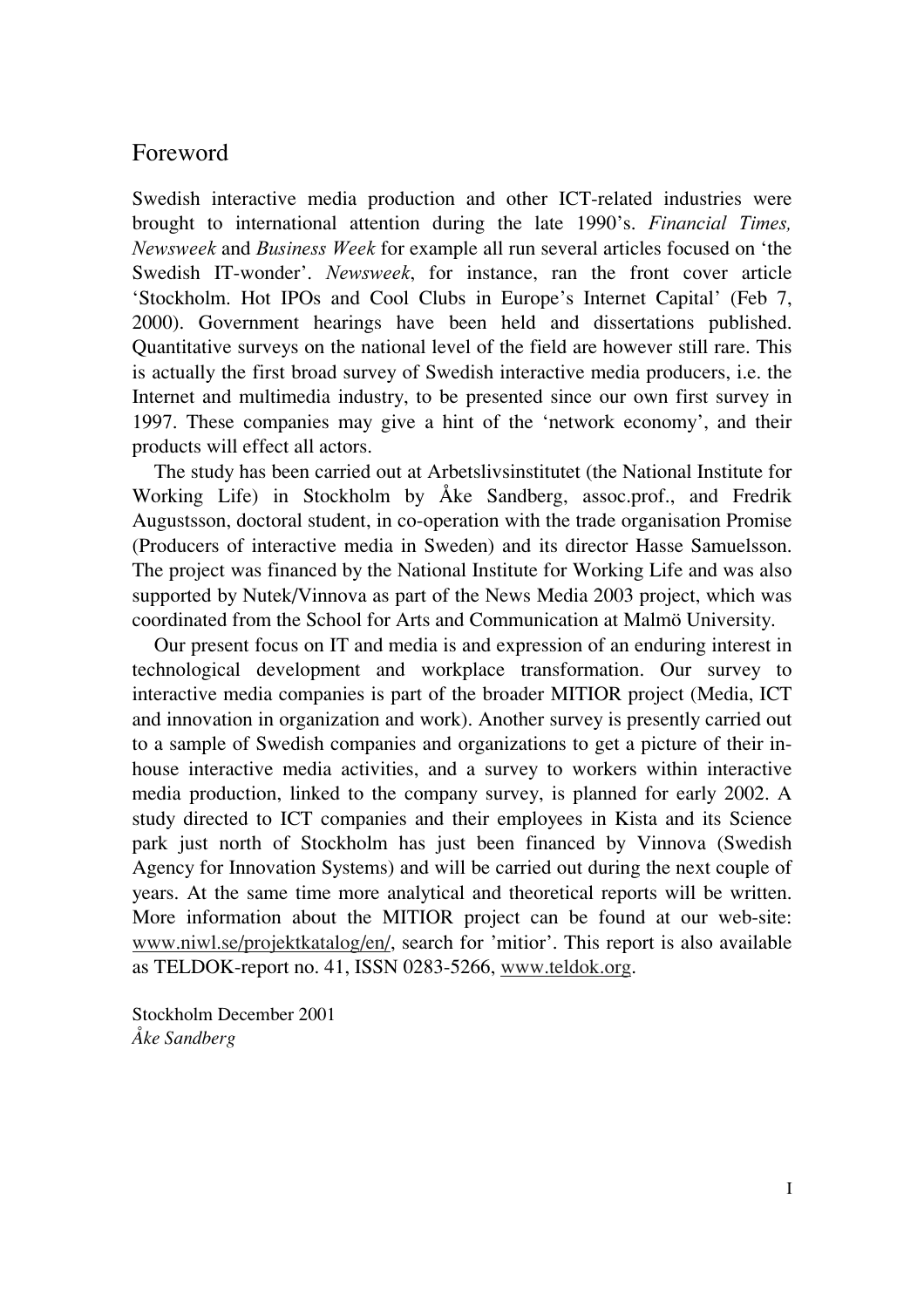#### Acknowledgements

Many collegues, managers and workers in the interactive media industry have made this study possible. First, we would like to thank those practitioners who filled in and discussed early versions of the questionnaire regarding both relevance and methods: Henrik Ahlén, Anna Backlund, Barbro Berg, Thomas Berglund, Bo-Erik Eriksson, Svante Fjällbäck, Håkan Henning, Rasmus Larsson, Sören Lindh, Anne Lintala, Leif Mettavainio, Annicka Pärson, Hasse Samuelsson, Oscar Uribe and Mikael Wittbäck.

We would also like to thank those researchers who, in various ways, have helped us to improve this study, and to avoid several pitfalls: Christofer Edling, Carl le Grand, Klas Levinsson, Ryszard Szulkin and Lennart Svensson and especially Casten von Otter who encouraged the study from the very beginning and gave us valuable comments, and Anders Wikman who shared his broad methodological competence with us. Special thanks also to the participants in an international network of researchers for letting us build upon their questionnaires and survey experience when modifying our own questionnaire form: Susan Christopherson at Cornell University, Roman Hummel at Univsersität Wien, Peter Leisink at Universiteit Utrecht and Lutz Michel at Michel Medienberatung in Essen. Thanks also to Erika Viklund for editing our English.

Those who assisted us with the practical issues always involved in empirical research are equally deserving acknowledgements: Tommy Lindkvist, and Petra Follrud, Patricia Mieres Zamora and all the interviewers from Jobfinder Student. Finally, our thanks to all those company managers who took their time to fill in our questionnaire. We are convinced this study, like its predecessor, will be useful within the industry and in research alike.

The preparations for this research were greatly facilitated by three international workshops sponsored by the National Institute for Working Life within the Worklife 2000 series. They were organised by Åke Sandberg in co-operation with Göran Ahrne, Ann-Katrin Bäcklund and Peter Leisink respectively, with practical assistance from Fredrik Augustsson and Sanja Magdalenic. Links to on-line versions of the scientific reports from the three workshops can be found at the end of this report, under 'Publications from the MITIOR-project'.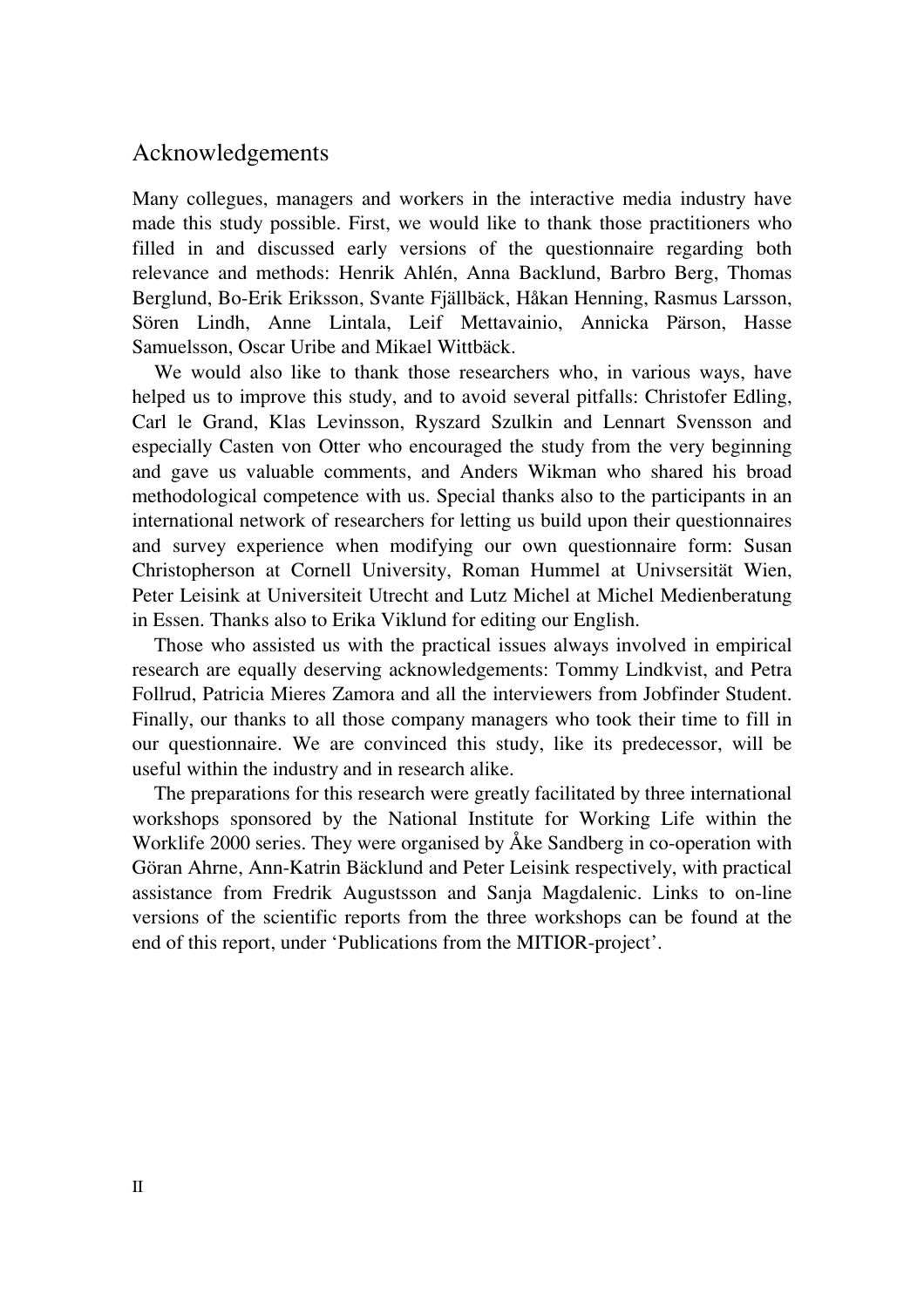# Contents

| Foreword                                                                                                            | $\mathbf I$                |
|---------------------------------------------------------------------------------------------------------------------|----------------------------|
| Acknowledgements                                                                                                    | $\rm{II}$                  |
| List of Figures                                                                                                     | IV                         |
| Introduction                                                                                                        | 1                          |
| Interactive Media in Brief                                                                                          | 2                          |
| The Interactive Media Producers<br>The size of the sector                                                           | 3<br>$\overline{4}$        |
| Companies, Activities and Markets                                                                                   | 5                          |
| Business Development – Opportunities and Constraints                                                                | 14                         |
| Co-operations and Networks<br>The Role of Customers in Production<br><b>Local Networks</b>                          | 16<br>17<br>18             |
| Personnel                                                                                                           | 19                         |
| Competence and Recruitment<br>Project managers<br>Design and content production<br>IT and programming               | 26<br>26<br>27<br>27       |
| Organisation and Reward Systems                                                                                     | 31                         |
| Work Environment and Agreements                                                                                     | 34                         |
| The Design of the Study<br>Questionnaire Design<br>Sampling<br>Labelling and Industrial Dynamics<br>Data Collection | 37<br>37<br>37<br>39<br>40 |
| <b>Results and Response Rate</b>                                                                                    | 41                         |
| Analysis of Non-respondents                                                                                         | 42                         |
| Summary                                                                                                             | 43                         |
| Sammanfattning                                                                                                      | 44                         |
| Literature                                                                                                          | 45                         |
| Tables                                                                                                              | 46                         |
| Publications from the MITIOR-project                                                                                | 59                         |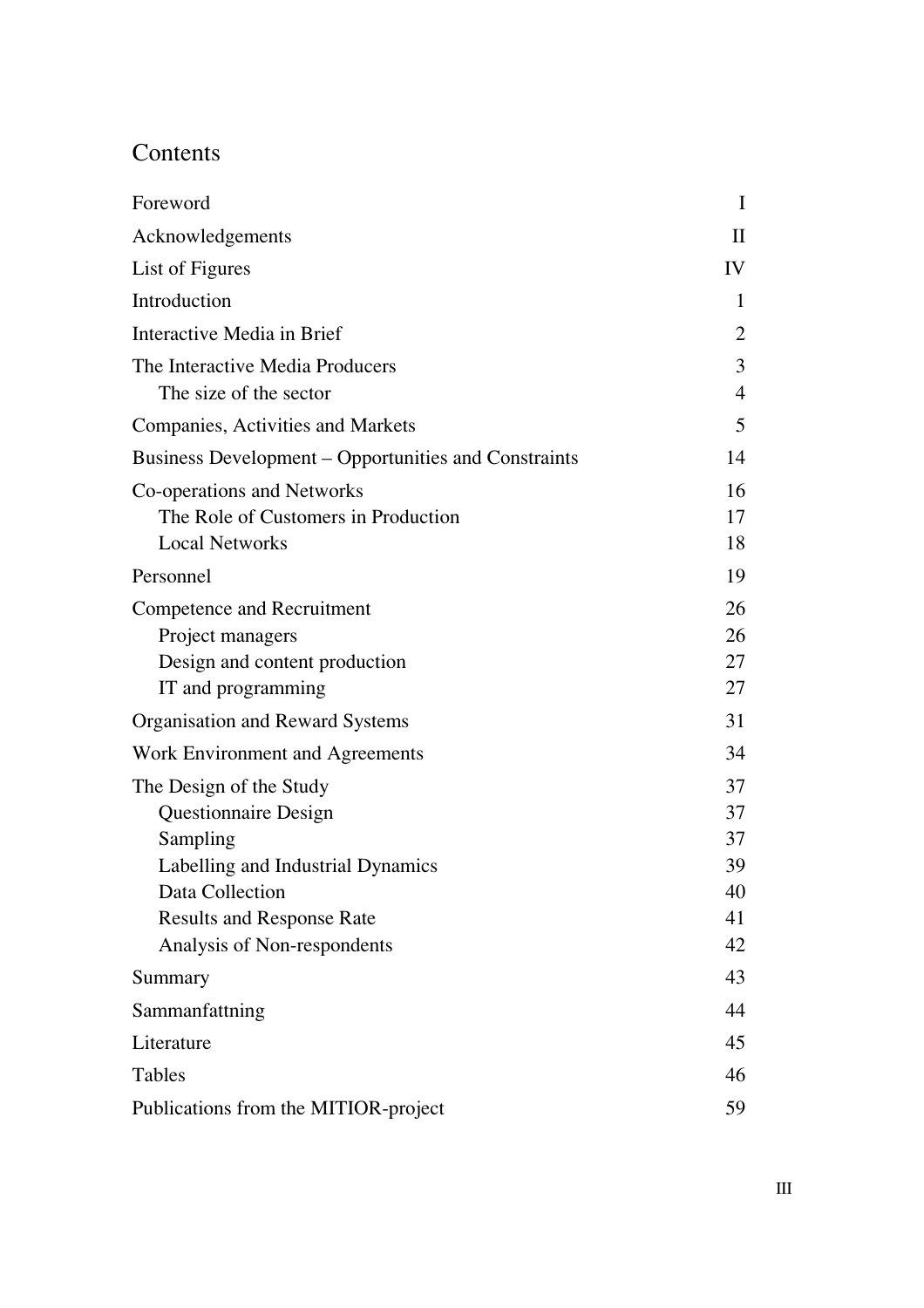# List of Figures

- Figure 1. Founding year for enterprises, and starting year for production of interactive media.
- Figure 2. Total number of employees, and the number focussed on interactive media production
- Figure 3. Geographical location of Swedish interactive media producers.
- Figure 4. Total annual turnover, Figures for interactive media production 1999, 2000, and predictions for 200
- Figure 5. Mean distribution of annual turnover of interactive media production from a selection of sources.
- Figure 6. Distribution of annual turnover from interactive media on assorted information carriers or platforms.
- Figure 7. Categorisation of interactive media production
- Figure 8. Performance of activities within interactive media production
- Figure 9. Performance of other services related to interactive media production
- Figure 10. Activities excluding interactive media production
- Figure 11. Mean distribution of interactive media workers on specific working tasks within companies
- Figure 12. Percentage of female participation in specific interactive media tasks
- Figure 13. Age distribution of employees focussed on interactive media production
- Figure 14. Average real working time of permanent full time employees focussed on interactive media production
- Figure 15. Occurrence of systematic records of overtime, economic and timebased compensation
- Figure 16. Labour turnover. Newly hired, employees who quit, and those laid off
- Figure 17. Annual time designated for competence development
- Figure 18. Proportion of employees using the full time offered for competence development
- Figure 19. Strategies to secure necessary time for competence development among employees
- Figure 20. Lowest, highest and typical monthly salaries (before tax) for specific groups of employees
- Figure 21. Reward systems in use, and the proportion of employees to whom they are offered
- Figure 22. Existence of collective agreements for employees focussed on interactive media production
- Figure 23. Detailed specification of the contents of companies' employment contracts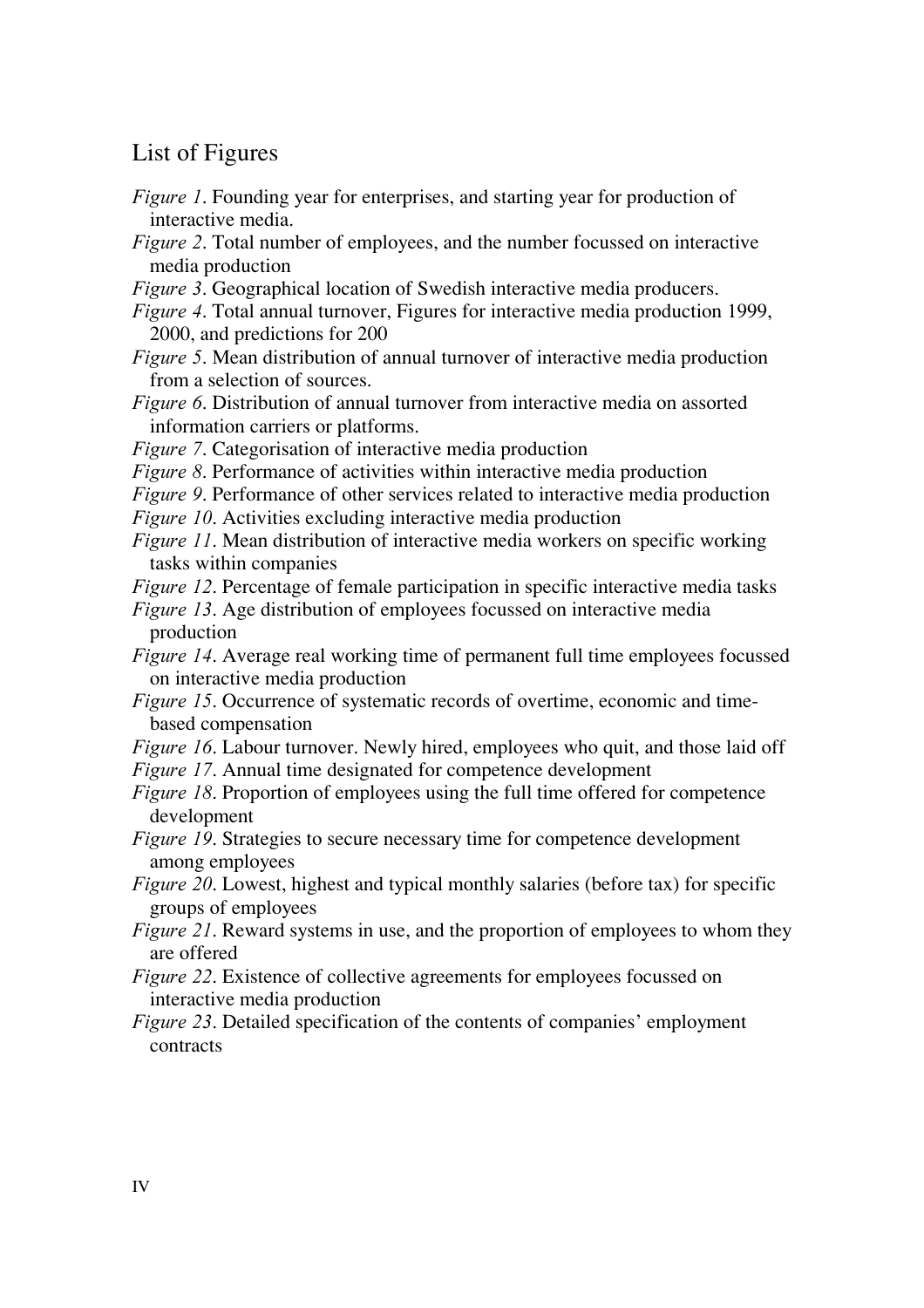## Introduction

The first national survey of Swedish interactive media producers was conducted in 1997. Much has happened since then. Interactive media producers were suddenly at the centre of the largest stock market speculations since the late 1980s, and the value of any company starting with 'e-' or ending with '.com' skyrocketed. But what was labelled the 'IT-bubble' suddenly burst. Trust and belief in the 'new economy' decreased and all 'venture capitalists', 'business angels' and 'IT-entrepreneurs' who could do so sold their shares before the 'dotcom-death' resulted in plummeting stock values, layoffs and shutdowns. The period from 1997 until now has been one of buzzwords and financial speculations. But also a period of building solid companies, actually producing innovative and high quality interactive media solutions, and for a large number of employees, going to work each and every day. This study maps the actual situation for interactive media companies and employees in 2001, and presents a more accurate and detailed picture than is sometimes given in the media.

Interactive media producers may give a hint of how some future workplaces might look like in the 'network economy'. Furthermore, the solutions created by these companies are implemented in business life in general and thereby affect all firms and employees. This makes them particularly interesting to study

This report is based on a questionnaire completed by the managements of roughly 350 companies producing CD-ROM/DVD, intranet and Internet solutions. The present questionnaire is based on the 1997 study, which has been modified and improved extensively. For a more detailed description of the design of the study, see the end of this report. It might be useful to read this description before turning to the findings. The majority of this report is purely descriptive, mainly consisting of commented figures. More analytical and theoretical analyses, and in-depth studies of specific topics, will be the focus of future works

The 1997 study answers presented an optimistic view with companies believing in great expansion and higher levels of turnover. And despite all the negative news reported in the media regarding IT-related industries, our study shows that interactive media producers still have an optimistic view of the future, although less so than in 1997. One should not deny that there are problems, but it seems that many companies in this industry are doing rather well in terms of continued growth. One aspect of what media labelled the 'dotcom-death' was the bursting of a stock market bubble, and also probably a case of rather natural dynamics of a maturing and consolidating industry. The core of the dotcom crisis was within e-commerce companies, and some of those interactive media producers that had them as their main customers. Growth in interactive media production was continuous from 1997 until 2000. The downturn is not over yet, but the sector is still larger than four years ago.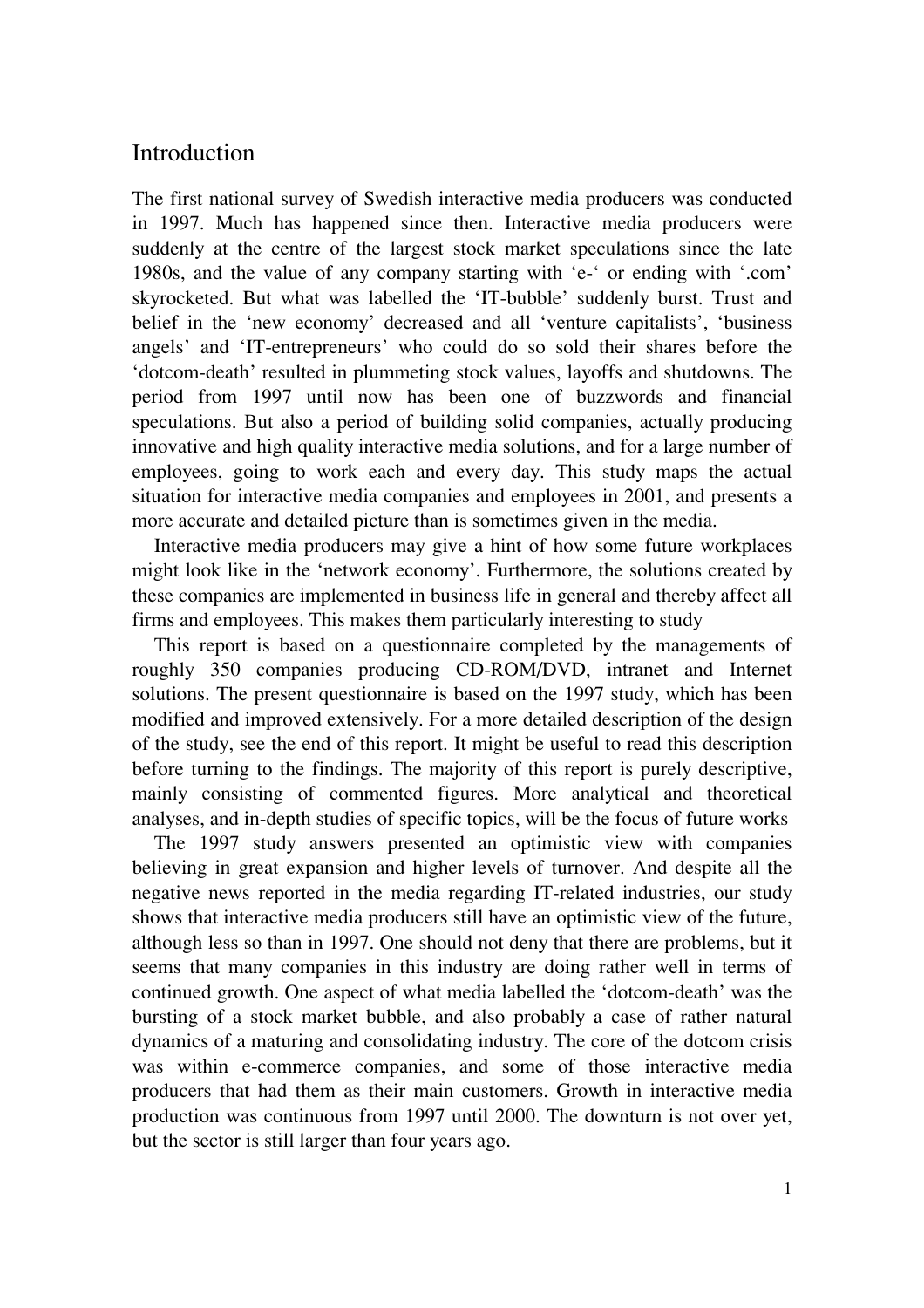# Interactive Media in Brief

- Turnover is expected to grow by eleven percent in 2001, as compared to 2000. Roughly 55 percent of company turnover comes from interactive media.
- Typical companies have five employees, but a small number of larger companies bring the average up to just over 16 employees. three employees focus on interactive media production in typical firms, and in the average company eight.
- The industry is young, the average starting year is late 1992, the median 1996. In 1999, the number of new business start-ups experienced a rapid drop. The mean starting year for interactive media production is 1996, the median 1997.
- The geographical concentration of interactive media companies has decreased slightly. Still, it is largely a city phenomenon with one third in Stockholm.
- The most common products are company presentations, followed by advertising, information databases, education and e-business solutions.
- A majority of firms are also active in fields other than interactive media.
- The most common functions performed by interactive media producers are graphic design, programming, illustrations and graphic design.
- Internet is by far the dominating medium. Recent media, such as Interactive TV, broadband and mobile Internet are still very small.
- The main customers are other companies, who stand for 82 percent of turnover from interactive media.
- 65 percent of the companies outsource interactive media production and the average percentage of outsourcing is 19 percent of turnover from interactive media production.
- 53 percent of the companies produce interactive media as subcontractor and derive on average 25 percent of turnover from interactive media from this.
- 32 percent of the companies report that customers take an active part in interactive media productions.
- Female participation is less than 20 percent in interactive media production, and is especially low in programming.
- Most employees are young, nearly half being younger than 30 years of age.
- A majority of employees are offered more than one week annually for competence development, but only a minority use the total designated time.
- Competence development is undeveloped or managed ad hoc.
- Economic rewards apart from salaries, such as stock options, are rare.
- Most employees have written employment contracts, but only in one fifth of companies are interactive media workers covered by collective agreements.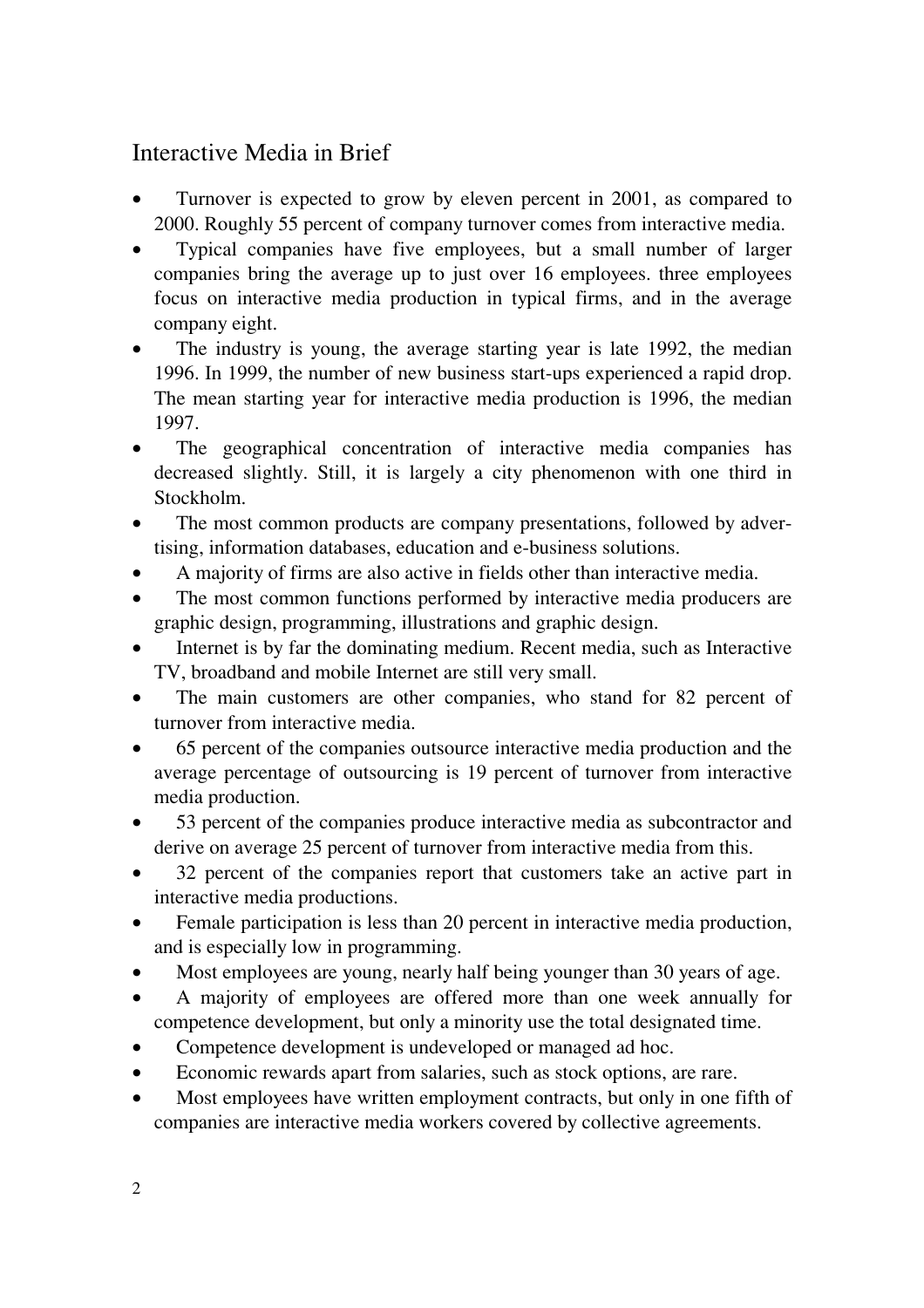#### The Interactive Media Producers

Interactive media production is not an industry in the traditional sense of the word. It is rather a sector comprising a number of actors, both newly started companies focussing exclusively on interactive media production, and older companies with a long tradition in other areas, such as traditional media, advertising, graphics production, journalism, and computer consulting. Companies producing interactive media are often active in related fields as well. The sector is still young, mainly formed during the second half of the 1990s. The industrial dynamics are extensive, and constant structural changes the norm.

There is a certain segregation within the interactive media producing sector. Small companies constitute the absolute majority. But there is also a small number of 'giants', firms with hundreds or even thousands of employees (although not all working in the interactive media operations departments), with several offices both nationally and abroad.

The target of this study has been companies producing what is known as multimedia, new media, interactive media, digital media, etc. The sector has many names. For this study, the term 'interactive media producers' has been chosen. But more important than finding a correct label to stick on these companies is to determine what they actually do. In this study, 'interactive media' refers to companies developing interactive media products or services, integrating text, graphics, sound, vision and video (multimedia or multimodal products). This incorporates both companies producing entire interactive media solutions and those contributing parts of the production. Firms that only use such solutions (for example e-business companies) or sell them (such as computer game stores) are not included. Neither are firms working with digital content for use in traditional media only (e.g. digital photography for printed newspapers). The platform or information carrier is on-line (Internet, intranet), off-line (CD-ROM, DVD, information-kiosks, etc.) or wireless, mobile Internet (WAP, GPRS etc.).

This study specifically concerns companies producing solutions for customers outside the own company, including both end-users of solutions (consumers as well as other firms), and other firms to whom one is a sub-contractor. During the autumn and winter of 2001, a separate study within the MITIOR project will be dedicated to in-house production and the ordering of interactive media for internal purposes. The survey will cover a sample of all Swedish firms, organisations and government authorities with more than 200 employees. Both these studies focus on the firm level and questionnaires are sent to managements. During early spring 2002, we hope to be able to finance a survey among individual workers in interactive media production, linked to and close in time to the company survey.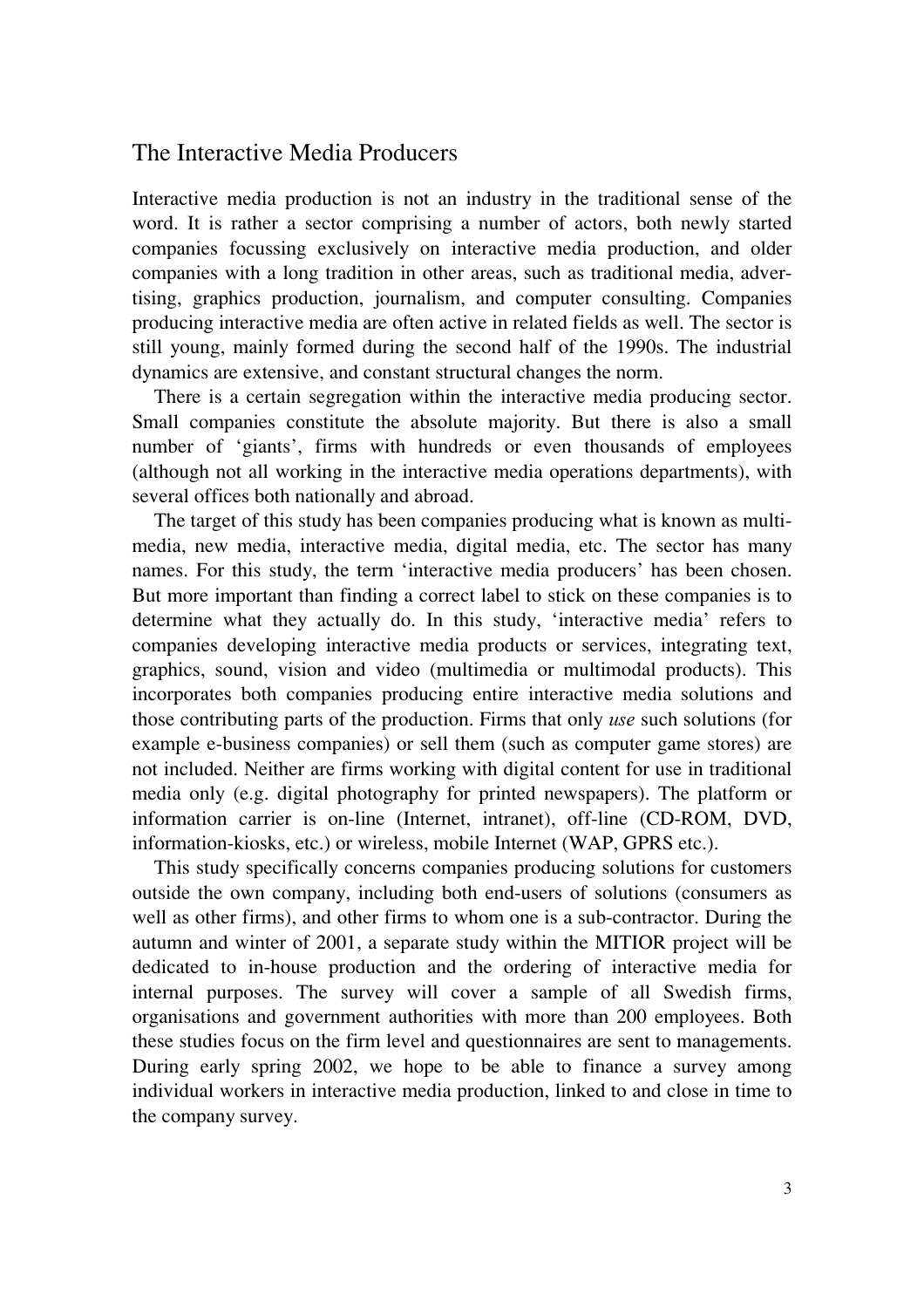For survey purposes, some 1,550 companies were identified, roughly 850 of which proved to be active in the sector of interactive media production. About 40 percent of these companies (348) completed the questionnaire. Unlike the 1997 survey, which took no notice of firms with less than five employees, this study has no lower limit. However, firms without employees (usually consisting of one person or a couple of joint owners) were given a somewhat different questionnaire, as several questions did not apply to them1. Based on a systematic examination of all firms identified, we have reason to believe that the respondents are representative of all 850 firms in the database in terms of turnover, number of employees and age. Whether the respondents are representative of the sector as a whole (i.e. the body of Swedish firms producing interactive media for external customers) is harder to determine, but there are no signs of any systematic bias in this respect. More details on the design and implementation of the study, response rates and analysis of non-respondents can be found at the end of this report.

#### The Size of the Sector

Although extensive efforts were made to include all Swedish companies active in the production of interactive media solutions for external customers, it is possible that some firms were missed. Final checks have as yet not been conducted to determine that all remaining non-respondents are really active interactive media producers. Therefore, it is not possible to determine the precise number of interactive media producers in Sweden 2001 – however, this was not the focus of the study. Furthermore, the sector for interactive media is highly dynamic, which makes any precise figures only temporarily accurate. A qualified estimate would be that there are currently (winter 2001) somewhere between 750 and 1,000 active firms in Sweden, producing interactive media for external customers. This number does not include companies, government agencies and other organisations producing interactive media solutions for in-house use. Thus, figures regarding the total annual turnover and number of employees working in interactive media production in Sweden are certainly higher than reported here.

Does Sweden have a large interactive media sector compared to other countries? Several aspects complicate answering this question. First of all, there are few systematic national level surveys of other countries. Most surveys of interactive media production tend to be regional studies, or focus on big-city clusters (such as Amsterdam, Munich, New York, San Francisco or Toronto). Secondly, as studies go, the types of companies and activities included differ. The definitions of 'interactive media', 'new media', 'multimedia' etc, as well as the

l

 $1$  This is the reason why the absolute figures reported in figures drops from 348 to roughly 270 in the middle of the report. The results regarding firms without employees will be presented in a separate report when all analyses of their answers have been completed.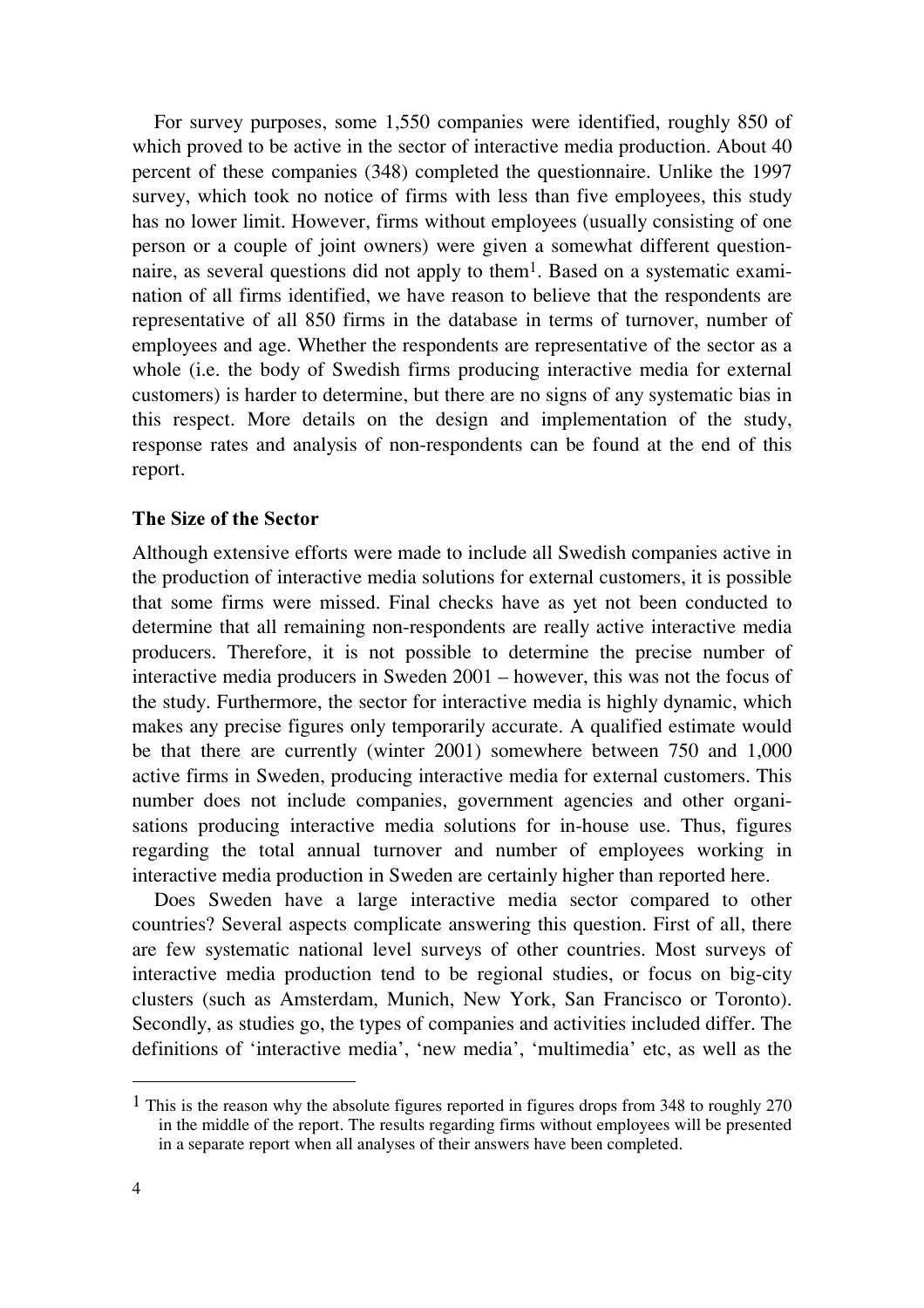types of databases and methodology vary among studies. This makes comparison between studies and nations difficult. Still, it seems, given the size of Sweden, that the interactive media sector is larger than in many comparable countries. Whether this actually is the case has so far been impossible to determine.

One reason for carrying out studies of interactive media at the regional level is that the sector in most countries is highly clustered (Braczyk et al 1999). This pattern is also discernible in Sweden, where the Stockholm area accounts for 33 percent of all companies producing interactive media (measured as the location of the largest interactive media producing office). This is, however, a somewhat lower figure than in the 1997 study. To what extent this is due to differences in sampling or reflects an actual geographical relocation of the industry is not yet fully determined (see more below).

The results of the survey are presented below, thematically and in more detail, based on the areas covered by the questionnaire: companies, activities and markets; geography and possibilities for business development; co-operation and networks; personnel; competence and recruitment; organisation and rewardsystems; work environment and agreements. Due to the previously mentioned polarisation in this sector with a large number of small firms and a few considerably larger companies, aggregate figures will in some cases be presented both as median and mean values2.

#### Companies, Activities and Markets

l

As previously mentioned, interactive media production is a relatively new phenomenon. The survey results reveal this in two ways. Firstly, companies within this sector are extremely young. The mean founding year is (late) 1992 (see figure 1). However, since a few considerably older companies, especially from the traditional graphics and printing industry, were started in the first half of the 1900s, this figure does not capture the whole picture. The median firm was started as late as 1996. Secondly, the average firm did not start producing interactive media until the first quarter of 1996 (the median being 1997). The deviation from this figure (especially downward) is very slight, confirming the picture of interactive media production as a business activity emerging from practically nowhere and growing extremely fast in a couple of years during the second half of the 1990s.

The figures below show yet another important trend. Already in 1999, the number of new business start-ups dropped rapidly, and were by 2001 almost

 $2$  Median value refers to the middle value. The mean value is the sum of every reported value divided with the number of observations. When empirical findings are not normally distributed, the two figures differ considerably.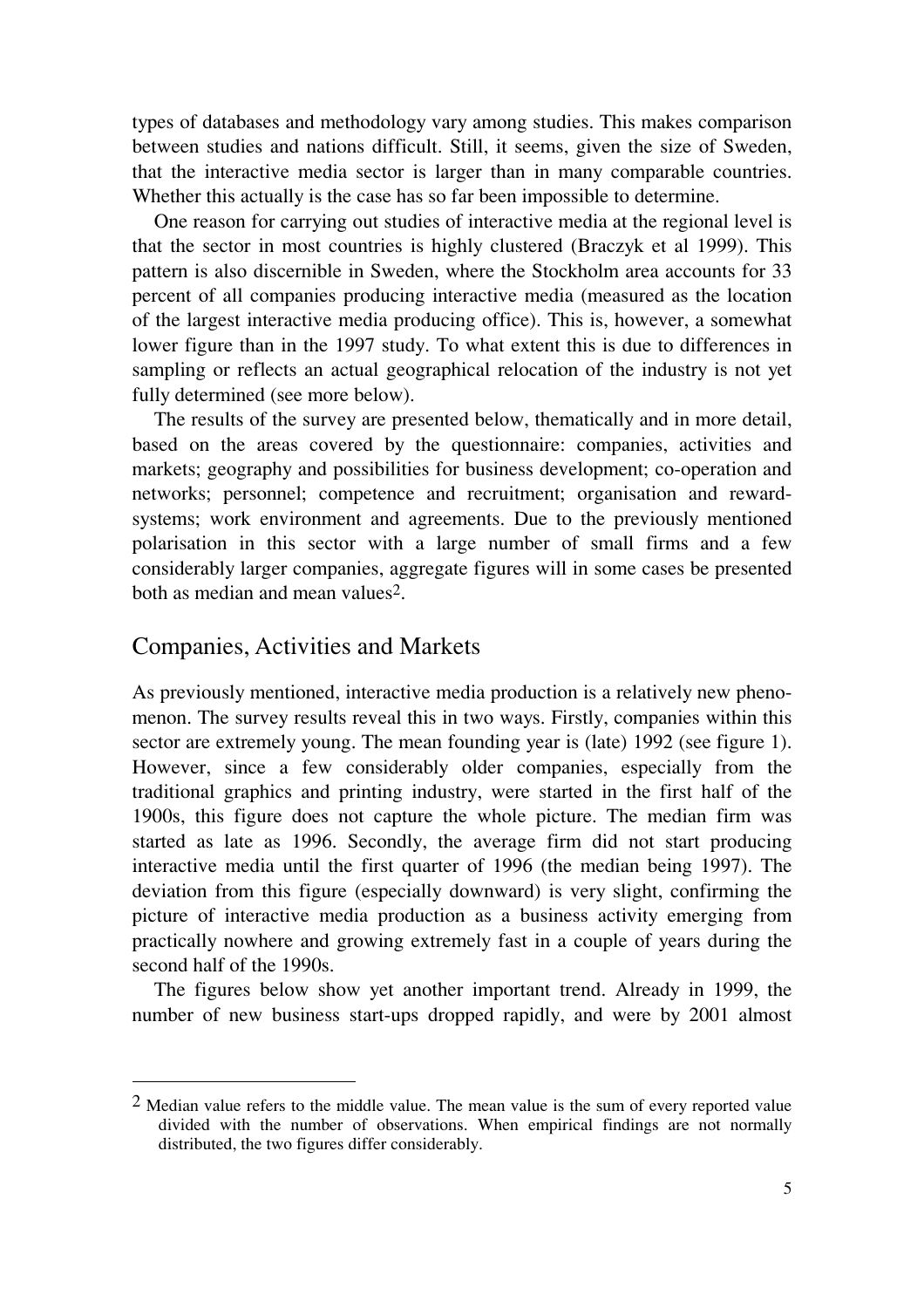down to zero<sup>3</sup>. According to these figures then, the number of new business startups was decreasing rapidly already before the sector was hit by financial trouble. There are two possible explanations for this steady decline. One can be that the number of new start-ups actually did decrease in this period, i.e. that the figures show the actual development of the sector. Another explanation might be that companies started later have had a lower survival rate than older and more stable companies. It might be that the number of new start-ups was just as high in 1999 and 2000 as in 1996 and 1997, but that a larger proportion of firms that started late have gone out of business because they were not stable or profitable enough when the IT-sector ran into financial problems.



Figure 1. Founding year for enterprises, and starting year for production of interactive media.

The typical interactive media company is small, with a total of five employees in 2001. The mean workforce size is just above 16. This is lower than the figures reported in the 1997 survey, where companies had a median workforce of six and a mean of 20 (in 1997). This visible decrease in company size is partially explained by differences in the design of the two studies. For instance, the efforts

l

<sup>3</sup> See 'Design of the study' about possible non-respondents.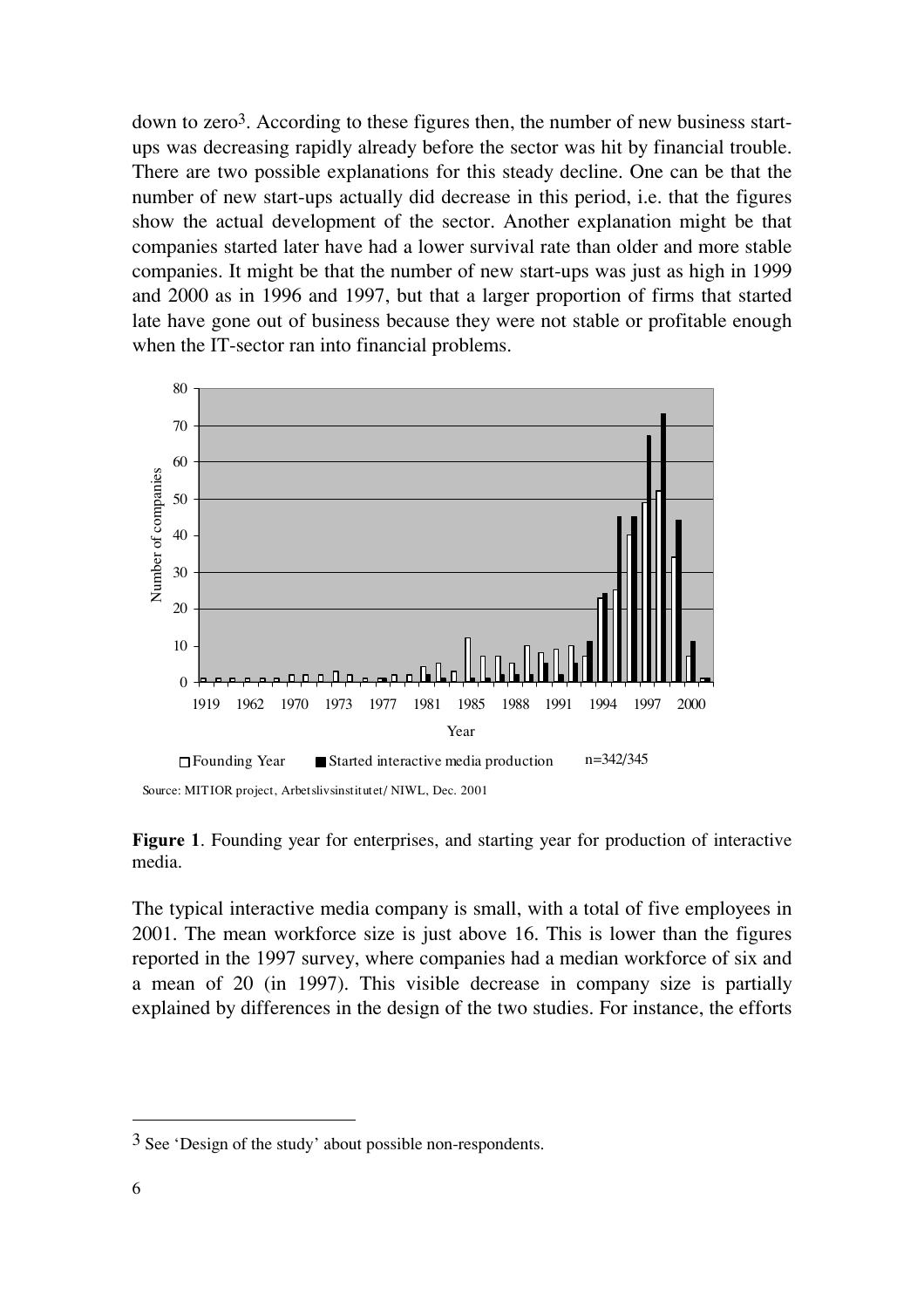and possibilities to detect small companies have been greater in the present survey. This brings down the mean size somewhat<sup>4</sup>.

The number of employees focussed on the actual production of interactive media is three in median, and eight in average. Thus, between 50 and 60 percent of employees are involved directly in producing interactive media. These figures show that interactive media production is an important and core activity for most companies in this sector. This might suggest that companies are starting to specialise and focus on their core area of business (see also figures on turnover below). It might also be due to differences in search procedure and creation of the population. Unlike the last survey, it has this time been feasible to examine the web pages of all firms in the sample and compare them to our definition of interactive media producers (see more on the design of the study at the end of this report). In 1997 many firms with only a small or marginal interactive media activity were included. These companies would most likely have been excluded from the present survey.



Source: MITIOR project, Arbetslivsinstitutet/ MIWL, Dec. 2001

l

Figure 2. Total number of employees, and the number focussed on interactive media production.

Within an average company, less than 6 percent of the workforce involved in interactive media production are temporary employees. Given the low number of employees, temporary workers are more or less non-existent. The number of outside consultants currently working within the average company is 0.64. Given the fact that this figure does not include companies without employees (which would bring down the figures even further), the figure is extremely low. Taken

<sup>4</sup> The survey was directed to firms, not business groups. This means that companies divided into several separate financial/ legal units can be included more than once. Each answer is for that particular unit only.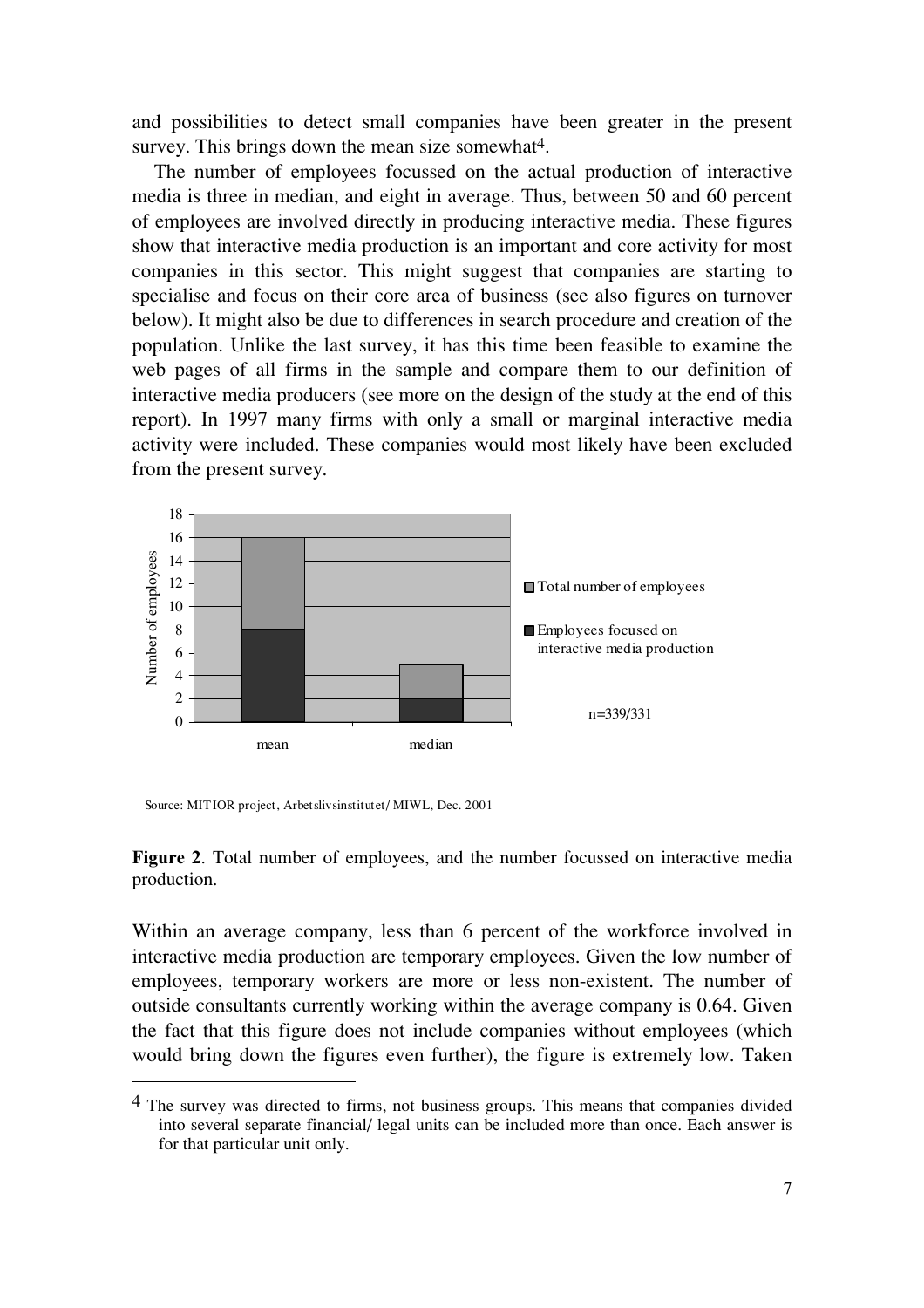together, this suggests that the forms of employment in the interactive media sector are very similar to the general labour market (see more below).

Most interactive media producing companies have only one office in Sweden, and almost none has offices abroad. Of those companies counting more than one office, interactive media is mostly not produced in all of them. The numbers are however small, and definite conclusions difficult to draw. Geographically, interactive media is concentrated to a few areas in Sweden, mainly Stockholm, but also Gothenburg, Malmö and the rest of the traditional university cities and towns5. However, the geographical concentration has somewhat declined. In the 1997 survey, central Stockholm had one third of all Swedish interactive media companies, and, together with the larger Stockholm area, made up half the sector. Whether this change reflects increased 'industrial maturity' in other parts of Sweden, that companies have moved away from Stockholm, or that Stockholm suffered from over-establishment and now has had to pay for it, is not sure. The difference could also be due to differences in the design of the two studies. In the present study, the possibilities to locate companies outside Stockholm have been greater. Furthermore, in this study the geographical location of companies is determined by the location of their largest interactive media producing office and not by their head office, which was the case in the 1997 study. When all offices producing interactive media belonging to the companies in the survey are incorporated, the picture changes somewhat, although only marginally, since the number of offices per company producing interactive media is 1.28 in mean, with a median of one.



Source: MITIOR project, Arbetslivsinstitutet/ NIWL, Dec. 2001

Figure 3. Geographical location of Swedish interactive media producers.

l

<sup>5</sup> A number of colleges in Sweden received a University status between 1997 and 2001, the time between the first and second survey. For purposes of comparison, we have separated the traditional university towns except Stockholm and Gothenburg (Linköping, Lund, Umeå and Uppsala) from the newer ones.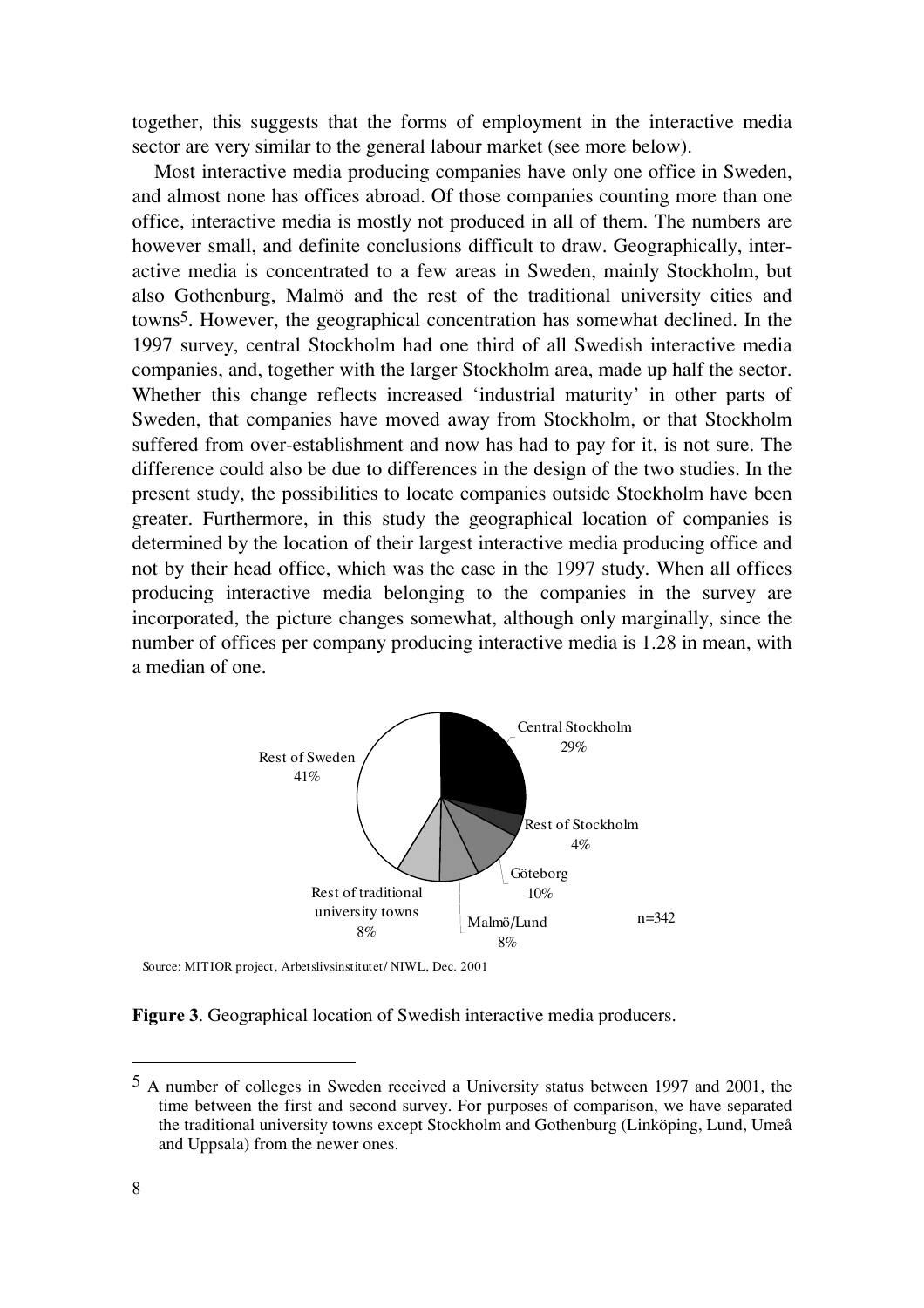The relative size of companies is also reflected in their average turnover. The production of interactive media, just as many similar activities within media, is characterised by a form of customised production and dependent on the input of skilled workers. It should come as no surprise then, that the average turnover is highly correlated with the number of employees<sup>6</sup>. The mean annual turnover for firms was 10.6 MSEK7 in 1999, 13.6 MSEK in 2000, and expected to grow to 15.1 MSEK in 2001. The median annual turnover the same years was 2 MSEK, 3 MSEK, and 3.5 MSEK respectively. Thus, in the late spring and summer of 2001 companies believed that turnover would continue to increase8. Our results also show that newly started firms have a lower average turnover than older firms.



Source: MITIOR project, Arbetslivsinstitutet/ NIWL, Dec. 2001

l

Figure 4. Total annual turnover. Figures for interactive media production 1999, 2000, and predictions for 2001 (mean and median).

Interactive media production makes up more than 50 percent of companies' total turnover all three years, and is expected to grow, although only modestly in terms of mean values. In 1997, only seven percent of total turnover came from interactive media production. Back then, many firms with only a small or marginal interactive media activity were included, firms that would probably have been excluded from the present survey. These figures support the above claim that this study has managed to capture the core interactive media producers. In 1997 our database contained many more companies that only to a small extent

<sup>6</sup> In the questionnaire, respondents were asked to report current number of employees. The correlation reported here, r=0.936, is with expected turnover in 2001, which is the most current number. The difference to the 2000 figures is however small  $(r=0.934)$ . Both figures are significant at the 0,05 level.

<sup>7</sup> MSEK is an abbreviation for Million Swedish Kronor. One Swedish krona is roughly 0,1 Euro.

<sup>&</sup>lt;sup>8</sup> Important to note is that these answers were given before the events that has affected the world economy during the fall of 2001. Still, half of 2001 had already passed when respondents made these predictions.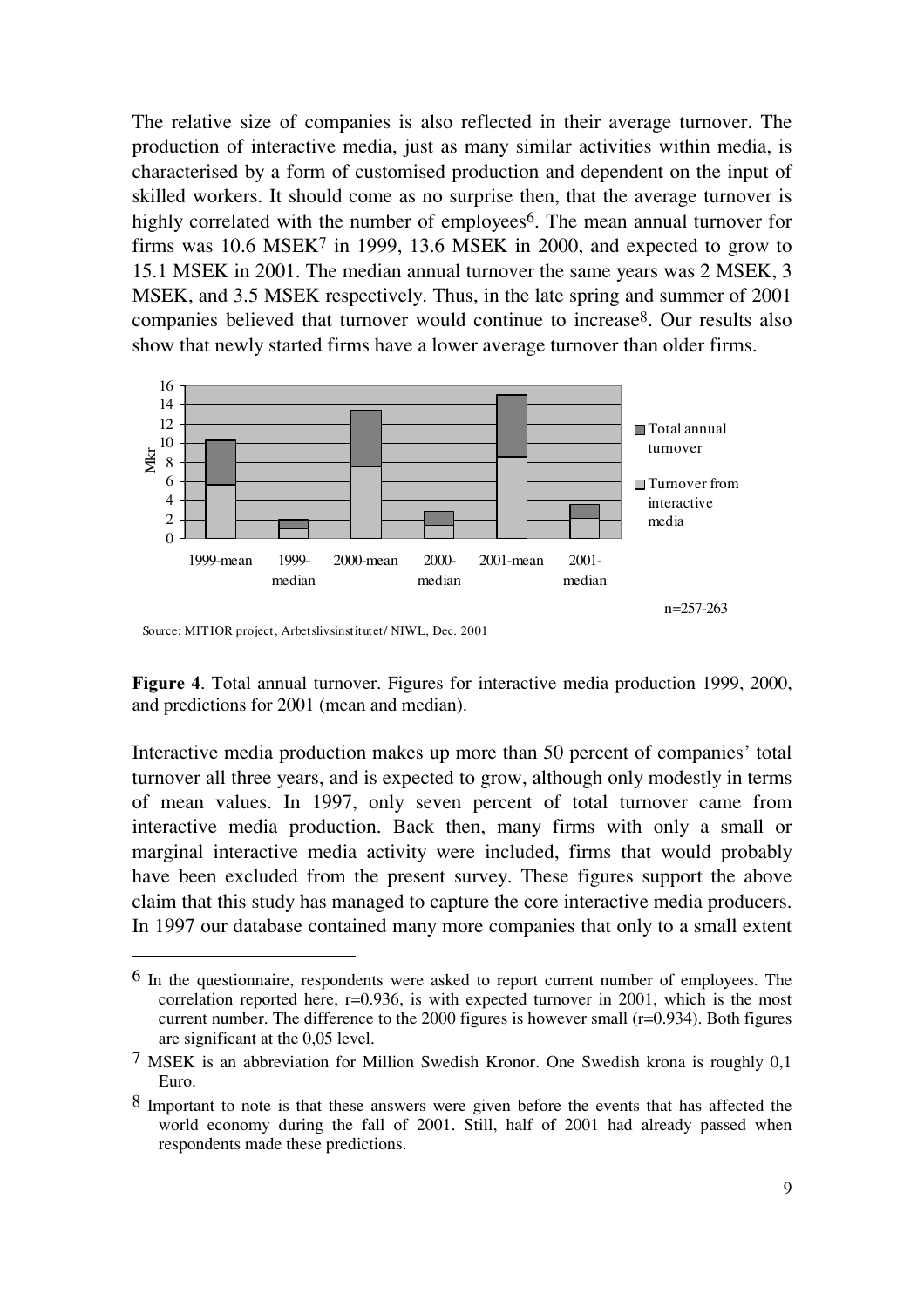produced interactive media solutions. Newly started companies receive a higher proportion of their turnover from the production of interactive media. The situation is confirmed when examining the sources for turnover from interactive media production, and to some extent their markets. The actual production of interactive media solutions makes up more than three quarters of the total turnover from interactive media. As can be seen, the majority of the rest is from consulting, and only a fragment from customer training and education (figure 5).



Source: MITIOR project, Arbetslivsinstitutet/ NIWL, Dec. 2001

Figure 5. Mean distribution of annual turnover of interactive media production from a selection of sources.

The same concentration can be found at the customer base for interactive media producers. Interactive media firms attain on average 82 percent of their turnover from business customers (other firms), and only 18 from the consumer market. The median figures are even more striking with 100 percent business customers and zero consumer market. The reason for this concentration is probably the relatively low number of Swedish companies specialising in computer games, educational CD-ROMs, DVDs and other mass consumer products. Furthermore, more resources are necessary for production for the mass market, complicating the establishment of small companies within this particular market segment9. This can be illustrated by determining the preferred information carriers or platforms. CD-ROM, DVD and other stored media add up to roughly 19 percent, while Internet and intranet productions make up more than three quarters of the annual turnover (the median is 5 and 90 percent, respectively). Figure 6 also shows that some of the recently most talked about forms of distributing interactive media (WAP, interactive TV etc.) so far are extremely small<sup>10</sup>.

l

<sup>9</sup> An example of this is computer games. Most small Swedish firms producing computer games are dependent on a large publisher who can finance, distribute and market the product.

 $10$  This was granted before the execution of the survey. The latter categories were included to facilitate tracking the development within this area from the very beginning.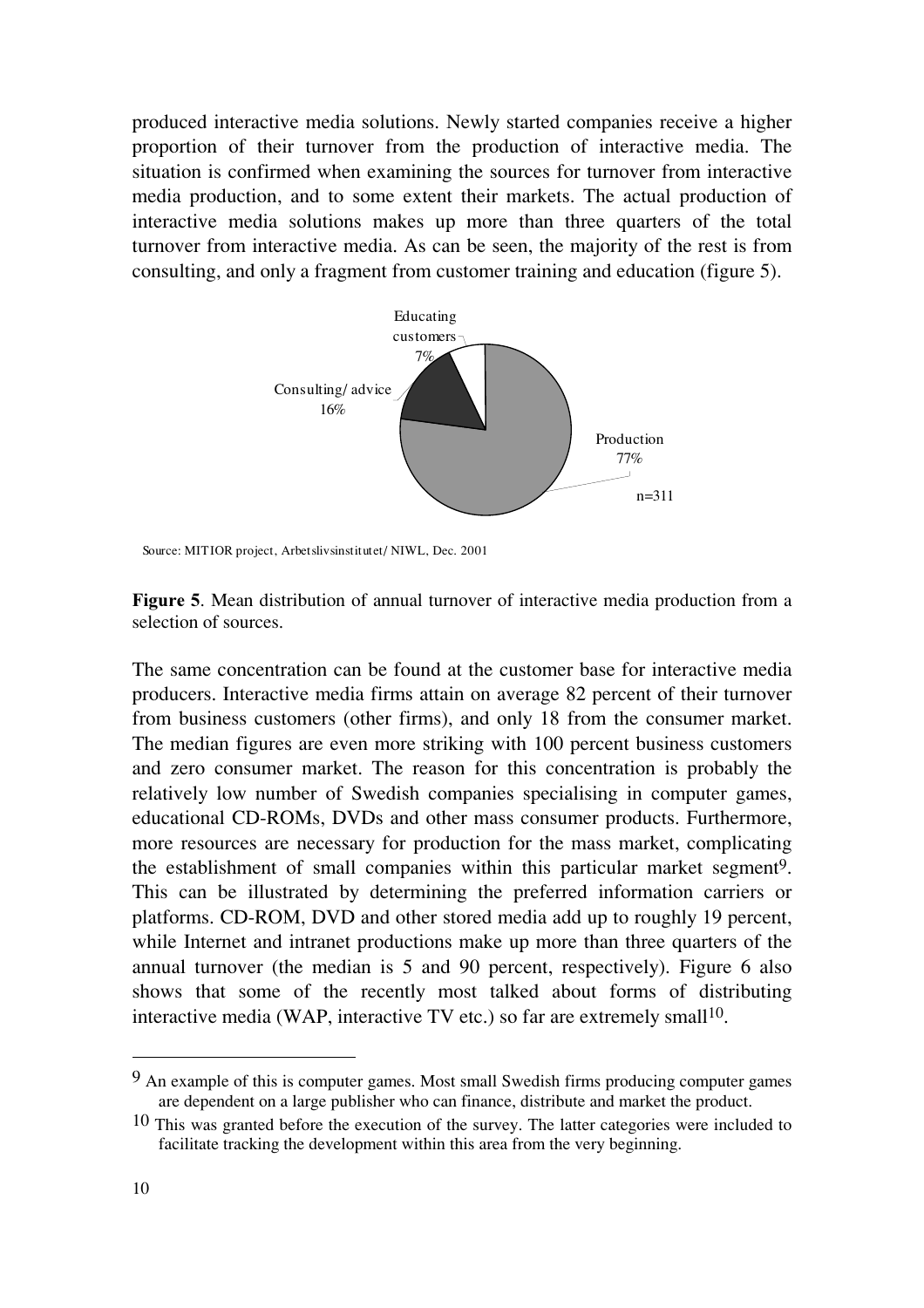

Source: MITIOR project, Arbetslivsinstitutet/ NIWL, Dec. 2001

Figure 6. Distribution of annual turnover from interactive media on assorted information carriers and platforms.

What kind of interactive media solutions are these firms producing, then? Respondents were asked to classify their productions according to 15 predetermined categories. The results show that the most commonly produced interactive media solution is presentations of companies and other organisations. This is followed by advertising and PR, information databases, and education. The least common categories are culture, 'edutainment' and news. Notable is that ecommerce, both Business-to-Business (B2B) and Business-to-Consumer (B2C), rank relatively low. This might explain why these interactive media producing companies seem to have gone relatively unscathed through the 'dotcom-death'.



Figure 7. Categorisation of interactive media production.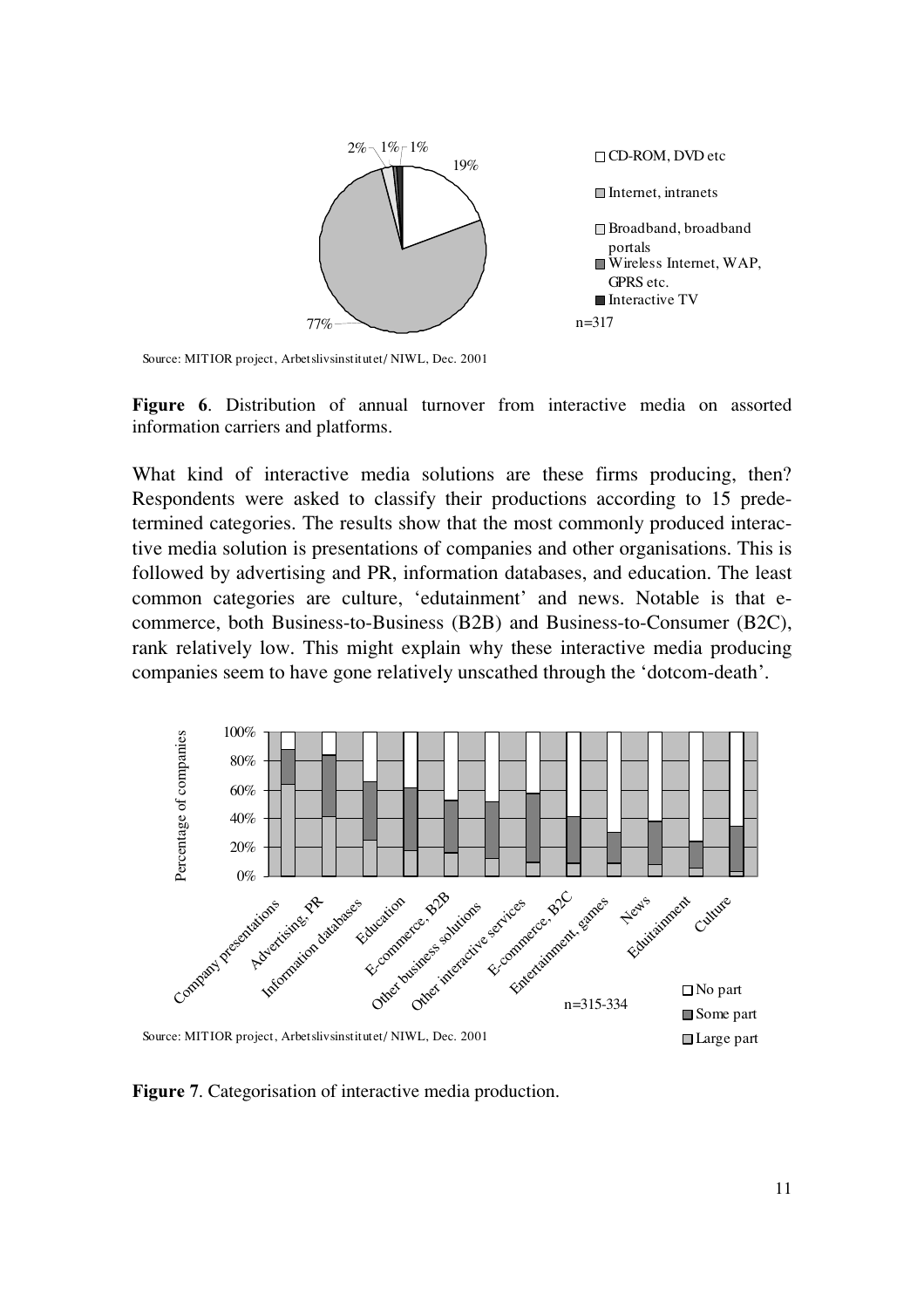The production of any interactive media solution can be divided into a number of more or less definite functions, activities or tasks. On a more general level, they can be defined simply as programming, design and content production, and project management. In order to get a more detailed picture, it is necessary to go beyond this and look at specific functions. This is important for the understanding of the core activities of interactive media production. Furthermore, it helps explaining why certain functions are outsourced to other companies. In this study, respondents were asked to describe if, and to what extent, they performed 15 different functions which, taken together, make up interactive media production. The results are shown in figure 8.



Figure 8. Performance of activities within interactive media production.

The most common activities performed by companies themselves are graphic design, web-design and programming. More than 80 percent of companies regularly deliver each of these services. The least common activities are video and film production, sound and music production and the provision of actors for sound and vision. Less than 20 percent of firms regularly deliver these latter types of services. Interesting to note is the variety in production. As seen in figure 8, there are several functions where the number of companies that sometimes deliver them is almost as great as that of those who deliver them regularly. These findings imply that most companies have the skills and competence needed to deliver a wider selection of services than they normally do. This might support the argument that interactive media producing firms are characterised by flexible specialisation, i.e. the ability to adapt the focus of production to the current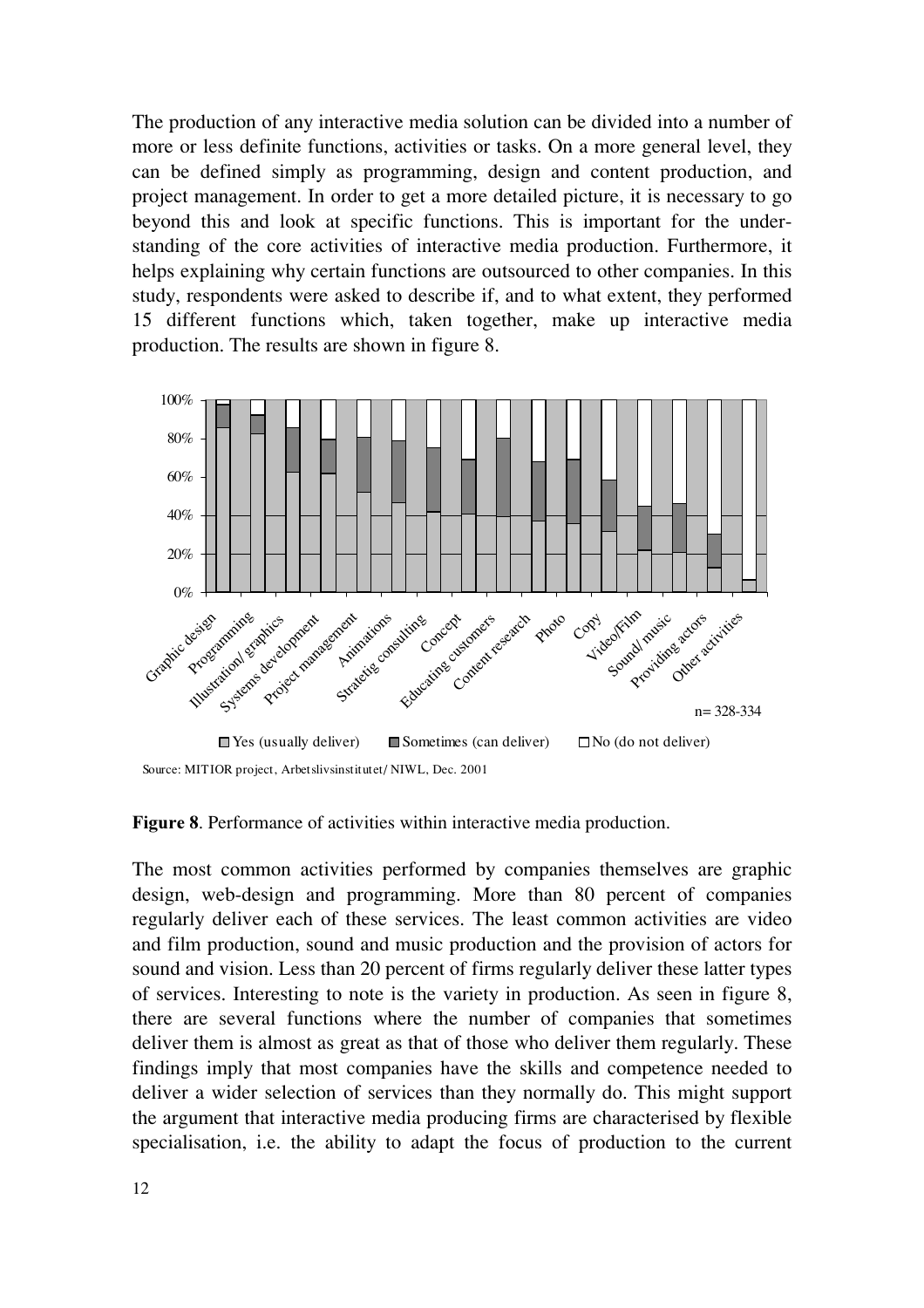demands of the customer and to co-operate in production networks with other interactive media producers. In order to determine whether this really is the case, it is however necessary to make case study comparisons over time.

The results also show that a number of firms perform a range of additional activities that are important to make solutions work properly, activities that are not considered as part of the actual production of interactive media solutions (figure 9). Most common of these activities are publishing on the Internet or running a portal and offering space on a server (web-hosting).



Yes (usually deliver) Sometimes (can deliver)  $\Box$  No (do not deliver)

Source: MITIOR project, Arbetslivsinstitutet/ NIWL, Dec. 2001

Figure 9. Performance of other services related to interactive media production.

Furthermore, about 75 percent of firms producing interactive media are also involved in other activities (figure 10, next page). Most common among these are graphic production, design and advertising – content-related activities, all of them. IT-consulting and software development rank lower. This implies that interactive media firms are more closely related to design than they are to technology. An alternative explanation could be that firms focussing on technological aspects do not consider themselves interactive media producers (see further 'design of the study').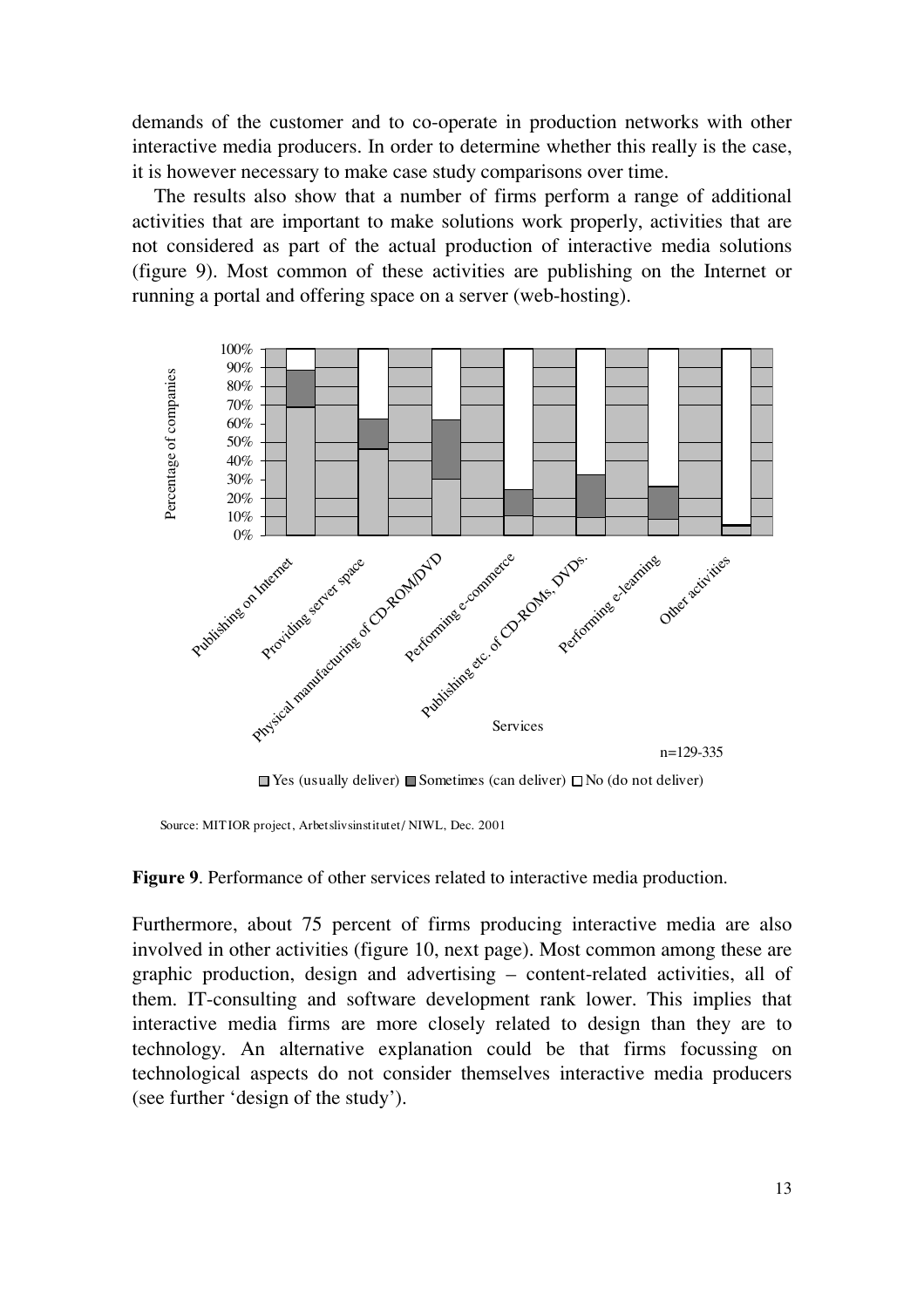

Source: MITIOR project, Arbetslivsinstitutet/ NIWL, Dec. 2001.

Figure 10. Activities excluding interactive media production.

# Business Development – Opportunities and Constraints

Both researchers and politicians have become more aware of the fact that the overall business climate is important for the development possibilities of companies and industries. It is also necessary to pay attention to the specific needs, possibilities and constraints of distinct branches of industry, and of regions. In order to map the possibilities and constraints for growth in interactive media production, three sets of questions were posed. The first question set was aimed at detecting possible current constraints for, or impediments to, the development of interactive media producing firms.

Factors seen as the most important sources of constraint for development are customers' lack of knowledge and problems of communication, taxation of firms and individuals, and lack of venture capital. It is interesting to note that differences are small between the highest and lowest ranking problems, and more importantly: most problem factors score relatively low. This indicates that companies on the whole sense quite few structural obstacles to business development within the field of interactive media production. A striking finding is that customers' lack of knowledge is seen as a problem at the same time as customer training is but a fragment of total turnover from interactive media production (see figure 5). Are interactive media firms not offering customers training and implementation support, or are customers not asking for, or not willing to pay for, such training? To what extent are customers and end-users actively participating in the design and implementation plans?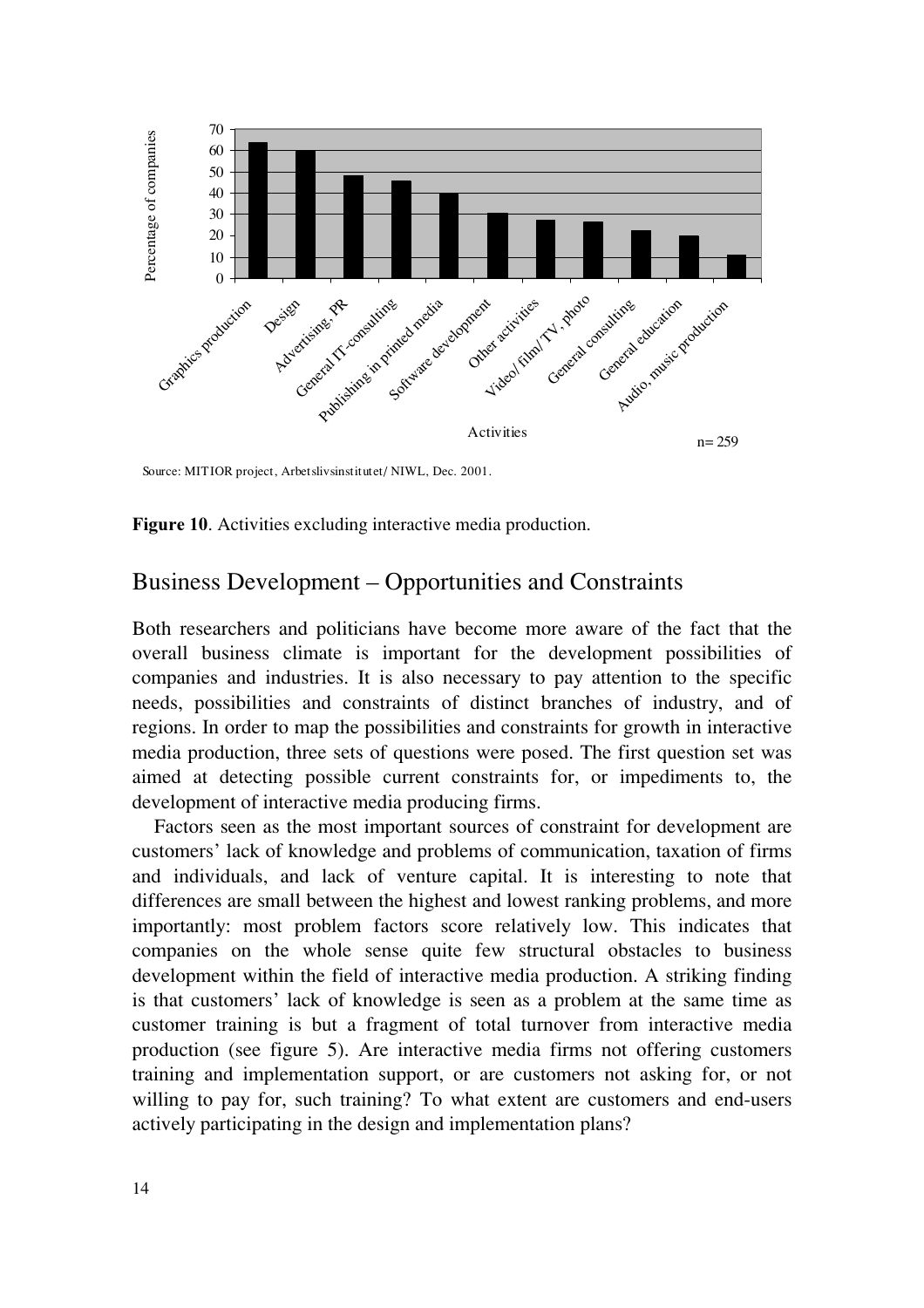A second aspect of development is geography. This becomes even more crucial in an industry as regionally unbalanced and clustered as interactive media production. When asked to what extent the present place of business manages to satisfy a number of factors, as well as how important these factors are perceived to be for the possibilities of running the company, the following pattern emerges.

The factors seen as best satisfied at the current location of business are communications, closeness to university or college, supply of competent personnel, closeness to customers and market, and supply of telecom infrastructure. What seems to be provided to a lesser extent are factors such as support and financial aid for localisation, and housing and office space at reasonable prices.

When managements are asked about the relative importance of different factors for companies' possibilities to conduct business at the present location, we obtain a better understanding of how they view their current location. The most important factors are supply of competent personnel, closeness to customers and market, and telecom infrastructure. Closeness to a university or college does not seem to have the same importance as has sometimes been stated  $11$ . Factors that appear to be less relevant are support and financial aid for localisation, community service and closeness to other IT and media-companies. These findings have important implications for policy makers trying to attract interactive media firms to their region. Firstly, firms do not seem to be very interested in the possibilities of getting support or financial aid for setting up in, or moving their operations to, other places. Secondly, the possibilities to attract interactive media companies with guarantees of high quality community and social services are small; these companies are primarily looking for other things. Thirdly, the importance of being located close to other firms involved in IT and media seems relatively small. Instead, what is important is closeness to the market and customers. This means that the possibilities of 'artificially' creating local clusters of interactive media firms are probably small if there are no major customers in the area. Given that the major customers for interactive media producing companies generally are other firms, it is likely that interactive media production will be found near (the headquarters of) large firms12.

Still, there are possibilities for regions outside large cities to support clusters of interactive media producing firms even if there are no, or few, large firms as

l

<sup>&</sup>lt;sup>11</sup> The questionnaire did not ask respondents to specify why it is important to be close to a university, but it might very well be that it is a way of securing the supply of competent personnel.

 $12$  There might be even higher levels of concentration locally. In Stockholm, the area between Hötorget and Stureplan has a high concentration of interactive media producers, while there are practically no firms present in Kista, known for its high concentration of high-tech ICT firms. Gothenburg has a majority of firms at Hisingen. In Malmö, there is a concentration of firms around Lilla Torg. In Lund they are situated close to the university science park.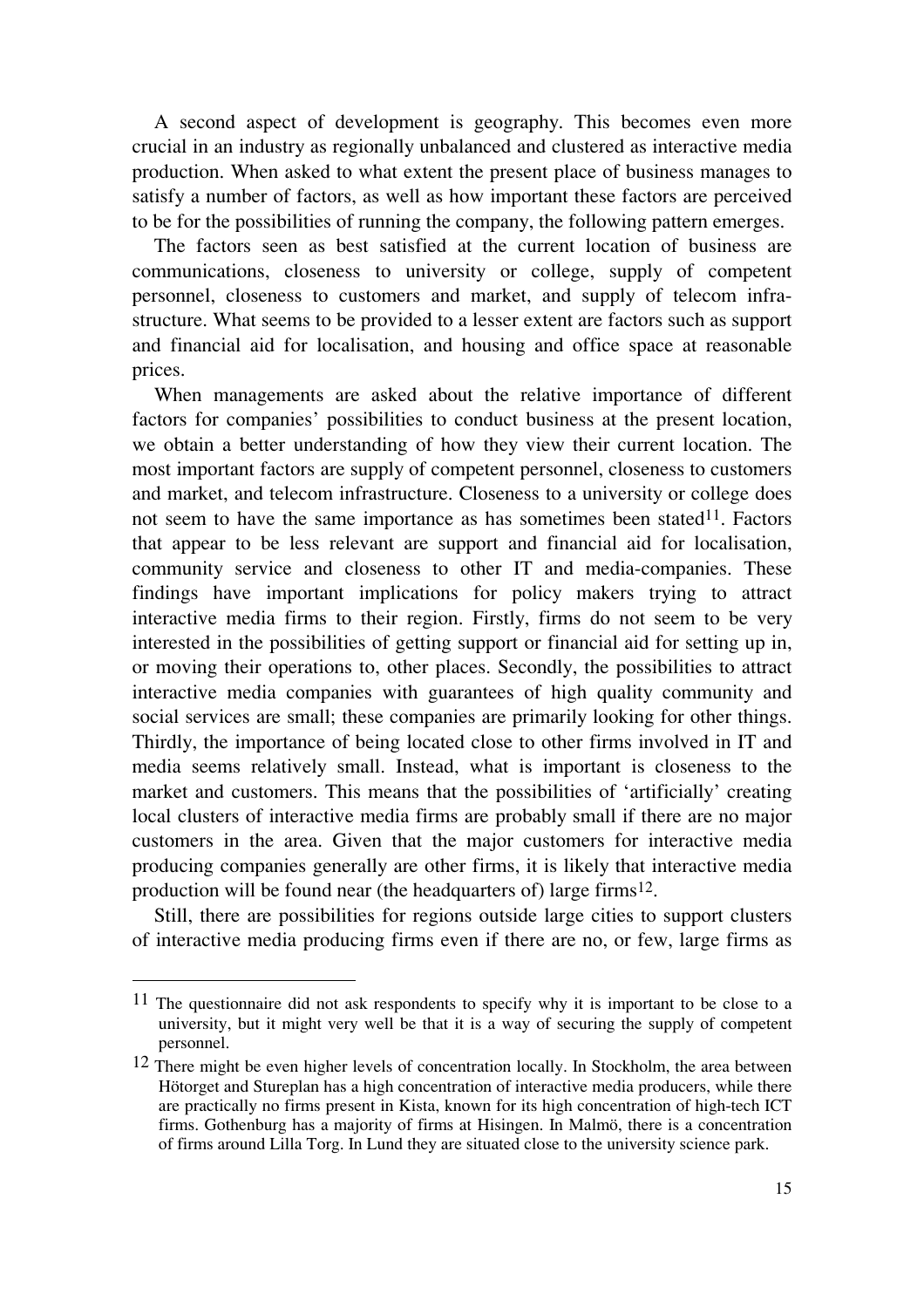potential customers present. An example of this is the city of Visby on the Baltic island of Gotland where one has managed to build up and sustain a vital interactive media cluster in the absence of large customers (besides the games company Svenska Spel) by starting a university education focussed directly on interactive media and computer games, thereby creating a supply of competent personnel. Experiences from similar attempts in e.g. Germany (Braczyk et al 1999) show that such efforts are of limited value if they are not coupled with broader attempts to develop an attractive climate for this type of business and employees and by offering, among other things, suitable office buildings that facilitates co-operation between companies, education and customers.

#### Co-operations and Networks

Interactive media production is often described as a sector characterised by high levels of inter-firm collaboration and different forms of individual and companylevel networks and support structures within production, finance, innovation and competence development. This implies that individuals and firms producing interactive media are not focussed on potential final customers only, and seeing each other purely as competitors. They also have different forms of more or less stable co-operations with each other. The focus of this study has been on company-level networks among firms focussing on the production of interactive media solutions.

65 percent of companies outsourced part of their interactive media production to other companies or free lancers. On average, 18.5 percent was outsourced, nearly a fifth of turnover during the last 12 months. At the same time, about half of the companies (52 percent) function as subcontractors to other interactive media producing firms. On average, they derive 25 percent of their turnover from different forms of subcontracting. Furthermore, companies claim that customers be actively involved performing functions in nearly one third (32 percent) of all productions. Important to note is the pattern of the same companies both outsourcing, subcontracting and being involved in projects where the customer (firm) takes an active part in the production of interactive media. This supports the notion that the production of interactive media solutions can be understood as a network of companies performing various functions, and holding various positions, in different projects.

An image of what interactive media companies produce themselves (figure 8) may become clearer from looking at the functions companies outsource to other firms, functions they perform as subcontractors to other firms, as well as the activities performed by customer firms themselves. As can be expected, the distribution of functions left to other firms more or less mirrors the functions firms perform themselves. Thus, the most common functions outsourced are photo, sound and music production, actors for sound and picture and video and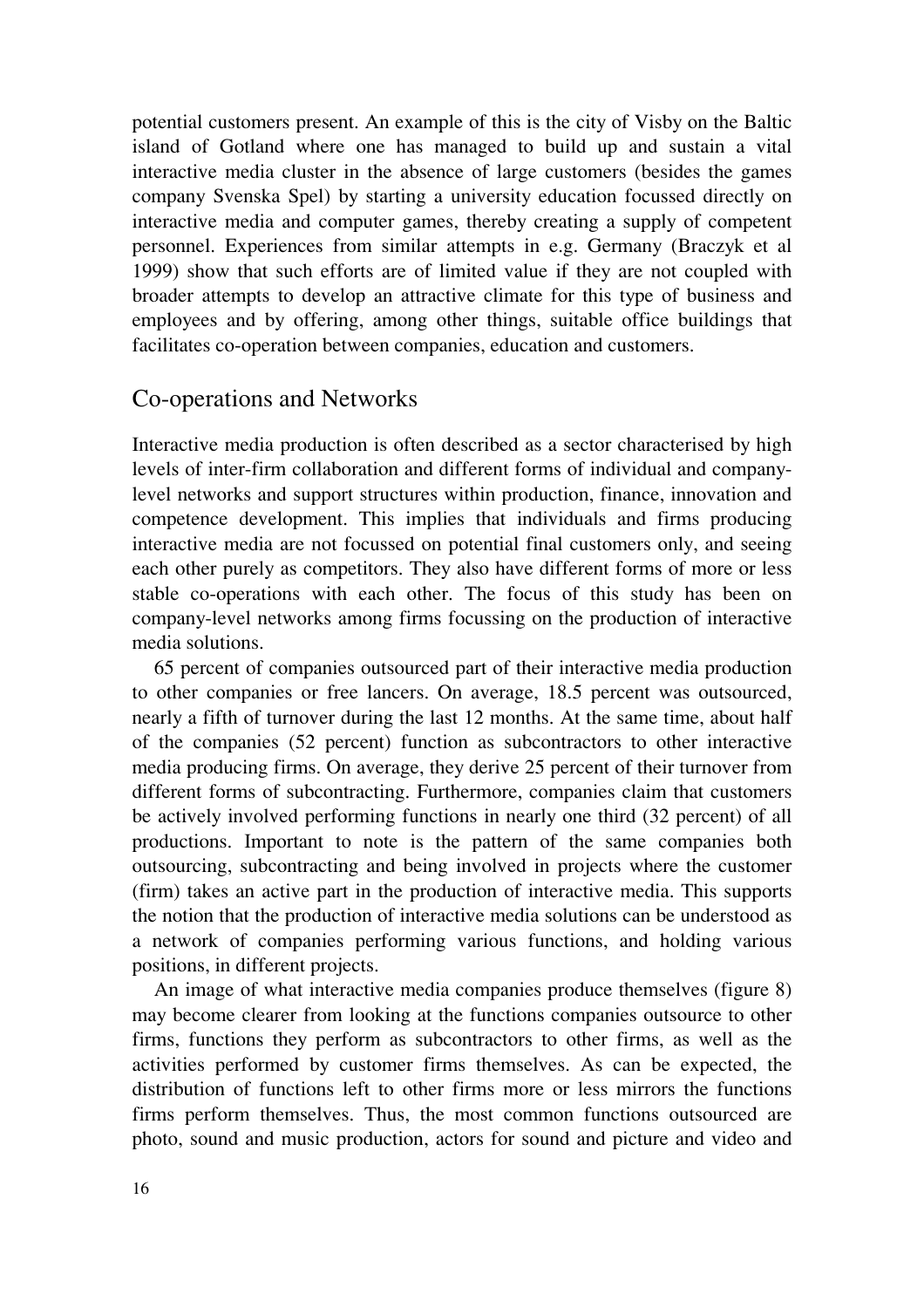film production. Content research, customer training and graphic design and webdesign are the least common to be delegated to other firms. It is worth noting that advanced programming ranks rather high among outsourced functions. This corresponds to the notion that core interactive media firms often have more competence in the design aspects of interactive media production, while leaving complex programming and system development tasks to other companies, who do not necessarily label themselves as interactive media producers.

When companies work as subcontractors, most assignments are in the fields of graphic design and web-design, programming and advanced programming. The least common functions to be performed are sound and music, video and film and providing actors for sound and vision. Thus, the activities companies perform as subcontractors to other firms are more or less the same as their own core activities. The total volume of functions like sound and music production, video and film production and actors for sound and vision is likely to be low since subcontractor work is part of the total turnover from interactive media for each firm as reported in figure 4.

#### The Role of Customers in Production

As previously mentioned, it is not uncommon that customer organisations are involved in the production of interactive media solutions. Keeping in mind that most productions are customised for specific use by the organisation purchasing the solution, this is not surprising. The parts of the production process customer firms are most often involved in, are content research, copy, and concepts and storyboards. These functions reflect areas where customer firms can be assumed to hold privileged knowledge and have a strong interest in contribution, especially to the most common interactive media solutions, i.e. company presentations. The customers can make key contributions to the knowledge about their own organisation, and might have an idea about how they want the interactive media solution to look (i.e. a concept and storyboard), and what message they want to put forward (copy). However, figures are low. Even in the 32 percent of projects where customer organisations are said to take an active part in the production of interactive media, they are involved in any of the areas mentioned in less than 30 percent of cases.

There are cases where the customer firm not only takes active part in the production of an interactive media solution, but also remains in charge, handing out various parts of the production to selected companies. It might be that one interactive media firm is responsible for providing the design of the content, another performs the programming and a third firm supplies video-clips and photos. 44 percent of responding interactive media firms are involved in cooperations of this kind, deriving an average of 23 percent of their interactive media turnover from them (the median value being 15 percent).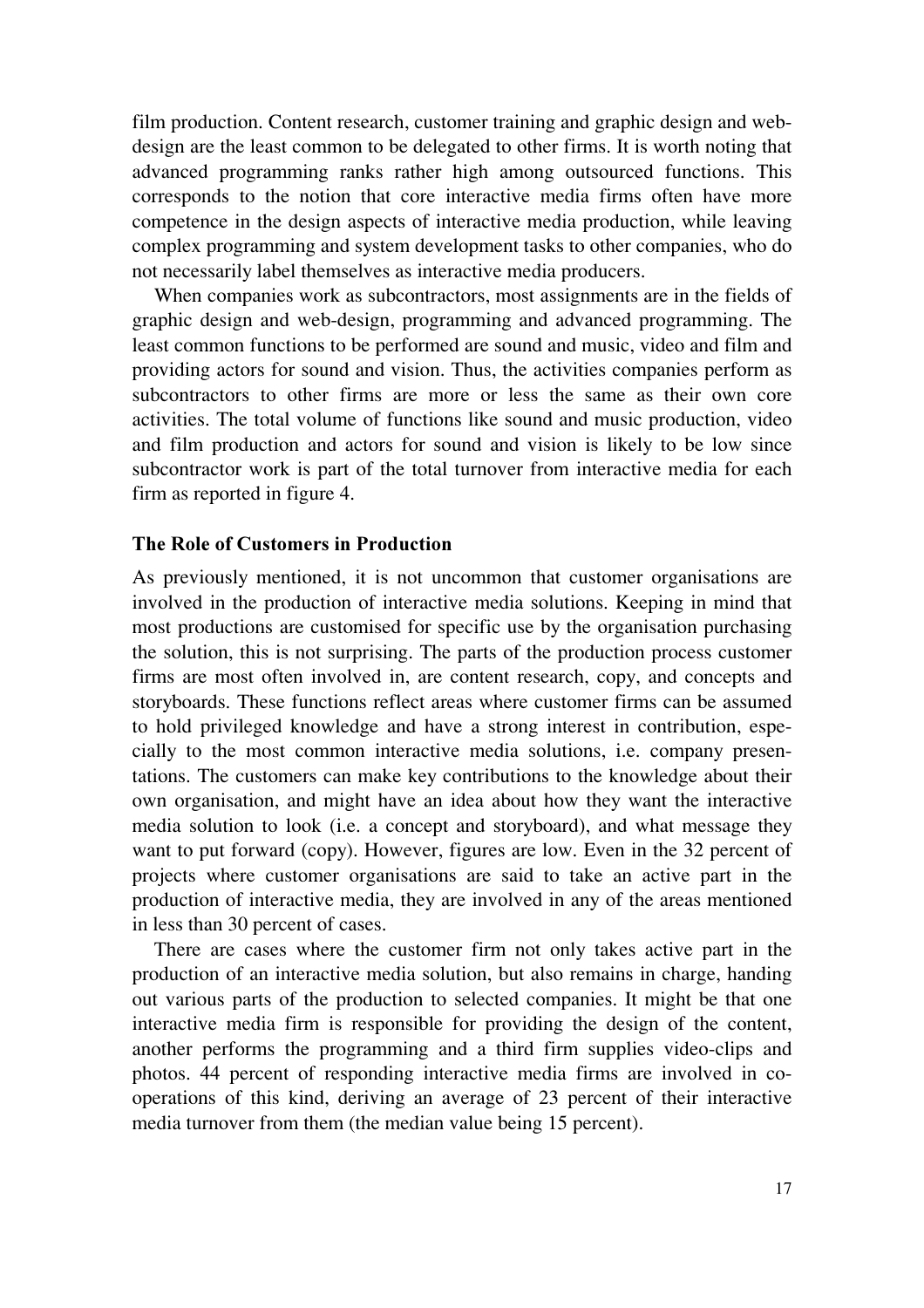#### **Local Networks**

The fact that firms tend to collaborate with other firms in interactive media productions does not in itself prove the existence of a network. It is also important to see whether relations between the actors are stable and lasting. When asked with how many other firms interactive media producing companies have stable relations, we found that on average they recurrently outsource interactive media production to 3.4 firms. Correspondingly, they had a stable subcontractor relationship to 4.4 firms. The median figures are lower, three and two, respectively. This is because a very small number of firms have very wide networks for co-operation with, at most, 40 firms. These figures show that most firms tend to work with the same companies over and over again.

In order to investigate where the firms they co-operated with are based geographically, respondents were asked to report the location of their collaborators (measured as amount of outsourced and sub-contracted turnover). The other firm was placed in the same municipality in roughly 72 percent of outsourced assignments (measured as turnover) and 67 percent of subcontractor assignments. In 22 percent and 28 percent of the cases respectively, the other firm was located somewhere in the rest of Sweden, which might be anything from the neighbouring municipality to the other end of the country (although the former is probably more likely). Assignments given to, or performed for, companies located outside of Sweden each totalled below five percent. These results indicate that collaborations and networks within interactive media production to a large extent are regional and even local phenomena. Furthermore, interactive media production seems to have a highly domestic character. Thus, the reported business geography mirrors not only a concentration of firms in a small area, it also reflects a geographically located cluster of interdependent firms producing certain goods within a network. Yet, in this study firms themselves claim that closeness to other interactive media firms is of relatively little importance13. The mechanism thus seems to be that networks of interactive media producers grow up around large customer firms.

The fact that interactive media production is characterised by inter- and intra firm networks, does not necessarily mean that there are no hierarchies between various actors. An empirical determination of hierarchies and relative dependencies between firms would be difficult. One way would be to see relative differences in size (usually measured as annual turnover or number of employees) between related firms. Another way is to determine the percentage of turnover

l

<sup>13</sup> Perhaps they take them for granted – where the main customers are, there are also other interactive media firms. There might also be differences in this respect due to regional location, however. Firms in Gotland, for example, claim that closeness to other interactive media producing firms is of importance and firms there have managed to establish a network of interactive media producers despite a shortage of large customers in the area.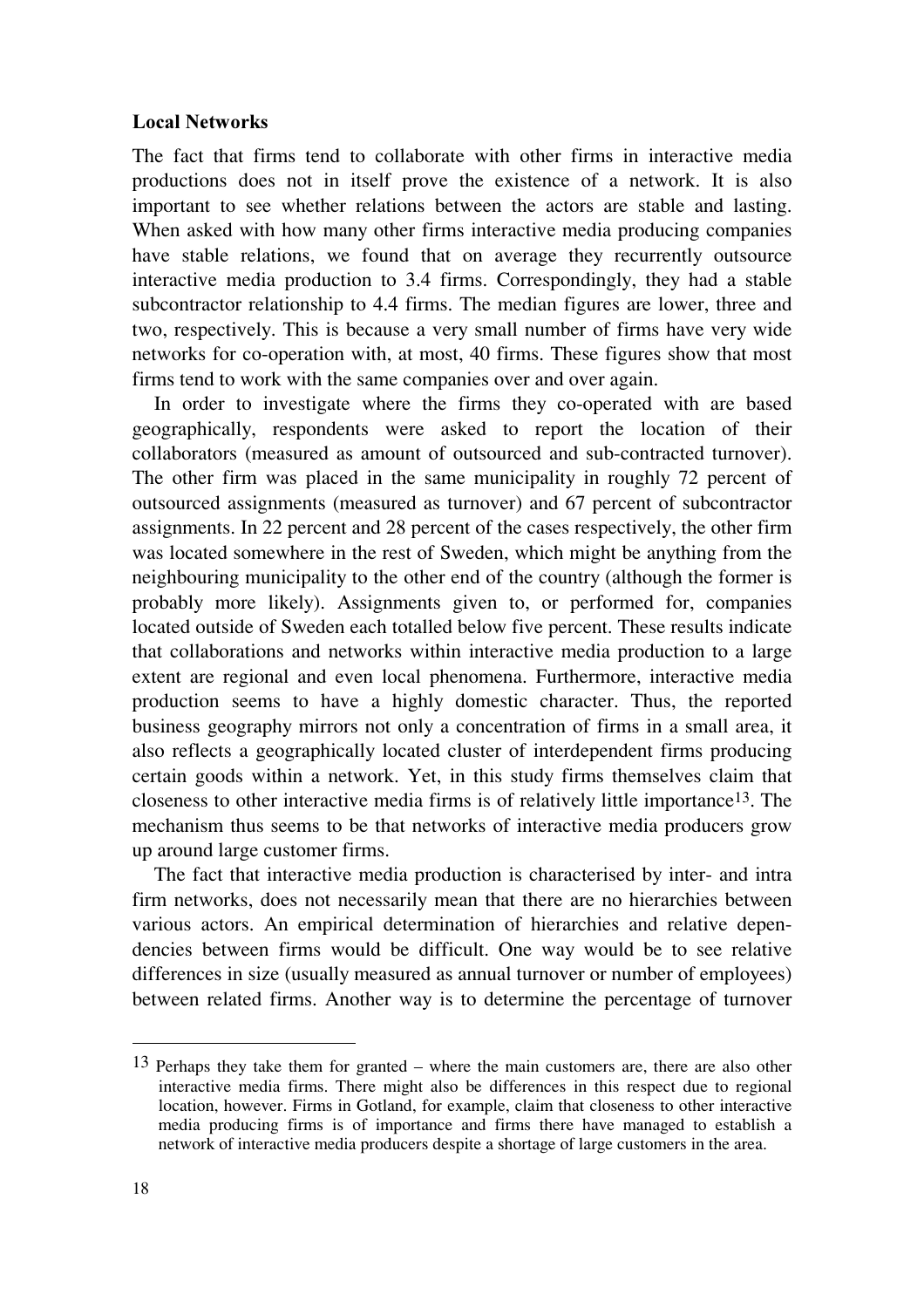originating from a specific customer. However, this objective measurement neglects the fact that the strategic importance of the knowledge of some companies might be independent of size14. Furthermore, it pays little attention to the perceived dependence of companies on other actors, as well as their estimate of other actors dependence on them. In reality, subjectivist notions of dependence might be more important to understand the strategic choices of companies. In this study, respondents were asked what they thought would happen to their company if the most important company or companies they outsource production to would seize to collaborate with them. They were also asked what they thought would happen to the other company or companies if they stopped giving them assignments. The same questions were also asked where the actors had the opposite relation (i.e. when the respondent firm was the subcontractor and the other company or companies outsourced production to them). The results show that firms generally view themselves as more dependent when in the role of subcontractor than when they themselves have the role of outsourcing production to other firms. The overall picture, however is that firms view both themselves and the other firm as quite independent, and thus part of relatively "egalitarian" networks.

# Personnel

l

As previously stated, the majority of interactive media producing companies are small, although there are a few considerably larger firms active in the field. The mean number of employees is 16, and the median is five. Of these a mean of eight and median of three (i.e. 50-60 percent) employees focus on production of interactive media. To obtain a more precise picture of the kind of work performed by employees within interactive media production, we asked management to divide employees into three different groups according to their main tasks or functions. These were IT and programming, design and content production, and project management15. This division of field-specific tasks into three broad categories is, of course, quite general, but it enabled us to ask management about tasks, competence, salaries etc for different groups of employees16. The results are presented in figure 11 (see next page).

<sup>&</sup>lt;sup>14</sup> A small firm might have strategic competence of vital importance to a much larger customer firm, something that alters their relative inter-dependence.

<sup>15</sup> Of course other functions are performed, like marketing, economic control and personnel management (perhaps to varying extent). These tasks, however, are not among the core activities specific to interactive media production, and in firms also producing other types of services, they may often be shared with the rest of the firm.

<sup>16</sup> It would have been possible to ask the precise working title of employees. This is problematic though since working titles so far are not established in this sector and one would probably discover hundreds of titles. Furthermore, the correlation between a certain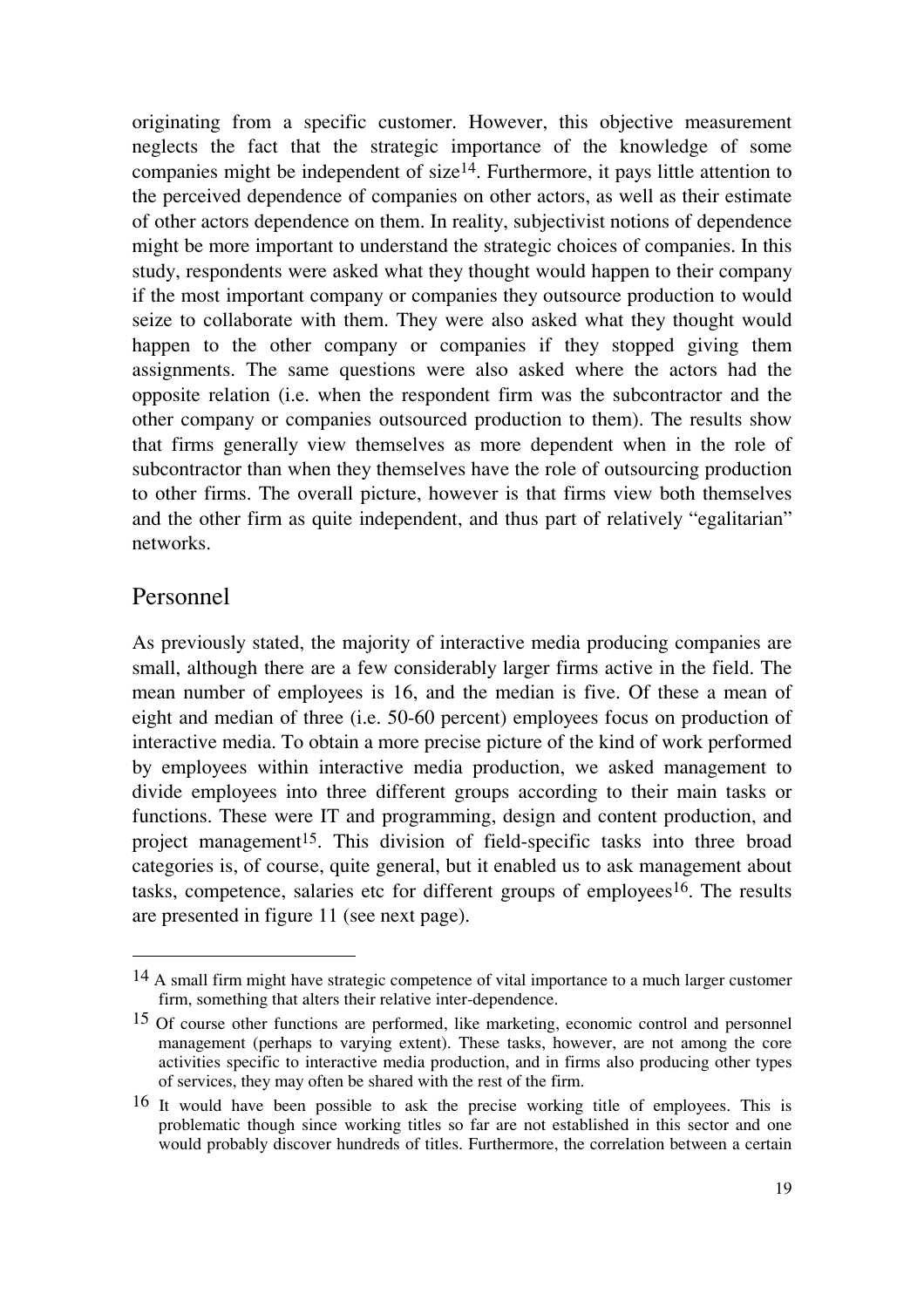

Source: MITIOR project, Arbetslivsinstututet/ NIWL, Dec. 2001.

Figure 11. Mean distribution of interactive media workers on specific working tasks within companies.

As shown in these figures, 41 percent of employees are involved in IT and programming, 36 in design and content-production and 23 percent are project managers. Important to note is that there is a large variation between companies, reflecting the overall focus of the firm. For example, firms concentrating on the technical aspects of interactive media production (measured by the activities within interactive media they most often are involved in) of course tend to have a larger percentage of employees working with IT and programming.

Respondents were also asked to estimate the number of female workers within each category (figure 12). The figures here indicate that female participation in interactive media production is mainly to be found within design and content production, where 24 percent of employees in the average firm are women. The overall figures are extremely low, however: the median percentage of female workers is zero in all three categories of workers.

l

title and what an employee actually does at work is low. Michel & Goertz (1999) and Leisink et al (2000) make the same classifications of functions into three groups.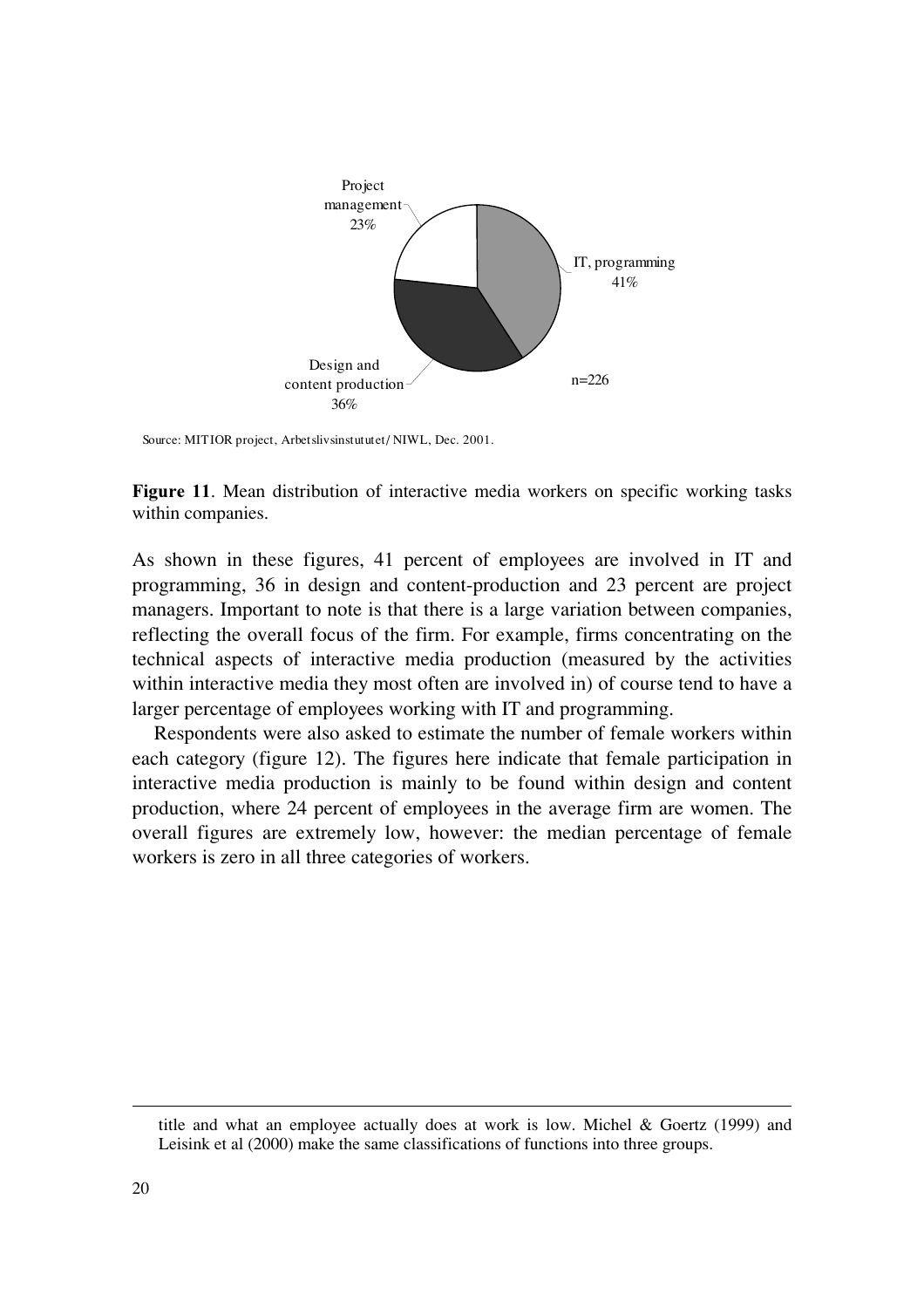

Source. MITIOR project, Arbetslivsinstitutet/ NIWL, Dec. 2001.  $n=238-41$ 

Figure 12. Percentage of female participation in specific interactive media tasks.

There are a small number of firms, mostly very small ones, where women dominate in one or more of the categories. Overall, the proportion of female workers is the same independent of the size of interactive media production in each firm, and the size of the firm in total. Thus, the figures reported here are more or less identical to the proportion of female participants among all interactive media workers. Taken together, 18 percent of the interactive media producing workforce consists of women. The limited role of women in the production of interactive media is further highlighted by the fact that less than 14 percent of firms in the study have a woman as their highest-ranking director (mostly meaning the CEO). There is no correlation between the size of the company and the sex of the director.

Except for being dominated by men, the IT-industry, of which interactive media is a part, is often thought of as consisting mainly of young people. Our findings support this picture, although far from all employees are in their twenties (figure 13). 45 percent of employees are below 29 years of age, 36 percent between 30 and 39 years old and roughly 19 percent above 40 years of age. Here, one should keep in mind that the time-span from 40 and onwards is larger than from 29 and down. That is, people in their 40s have a longer period of their (average) working life left than people below 29 work life have experience so far. This is especially clear when looking at the average education levels of employees within the firms in this study. Given the fact that more than 40 percent of employees have at least three years of university studies, and another 37 percent have some other kind of post secondary school education (see more below), a large proportion of the workforce has very limited work life experience.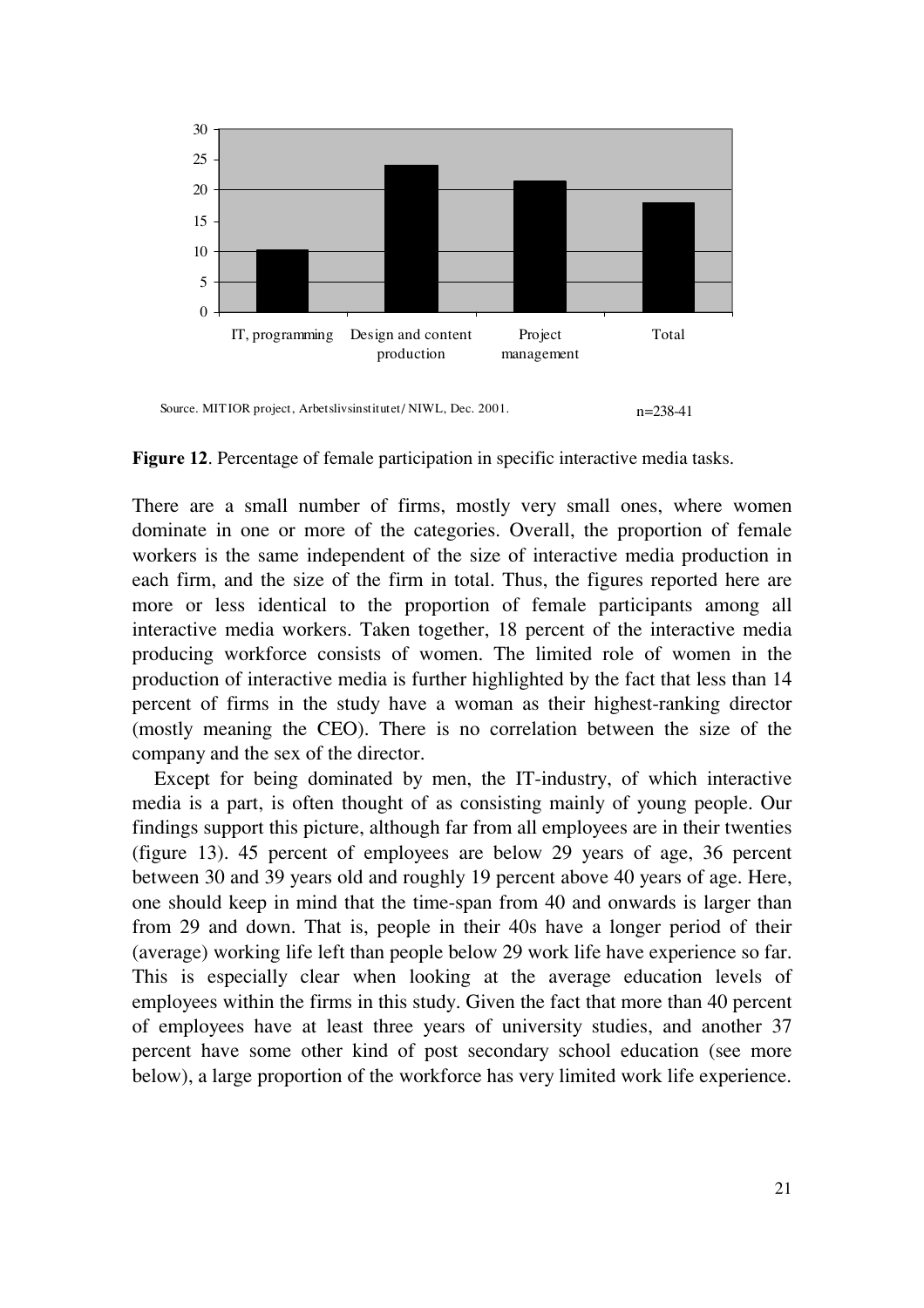

Source: MITIOR project, Arbetslivsinstitutet/ NIWL, Dec. 2001

Figure 13. Age distribution of employees focused on interactive media production. Mean values.

Long working days without compensation for overtime and a blurring of the borders between work and leisure is another characteristic of the image of work in interactive media production. When asking managers how many hours a week full-time permanent employees work in practice (rather than what is said in the employment contract), the following distribution occurs (figure 14). Within average firms, 21 percent of interactive media employees work less than 40 hours a week. The majority, 65 percent, work between 40 and 49 hours a week. Ten percent work between 50-59 hours a week and four percent work more than 60 hours a week. Thus, 80 percent of permanent employees work 40 hours or more a week, and at least 14 percent of employees within an average firm work a minimum of ten hours overtime every week. Since the reported figures are mean values within firms and the variation is extensive, it would be interesting to see whether there are certain groups of employees working more overtime than others. Such figures will be available from our forthcoming survey directed to individual interactive media workers.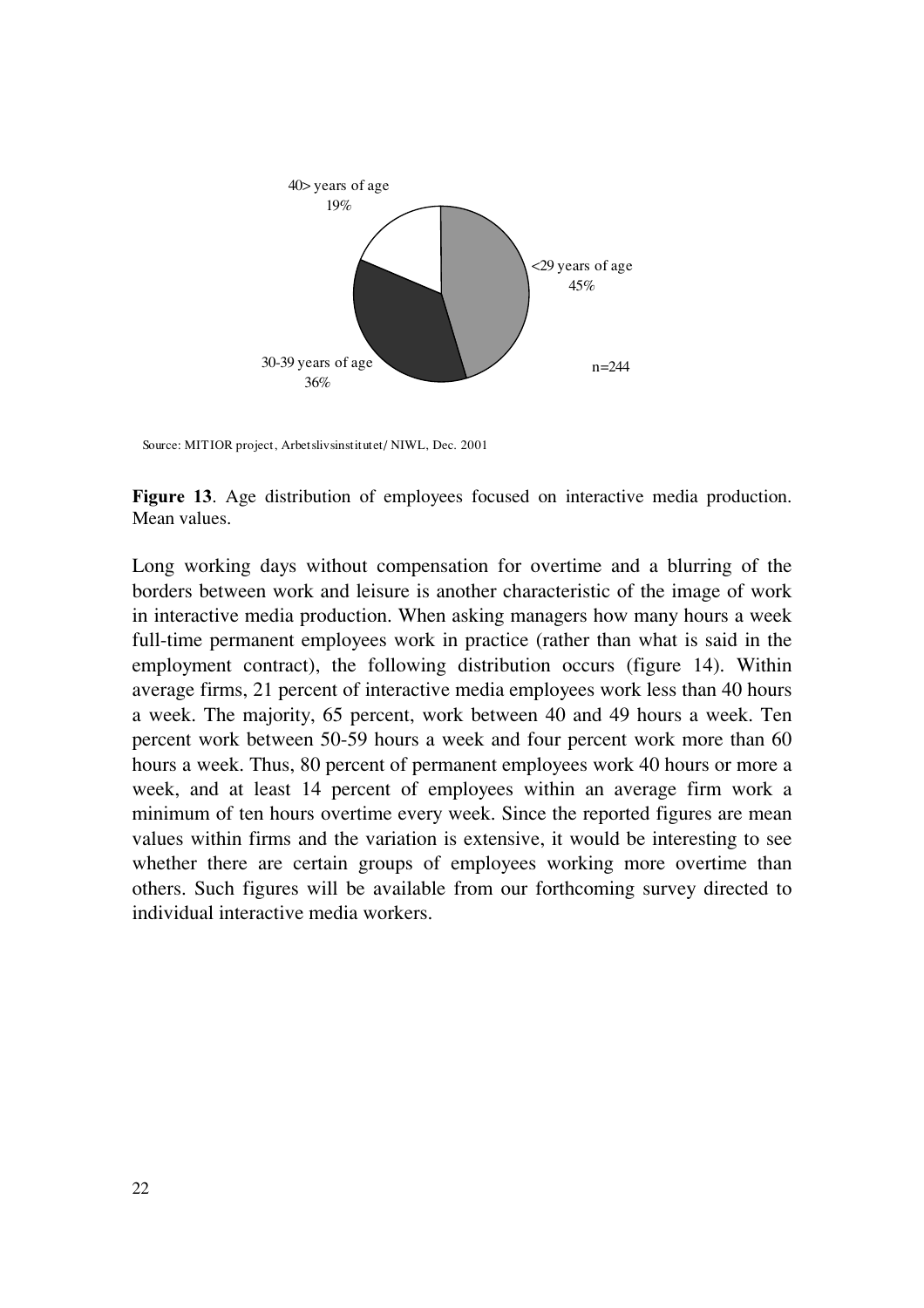

Source. MITIOR project, Arbetslivsinstitutet/ NIWL, Dec. 2001

Figure 14. Average real working time of permanent full time employees focused on interactive media production.

When interpreting figures reported here, and elsewhere in this report, it should be remembered that it is the managers, not the employees themselves, who have completed the questionnaire. It is quite plausible that managers do not have the full overview of working hours of their employees. This is especially the case when it comes to work carried out outside the office (home-working, tele-work, work on customer premises etc). Given the insecurity in measuring actual working hours, and the levels of overtime reported among these firms, the systems for overtime compensation are of special interest. According to our results, 52 percent of firms keep systematic records of overtime among their employees. Thus, roughly half of companies lack complete information about the amount of overtime their employees work. With this in mind, there is little wonder that only 31 percent of firms give economic compensation for overtime. A total of 78 percent of firms compensate overtime in free time. In 48 percent of the companies it is up to employees to handle overtime compensation themselves informally (see figure 15).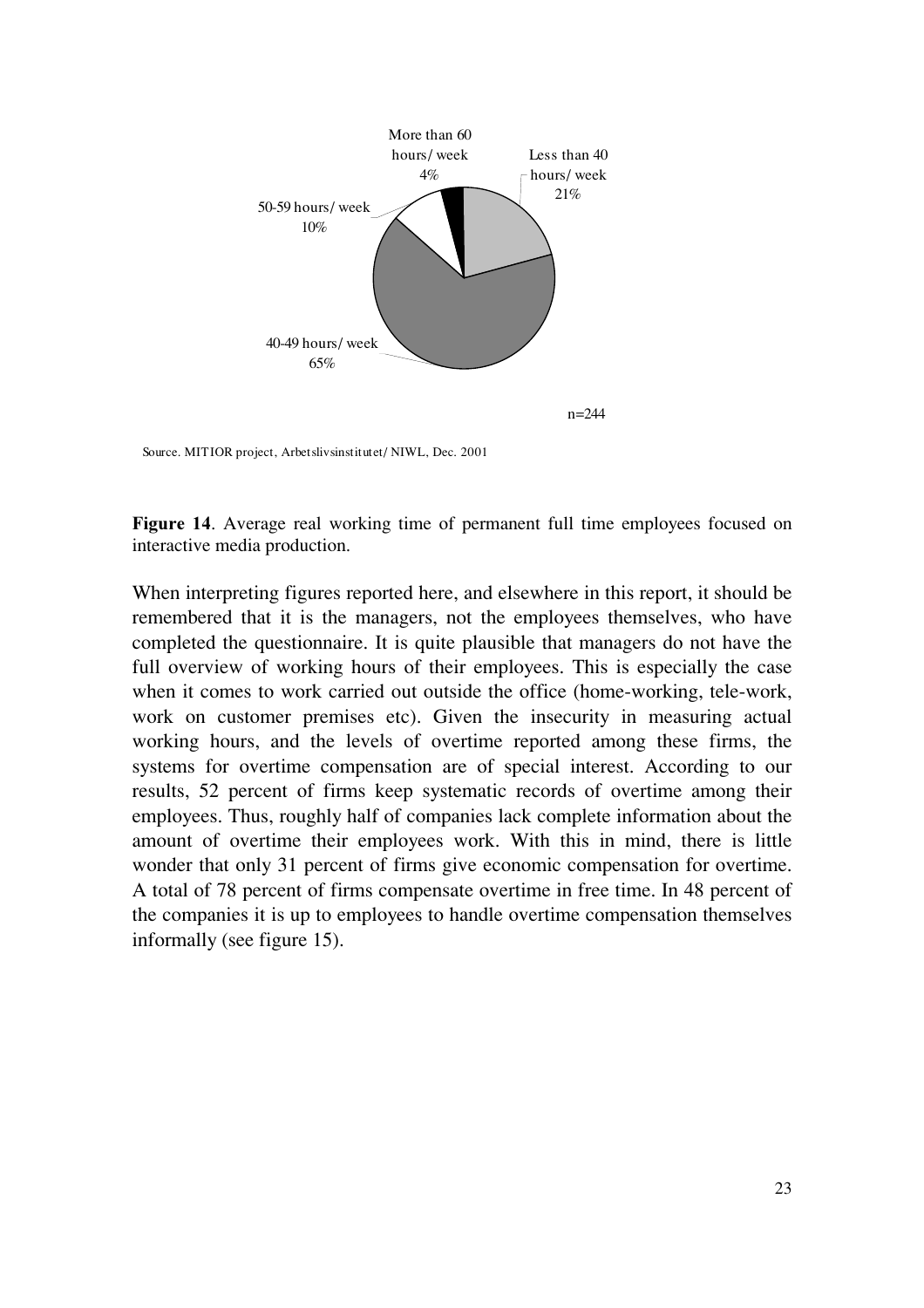

Source: MITIOR project, Arbetslivsinstitutet/ NIWL, Dec. 2001.

Figure 15. Occurrence of systematic records of overtime, economic and time-based compensation.

The overall picture is that overtime is common within interactive media production, but that it is often not monitored. Economic compensation for overtime is not the rule, and it is generally up to employees themselves to balance their working time informally by taking time off.

The results in this study do not fully support recent newspaper reports of major layoffs and bankruptcies, or the longstanding concerns about high labour turnover within the IT-industry. However, the figures presented here are from late spring and summer 2001, and there are signs that layoffs may have accelerated during late summer and autumn. Still, most firms had grown during the twelve months prior to completing the questionnaire. The mean number of newly hired employees during these twelve months was 4.5. The number of permanent employees quitting during the same period was roughly 1.7, and of those only 0.7 was reportedly laid off. Due to uneven development within the industry and the ongoing intensive process of consolidation, mergers and closures, companies display large differences. For example, ten percent of the firms in the study account for roughly half of all newly hired employees during the last year. Figures are more evenly spread among firms concerning employees who quit or were laid off. The median number of newly hired is two, the number who has quit one and of those laid off zero (see figure 16).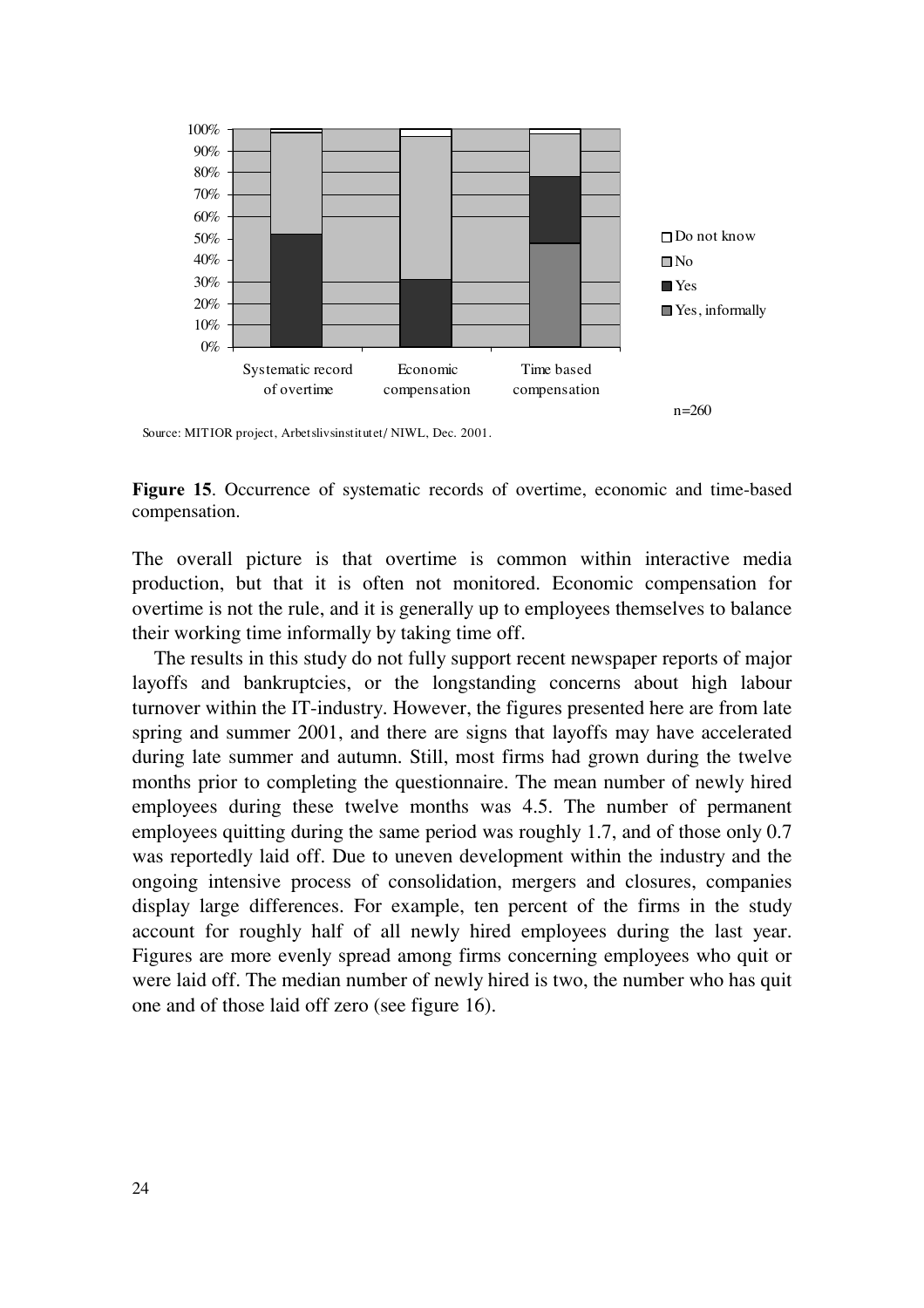

Source: MITIOR project, Arbetslivsinstitutet/ NIWL, Dec. 2001.

Figure 16. Labour turnover. Newly hired, employees who quit, and those laid off. Mean and median.

The numbers presented here, regarding the Internet-industry, clearly show the importance of paying attention to differences within sectors and industries. Although affected by the crisis in e-business, especially for the consumer market, the so called dotcom crisis, firms focussing on the development and production of interactive media are partially protected since they have a broader customer base. Not only do they develop also other types of e-business solutions (i.e. business-to-business, B2B), but also communication, co-ordination and logistics systems for major companies in all parts of the economy. Thus, rather than being part of the consumer e-business failure, they are mainly affected by general trends in the economy and in major customer companies' purchasing and outsourcing of ICT-based business solutions and of advertising and marketing. In 2001 failures and bankruptcies have accelerated in the IT-sector, but the level is now not higher than in e.g. retailing and lower than in publishing (www.uc.se).

The dotcom and customer e-business failures and dramatic bankruptcies is only part of the truth about consolidation and shake out in this new sector. Many interactive media producers, although struck by the general recession, continue at roughly the same level, as they work with key business ICT and Internet based processes. Even e-commerce flourishes but as part of traditional retailer and producer firms, rather than in new specialised e-commerce firms, or dotcoms. And, very crucially, several interactive media producers who 'disappeared' have in fact been bought by major 'old economy' corporations, and moved in-house. One example is ABB in Västerås who took over the local branch of Framfab, one of the major Internet consultants. Other traditional companies develop their own interactive media operations in-house (we are currently studying those activities). In a new field like interactive media development, the status as a specialised interactive media firm or as an in-house activity, and the movement between the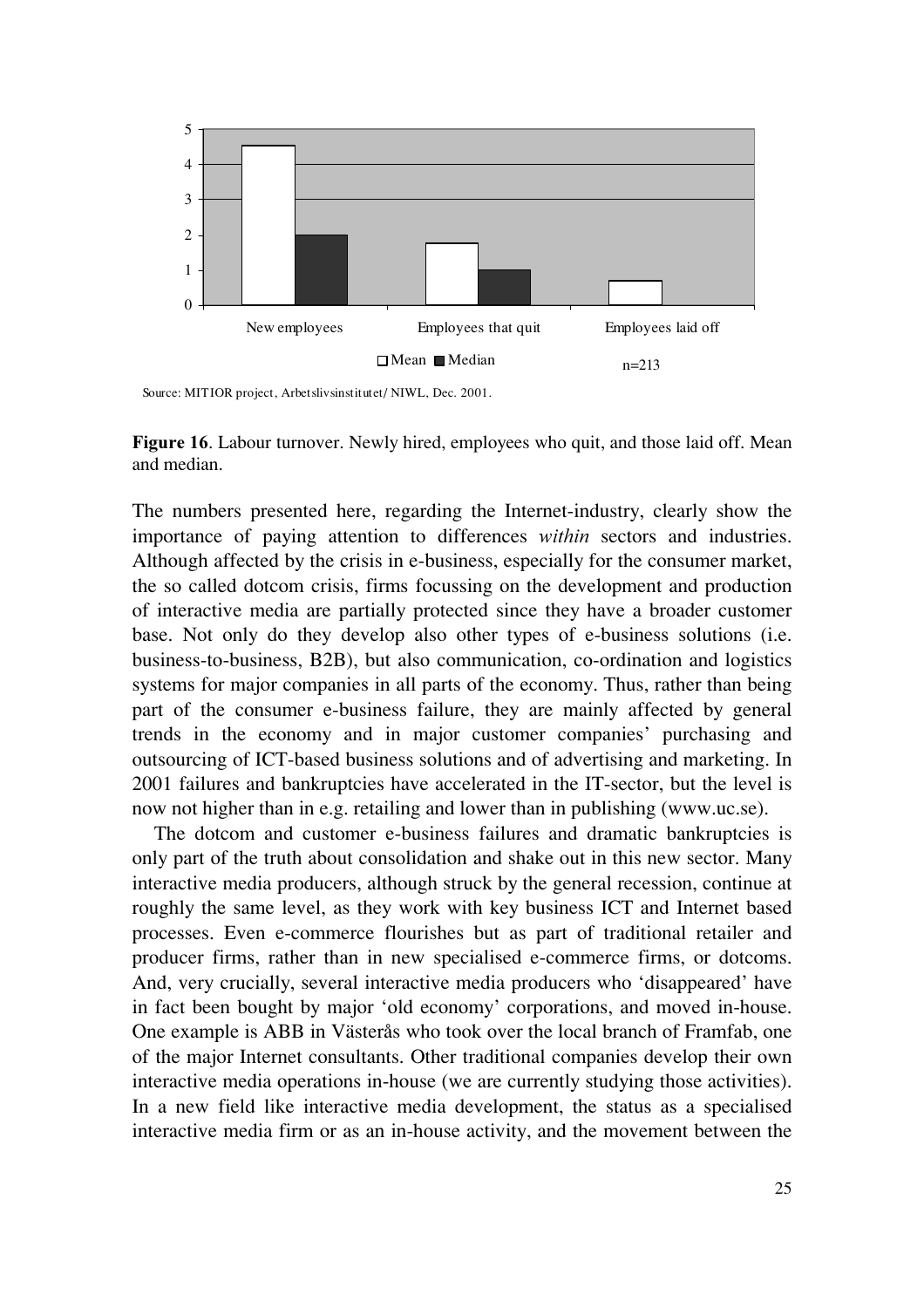two, will be an essential factor in our investigations. The creation and destruction of sectors within industry are important aspects in a longitudinal study of development, as well as the division of labour within and between firms and of economies (Augustsson 2001).

## Competence and Recruitment

Competence levels and continuous competence development are of vital importance for the survival of firms as well as for individual workers' employability. In a wider context, the managing of competence and fostering of development is necessary if Sweden is to keep its position as an important and competent competitor on the international market for interactive media production. This is especially important in a sector such as interactive media where the technical development is rapid and innovations recurrent.

Here, we have tried to draw a comparative picture of the importance of, and different sources of specific competence for various groups of workers directly involved in interactive media production. Competence concerned is: deep knowledge within the own area of specialisation, broad knowledge of the whole process of interactive media production, social competence and network skills, and initiative. They are presented rather broadly in order to enable comparisons.

Since interactive media production is a relatively new industry, formal educational programmes directed specifically at aspects of interactive media work have existed only for a few years. Thus, many interactive media workers have not attended specialised interactive media courses, either at the university or elsewhere (cf. Augustsson & Sandberg, forthcoming). In this situation it is interesting to find out what competence sources managers view as most important for the different groups of employees in interactive media. Respondents were asked to rank the relative importance of four different sources: Formal education (secondary school, university etc.); experience from other companies (including training there); education paid by the current employer (e.g. courses); and personal learning at the current company and workplace (including practical experience and guidance). All sources were ranked from 'of crucial importance' to 'less important'.

#### **Project Managers**

Initiative, social competence and networking skills are seen as the most important skills for project managers. Results are not surprising, given that these are skills traditionally required from managers. Knowledge of personal areas of expertise, or the interactive media process as a whole is, however, not as important. When asked about important skills other than those listed in the questionnaire, economic and business skills where mentioned (half of respondents marking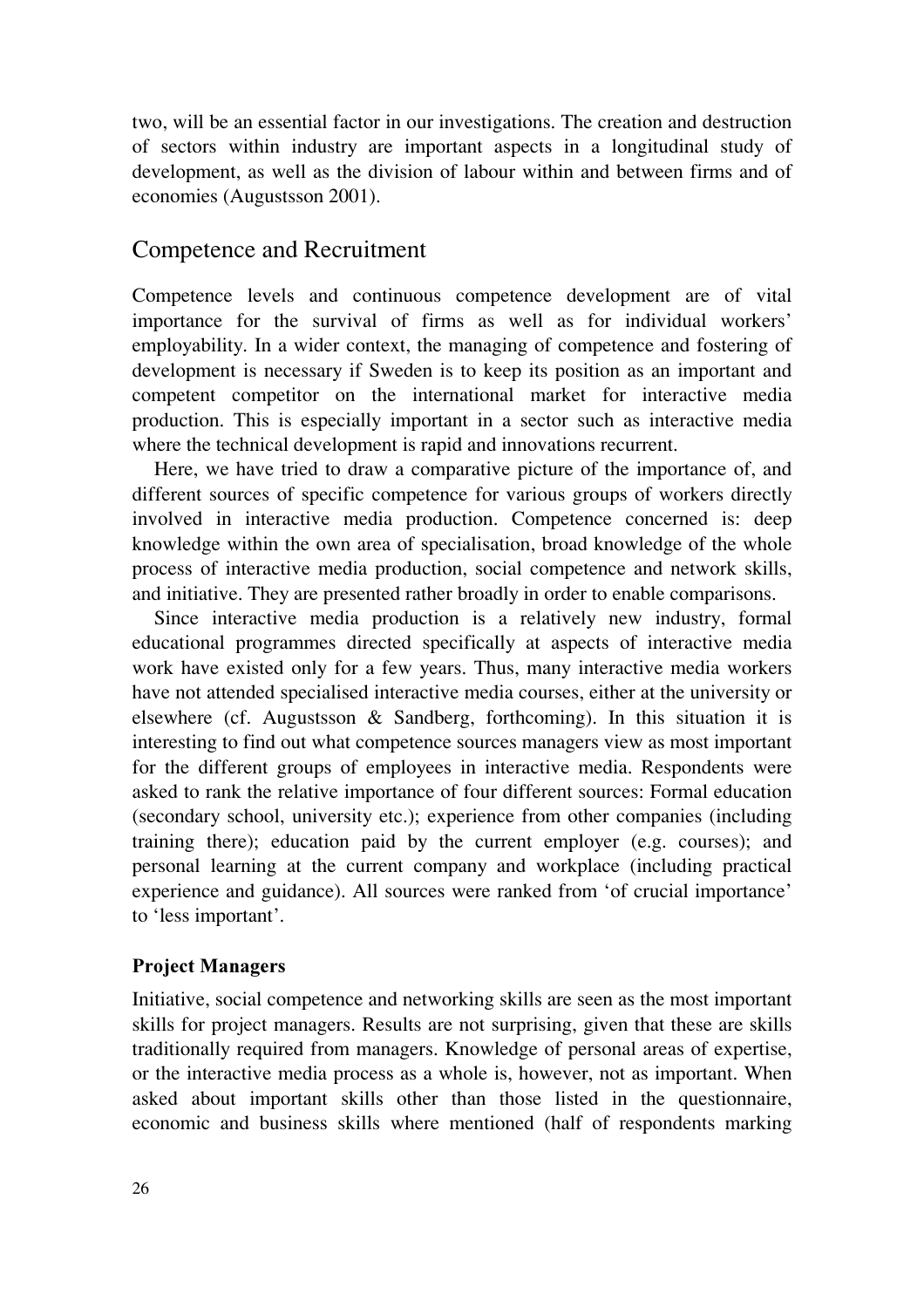other skills than those listed mentioned this in similar words). The most important sources for the skills of project managers are personal learning and training, followed by experience. This supports the assumption that various aspects of leadership and knowledge of 'how to get the job done' are the most important skills for project managers.

## **Design and Content Production**

The most important skills for workers focussed on design and content production is in-depth knowledge of their own field. However, initiative is also seen as an important skill. This indicates that creative personnel are not only expected to deliver on demand, but actually take an active part in the planning of the production and direct the development of the content in interactive media solutions. Individual learning, followed by experience from the current employer is seen as important sources of competence. This reflects the image of content production as being a somewhat artistic activity dependent on the creativity of individual workers, and their ability to experiment with different techniques. It is also a result of the fact that there are few formal educational programmes focussing on digital and interactive design as well as content production.

## **IT** and Programming

Workers focussed on IT and programming are quite naturally expected to centre on their area of expertise, programming and other technical aspects of making the interactive media solution operate as intended. However, the ability to take initiative is not seen as quite as important for this group as for workers focussed on design and content production. This might reflect the previously described focus on the design and content aspects (rather than IT and technology) among most firms in the study. However, the division between technical workers and content designers should not be overestimated. Most staff, especially in smaller companies, have at least some competence in both areas. Designers may for instance specialise in programmes like Flash.

Just as for the other groups, personal learning and experiences retrieved from the current company are the most important sources of relevant skills within interactive media production. The overall picture is that formal education is the least important factor for all three groups of employees, followed by training paid by the current employer. Although the mean age of employees is low, general levels of formal education high, and their knowledge thus rather recent, it is practical working experience, not formal education, that is seen as more important for employees' competence. The situation is further highlighted by respondents' view that, on average, 75 percent of learning takes place at work, and only 25 percent off work. One explanation has already been mentioned: the small number of available courses, both in formal and further education, focusing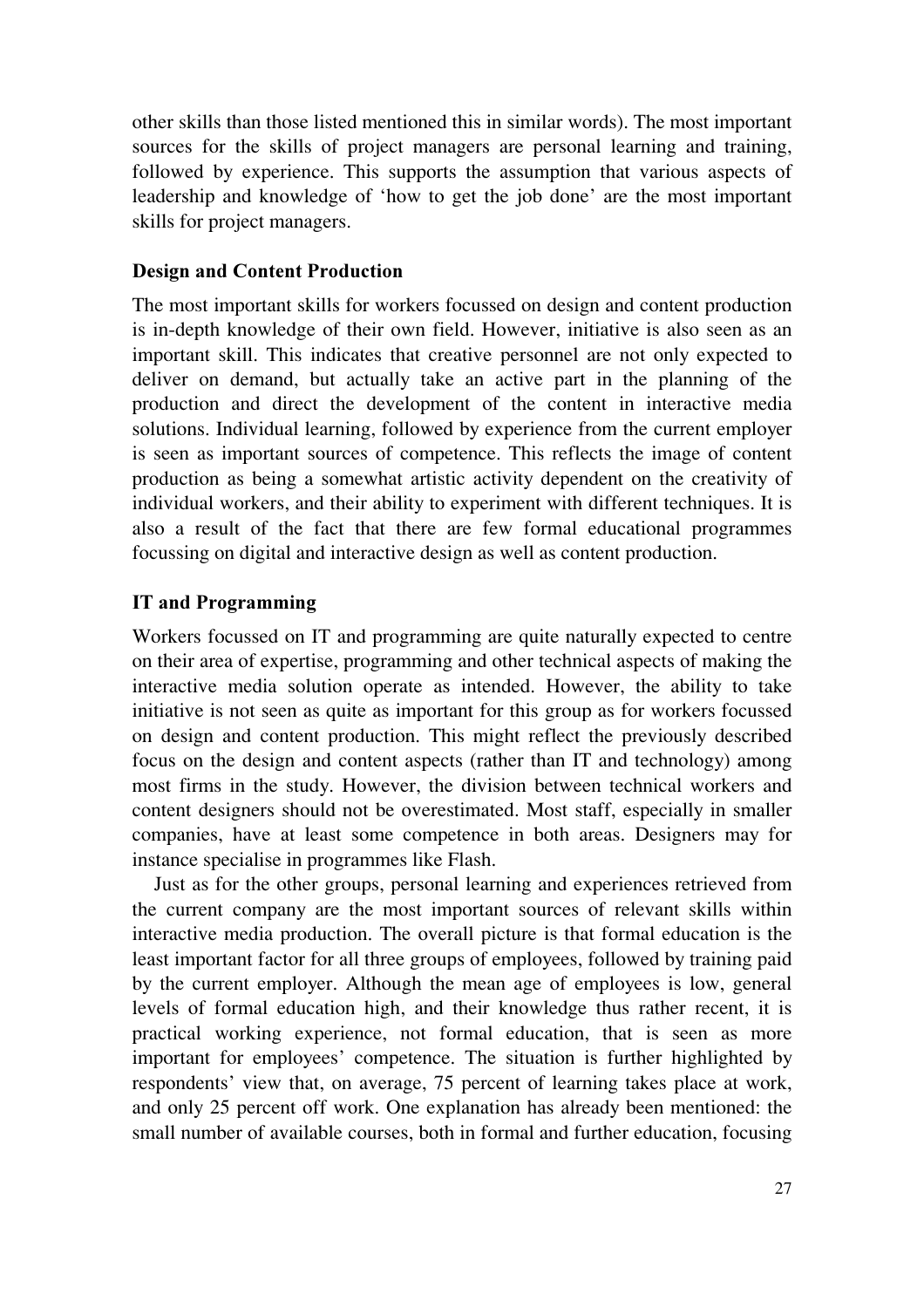on interactive media production. Other possible factors could be that existing courses are of bad quality, that the types of skills necessary for working with interactive media are difficult to teach without practical engagement in production, and that technology developments are fast, rapidly making knowledge obsolete. Although courses for interactive media workers given by private training companies are often expensive, managers tend to view them as a rather small source of their employees' competence within interactive media production. There might be a need for new forms of formal interactive media education, both in public and private training and education organisations – possibly in close relation to real work and development processes.

Results indicate that individual practical working experience is the main source of both current skills and further competence development. Of crucial importance to firms as well as to individual employees is the amount of time and resources devoted to competence development, and how it is organised at the company level. Our findings show that 72 percent of companies offer their employees a specified amount of time, intended for annual competence development. Only 14 percent of firms give equal time to all employees in interactive media production, and 58 percent of them decide the amount of resources based on individual competence plans. The amount of time given to employees differs between companies, although roughly two thirds (66 percent) get between one and ten days, which is less than five percent of total working time, or two hours a week<sup>17</sup> (see figure 17).



Source: MITIOR project, Arbetslivsinstitutet/ NIWL, Dec. 2001.

Figure 17. Annual time designated for competence development.

l

<sup>&</sup>lt;sup>17</sup> Calculation is based on all employees having ten days, working 47 weeks a year and 40 hours a week. This is a (deliberate) over estimate, a more accurate estimate would probably be one hour a week.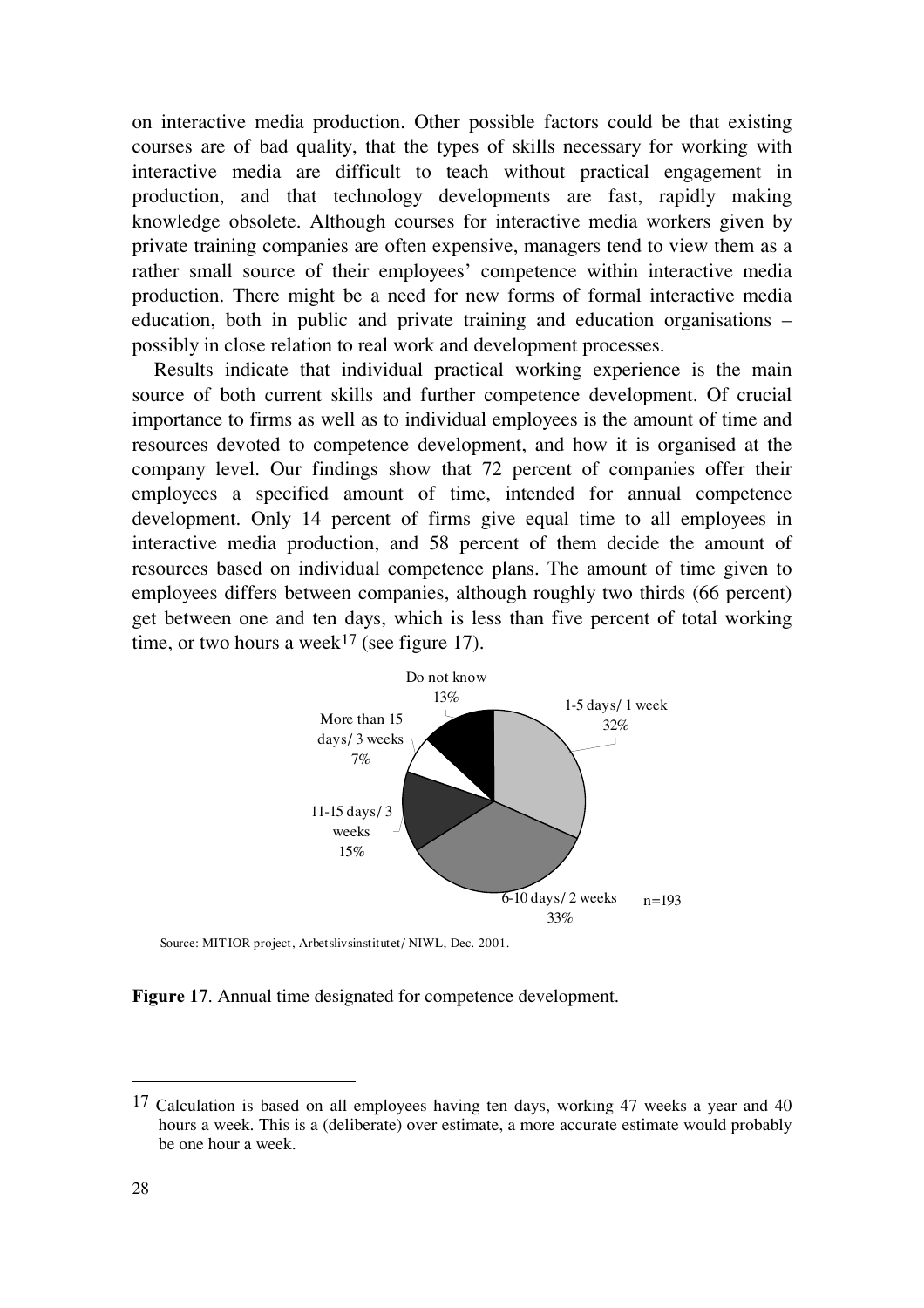The figures above, however, show only the amount of time employees are offered, not the time actually spent on competence development. To get a picture of this, respondents were asked to estimate the proportion of employees actually using the full time offered during the year 2000. The results, presented in figure 34, are quite striking. In 43 percent of the firms in the study less than 60 percent of employees used the possibility for competence development maximally, and only in 22.5 percent of firms, at least 80 percent of employees used all the time they were entitled to<sup>18</sup>. Another interesting finding is that managers seem to have little knowledge of the extent to which their employees actually use the time given to them for competence development: one fifth of respondents answer that they do not know. Keeping in mind the size of the average firm, which makes it possible for managers to have close contact with most employees on a regular basis, this is somewhat surprising.



Source: MITIOR project, Arbetslivsinstitutet/ NIWL, Dec. 2001.

l

Figure 18. Proportion of employees using the full time offered for competence development.

Based on the above findings, it is important to find out how competence development is actually organised in interactive media producing companies. When asked how firms ensure that employees get sufficient time for competence development, the answers reveal that competence development is mostly an ad hoc or unorganised activity within firms producing interactive media (figure 19). Less than ten percent of firms have specified time arrangements for competence development, or have set limits to time charged of customers lower than total working hours. 30 percent of firms use ad hoc planning of competence

<sup>18</sup> There is a low but significant positive correlation between the time offered and the time actually spent, indicating that in firms were employees are offered more competence development, the proportion of workers who actually spend the time is higher. The figures are low, however, and should be used with caution.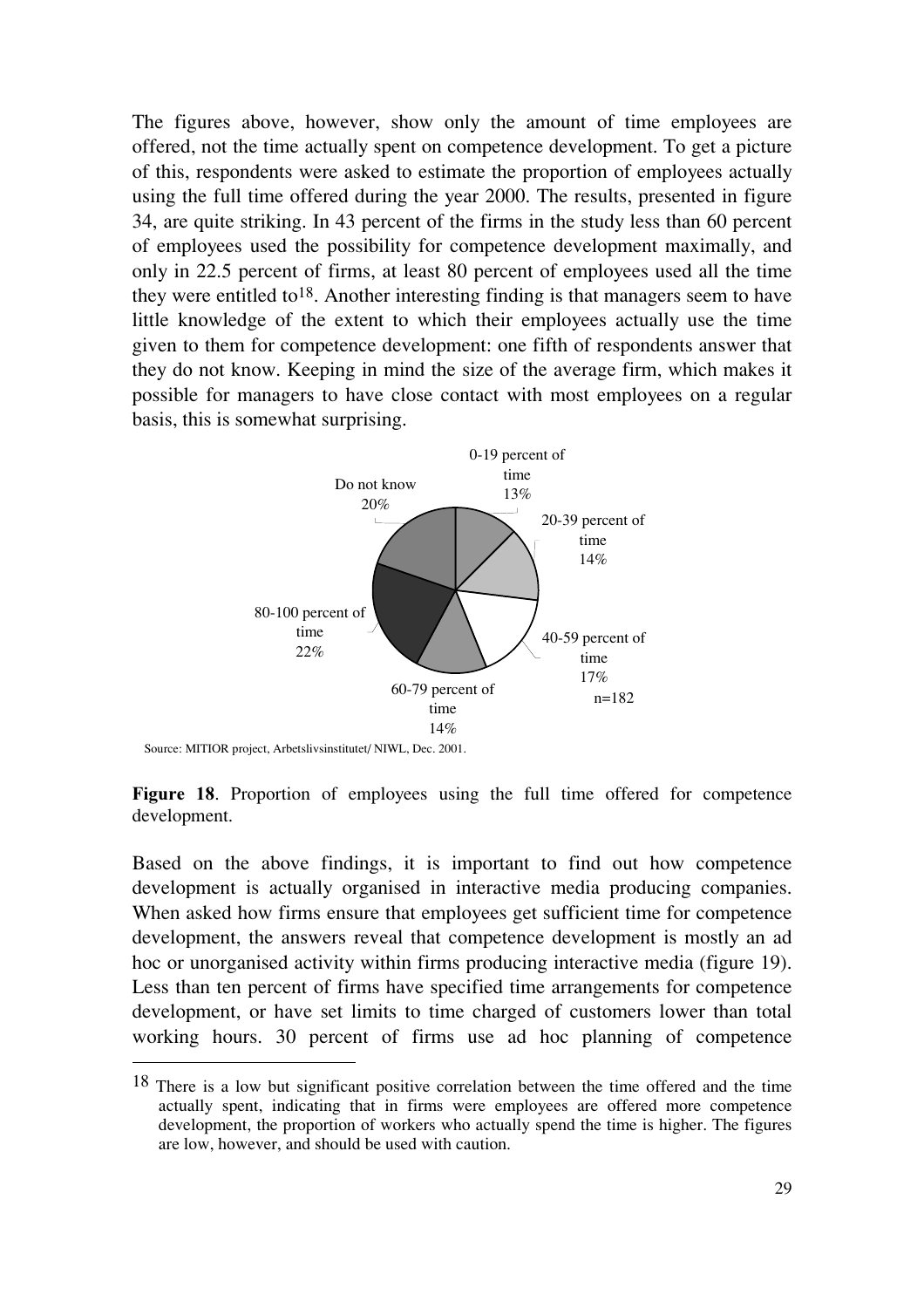development, meaning that time is taken when perceived to be needed. This figure is actually higher since a large proportion of those who claim to use other methods to secure time for competence development say that time is taken when a project or customer demands a certain kind of skill. The other main answer given by those who use other means of securing time is: dialogues on education, competence, development or planning. This, however, is not a means of securing the necessary time. It is essentially a way of checking current skill levels and needs for competence development for individual workers. A further indication that competence development may have low priority among interactive media firms is the fact that 16 percent claim to use no specific method at all, and 32 percent – nearly one third – of respondents do not know how competence development is organised within the company.



Source: MITIOR project, Arbetslivsinstitutet/ NIWL, Dec. 2001

Figure 19. Strategies to secure necessary time for competence development among employees.

The overall picture is that in spite of the quick transformation of this sector and the rapid technological development many firms lack a consistent strategy to secure time for competence development, hence safeguarding the knowledge capital of the firm and the employability of all workers.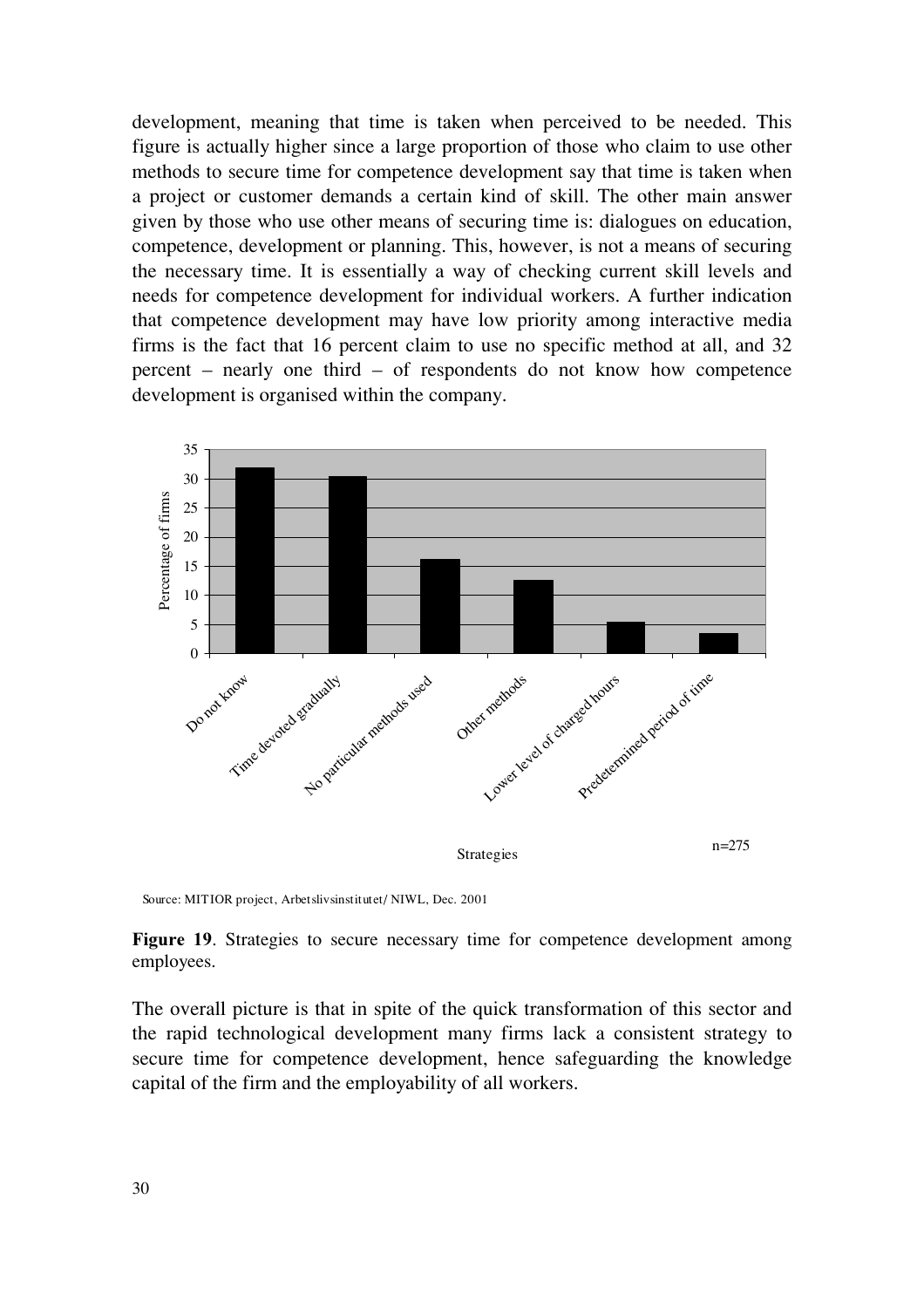# Organisation and Reward Systems

The issue of salaries, options and other systems of reward and economic compensation have been greatly debated in relation to interactive media and the IT sector as a whole. This is partially due to a commonly held belief that workers in this sector have received extraordinarily high salaries as well as very beneficial stock option programmes. A reason for the persistence of this belief is probably that there are few reliable figures on actual levels of salaries in this sector. This is partially due to the low coverage of collective agreements (see more below). In most cases salaries are probably based on individual negotiations between employees and employer (and the result not always known to other employees within the firm). An indicator that salaries are still a rather sensitive question among interactive media producing firms is that this particular question in the survey had the highest level of non-respondents. Roughly half of companies to whom this question was posed either claimed not to know or refused to answer. As a result, the figures presented in table 36 are based only on between 127 and 134 companies (representing aggregates of roughly 1,080 employees focussed on interactive media production). Yet there are, to our knowledge, no results specifically focused on this sector based on a more substantial empirical material.



Source: MITIOR project, Arbetslivsinstitutet/ NIWL, Dec. 2001.

Figure 20. Lowest, highest and typical monthly salaries (before tax) for specific groups of employees.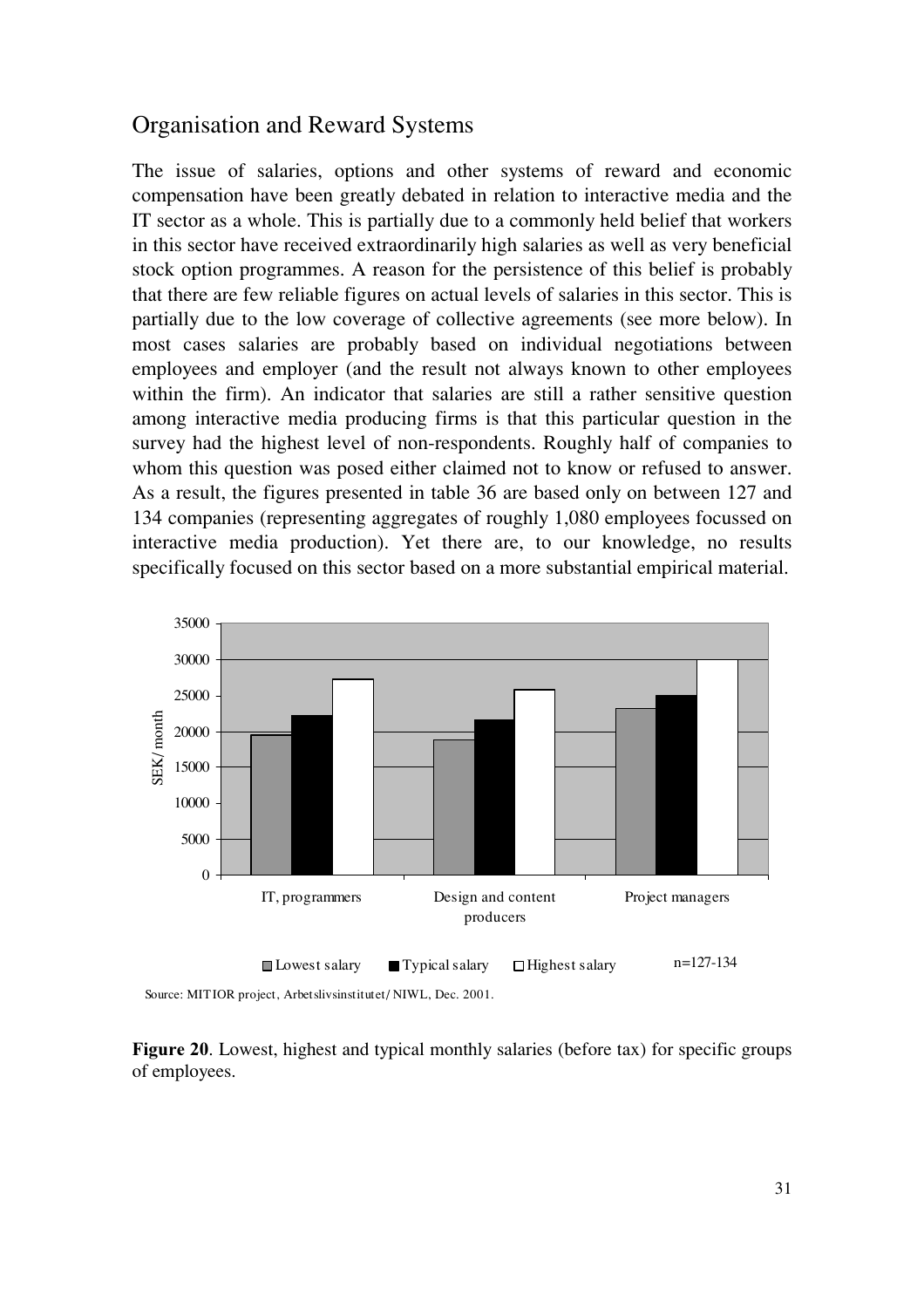Average monthly salaries for different groups of interactive media workers range from 21,550 SEK for design and content-workers to 24,900 SEK for project managers, with IT and programmers in the middle with 22,200 SEK. As demonstrated in this figure, the span between the lowest and highest mean monthly salaries for IT and programmers is roughly 7,800 SEK, for design and content workers 7,000 SEK and for project managers 6,800 SEK. The total span within the study as a whole is, however, much greater, with the lowest salary found for programmers being 8,000 SEK and the highest 70,000 SEK, for design and content workers 7,000 SEK through to 50,000 SEK, and for project managers from 7,000 SEK to 85,000 SEK. The wage gap within single companies is considerably lower, though.

There are, however, several forms of economic compensation, reward-systems and fringe benefits other than wages. The most talked about in relation to interactive media firms and other parts of the IT-sector are no doubt stock options. A common view seems to be that nearly all employees have holdings and that these holdings have been a guaranteed road to fortune. This survey tries to draw a detailed picture of a number of different forms of reward systems and the proportion of employees to whom they are offered (figure 21).



None  $\blacksquare$  A smaller part  $\blacksquare$  A larger part  $\blacksquare$  Everyone

Source: MITIOR project, Arbetslivsinstitutet/ NIWL, Dec. 2001.

Figure 21. Reward systems in use, and the proportion of employees to whom they are offered.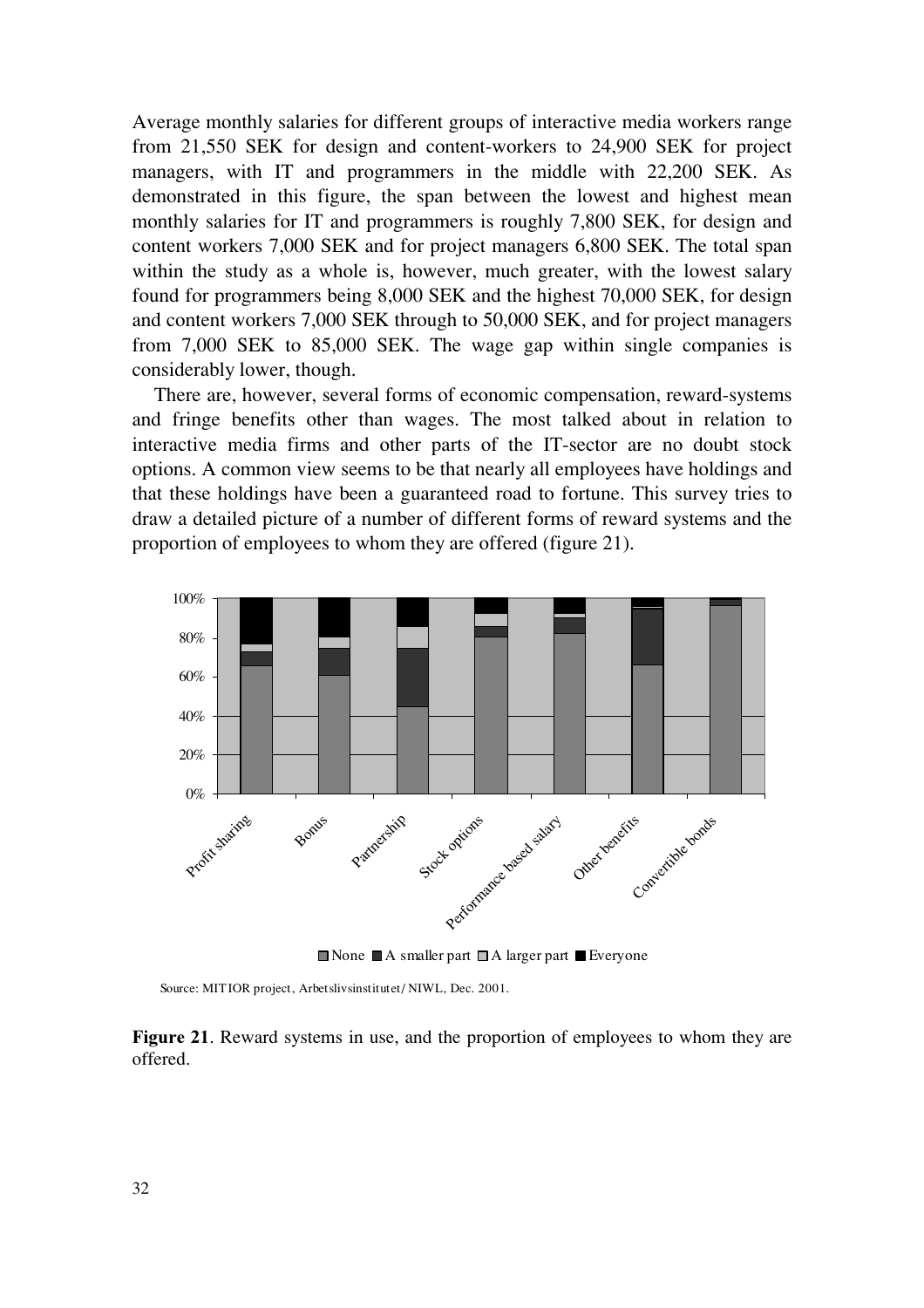As demonstrated, convertible bonds are the least common form of economic compensation, being virtually non-existent in firms focussed on interactive media. Other systems less frequently used are performance-related wages and stock options. In 80 percent of firms no employees have stock options. The occurrence of option systems is correlated to the size of firms measured both as number of employees and turnover. This is not surprising since stock options are only relevant for firms whose stocks are publicly traded, those firms being a minority of firms producing interactive media. Interesting to note is that there seems to be a positive correlation between strictly economic reward systems based on the performance of the firm: firms offering performance-related wages are quite often the same as those who use bonus systems and profit-sharing. Profit sharing and option programmes are further positively correlated with average wage levels within firms.

The most common reward-system is partnership or co-ownership. In roughly 25 percent of firms all or a majority of employees are partners or co-owners. This finding is not too surprising, given that the majority of firms producing interactive media are small and quite similar to advertising bureaux and consulting companies. There is (naturally) also a negative correlation between firm size and the proportion of employees that are partners and co-owners, that is, a larger proportion of employees are co-owners in small firms. The overall picture, however is that reward-systems are less frequent than is sometimes assumed.

Firms focussing on interactive media production are often characterised as 'flat' organisations, with few hierarchical levels between the lowest and highest position within the company. Our results indicate that the mean number of managerial levels is 1.77. In reality, this means that the absolute majority of firms (81 percent) have only one or two managerial levels, i.e. top management and sometimes one more level (probably project managers or the equivalent). Thus, organisation within these companies is generally flat, with a minimum of middle management levels. The results are partially explained by the relative size of companies: there is a natural limit to the number of hierarchical levels when the mean number of employees is 16 (and the median only eight). Still, the number of managerial levels within firms does not increase proportionally to the number of employees, which is shown by the fact that no company has more than four managerial levels, regardless of size.

Another important aspect of organisational structure is the methods employers use to ensure the realisation of the goals of the firm (in this case producing interactive media solutions for external customers). One division of the methods for directing and controlling the activities of the firm is into quantitative and qualitative methods. By the former is meant results-measuring, controls and follow-ups based on quantitative measures such as productivity figures, business ratios, etc., sometimes aided by or incorporated into the general information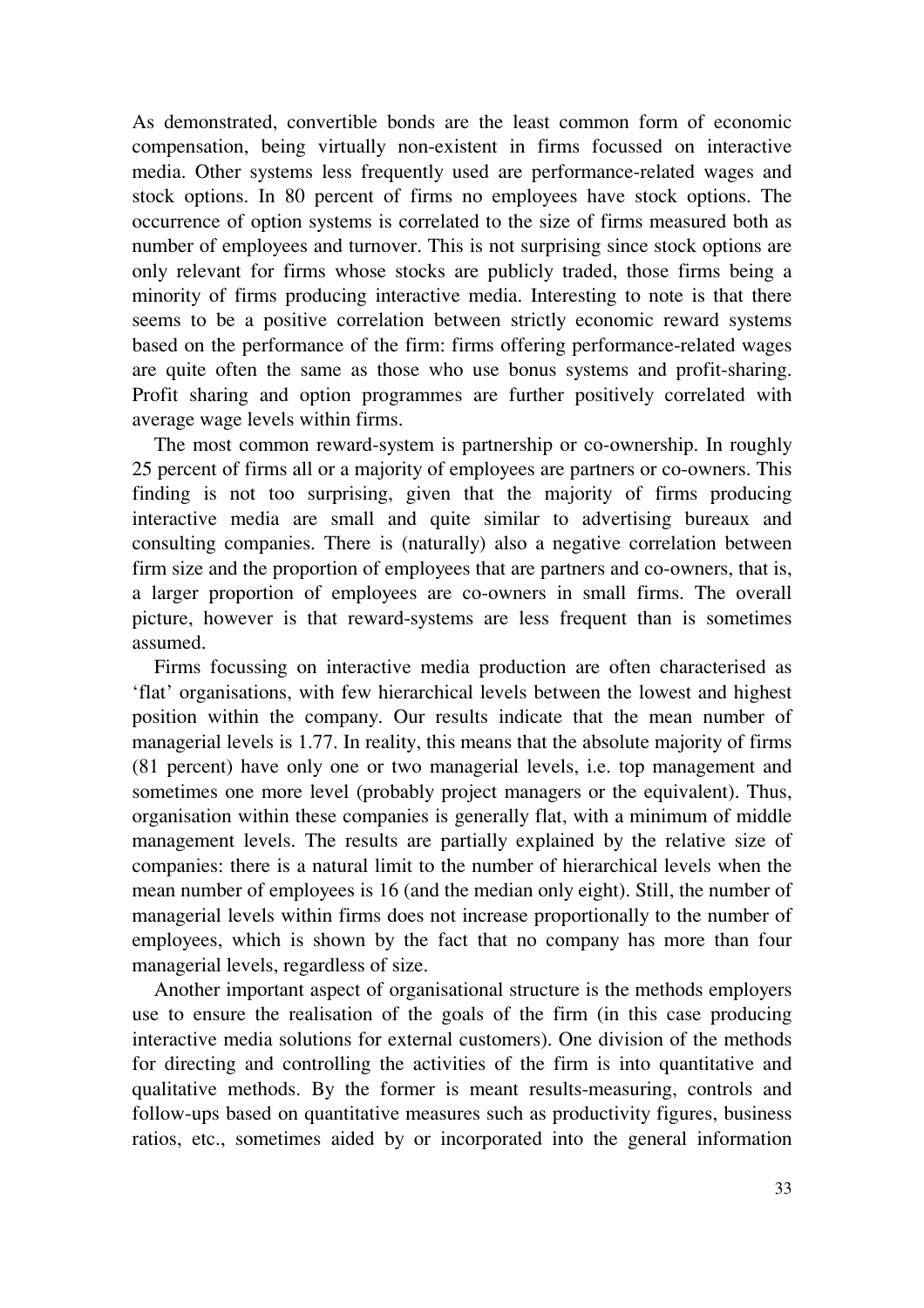structure of the organisation. Qualitative methods to secure the realisation of the goals of the firm include dialogues, ideas, visions and consultative meetings with employees. Our results indicate that, according to managers, qualitative methods are more frequently used than quantitative ones.

#### Work Environment and Agreements

The novelty of the IT-industry and the workplaces of the 'new economy' have caused some worries regarding the working environment of employees. Concern has been voiced about how the lack of formal structures, of a clear separation between work and free time and of institutionalised labour agreements equivalent to working life in general, may affect the physical and psycho-social well-being of employees. These concerns are based on notions of the increased flexibility resulting from (among other things) the implementation of new forms of work and management, and of ICT in working life, which is thought to hamper individual employees control of their working situation. The negative effects of this can be stress, increased absence due to psychological factors, and, in the worst case, burnout. Most of these issues are better dealt with in surveys directed to individual employees, as it is practically impossible for managers to correctly determine the health status (especially concerning psycho-social aspects) of their employees. We have therefore decided to study these aspects in our forthcoming survey directed to individuals. However, the present survey studies some of the organisational and institutional determinants for the work environment and the individual employee's working situation.

An image of the overall work environment is obtainable from the sick leave rates. Respondents were given the option of answering either as mean number of days per year and employee, or as a percentage of scheduled working time. The results where 3.5 days per year and employee, and 2.1 percent of working time respectively<sup>19</sup>. Noteworthy is that 24 percent, or nearly one in four managers, claim not to know the average level of absenteeism in the company. One reason might be the relative size of companies: it might be common for shorter periods of sick leave to be handled informally in this type of small companies. Another plausible explanation is that employees themselves do not report being sick. Instead, they might informally balance hours by working extra other days, or use their 'account' of accumulated overtime.

In sum, this indicates that formal ways of handling sick leave, as well as overtime, may be underdeveloped. Instead, various forms of informal strategies are used to balance the amount of hours worked over a period of time. Another indicator of the lack of formal work health strategies is that only 26 percent of

l

<sup>19</sup> Respondents reported somewhat higher average figures when answering in percentage of working time, than when answering in number of days.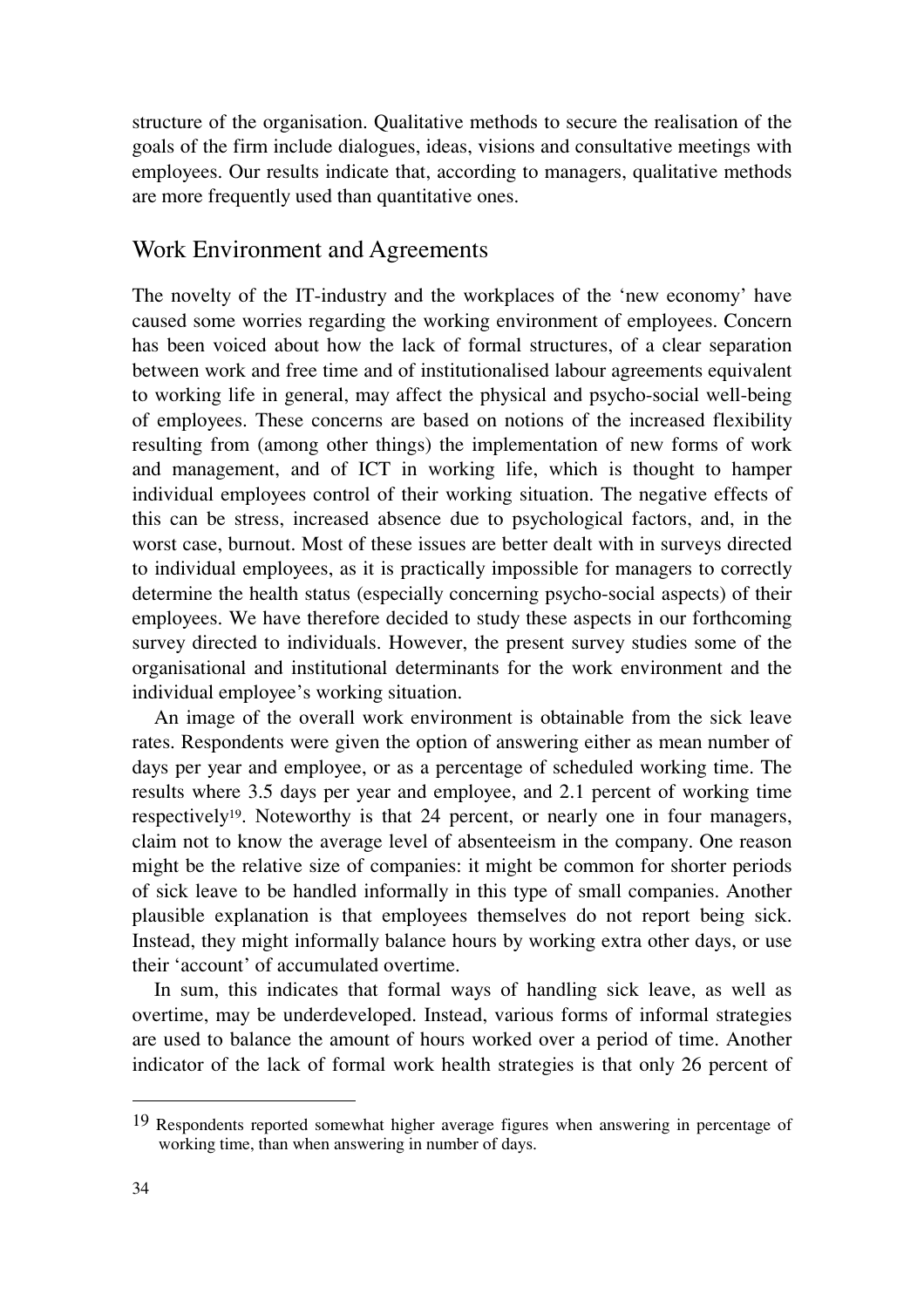firms are connected to the Swedish company health care system. Among connected firms, 95 percent of agreements cover health controls and treatment only, and 61 percent also include advice on work environment and working situations. Twelve percent of respondents do not know what aspects the agreements covered. Our study did not include questions on alternative arrangements for health care, such as free or discount membership at gyms or workout, massage, spa etc, so to what extent these arrangements exist is presently unknown.

One aspect of the presumed flexibility of the IT-industry and the new economy has been fluidity in terms of work and employment contracts. The results from the survey indicate that in 78 percent of companies, all employees have written employment contracts. In another eight percent of firms, some employees have written contracts, and in 13 percent of firms no employees possess written contracts. A partial explanation for the lack of written contracts in these 13 percent, is that all employees are joint owners of the firm. Collective agreements for employees focussed on interactive media production, however, exist only in a minority of firms (see figure 22).



Source. MITIOR project, Arbetslivsinstitutet/ NIWL, Dec. 2001.

Figure 22. Existence of collective agreements for employees focussed on interactive media production among.

Roughly one fifth of firms have collective agreements covering their employees working with interactive media, while 71 percent lack such agreements. Interesting to note, once again, is that nine percent of managers do not know whether their employees are covered by collective agreements or not. This reflects the common picture of interactive media producing firms as having limited knowledge in the area of labour law. Still, a low proportion of collective agreements does not automatically mean the absence of detailed employment agreements in firms where employees are not covered by collective agreements.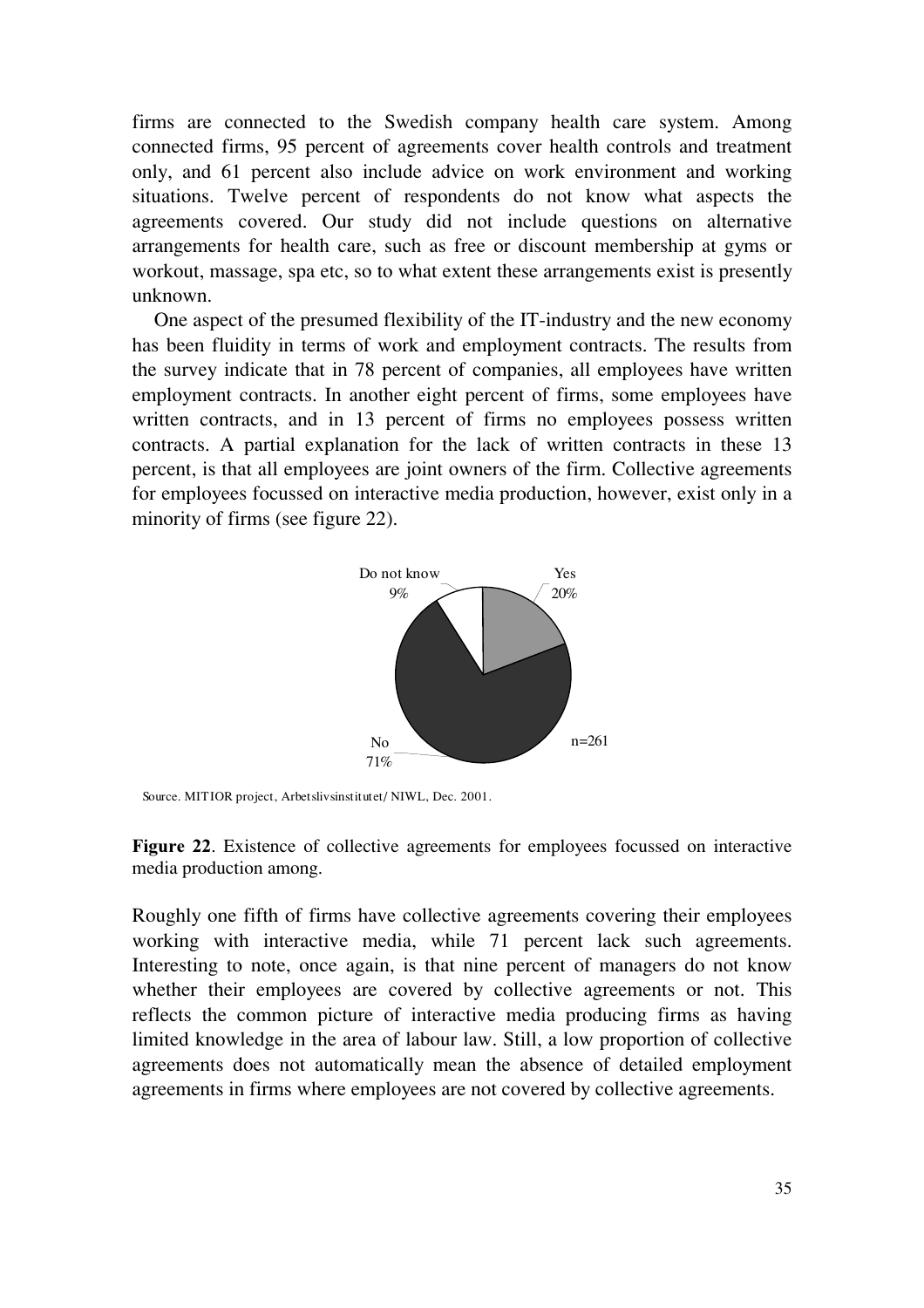

Figure 23. Detailed specification of the contents of companies' employment contracts.

Roughly 50 percent of firms that are not covered by collective agreements use a standardised agreement for all their employees, and another 36 percent use varying individual agreements<sup>20</sup>. For a detailed picture of the scope of these employment contracts, respondents were asked to specify whether or not eleven various elements were or were not included in the contract. The results, presented in figure 23, indicate that the most common areas covered are (in descending order) salaries, weekly working time, and vacation, all specified in the employment contracts of at least 75 percent of firms that do not have collective agreements. The least commonly specified factors in employment contracts are profit-sharing and options, competence development, and limitations of the right to engage in competing activities after the end of employment within the firm. A reason for the low figures reported is that ten percent of respondents claim not to know the contents of the employment contracts used within the firm. Given that respondents are managers, and the employment contracts have been developed within the firm (sometimes with collective agreements as a basis), this is quite remarkable. When the 'do not know' category is excluded, the percentages of firms that include various factors in their employment contracts rises with between eight and ten percent.

l

<sup>&</sup>lt;sup>20</sup> The rest is divided equally between respondents who do not know what sort of agreement they use (seven percent), and those who use other sorts of agreements than those listed (seven percent), mostly meaning all workers are co-owners.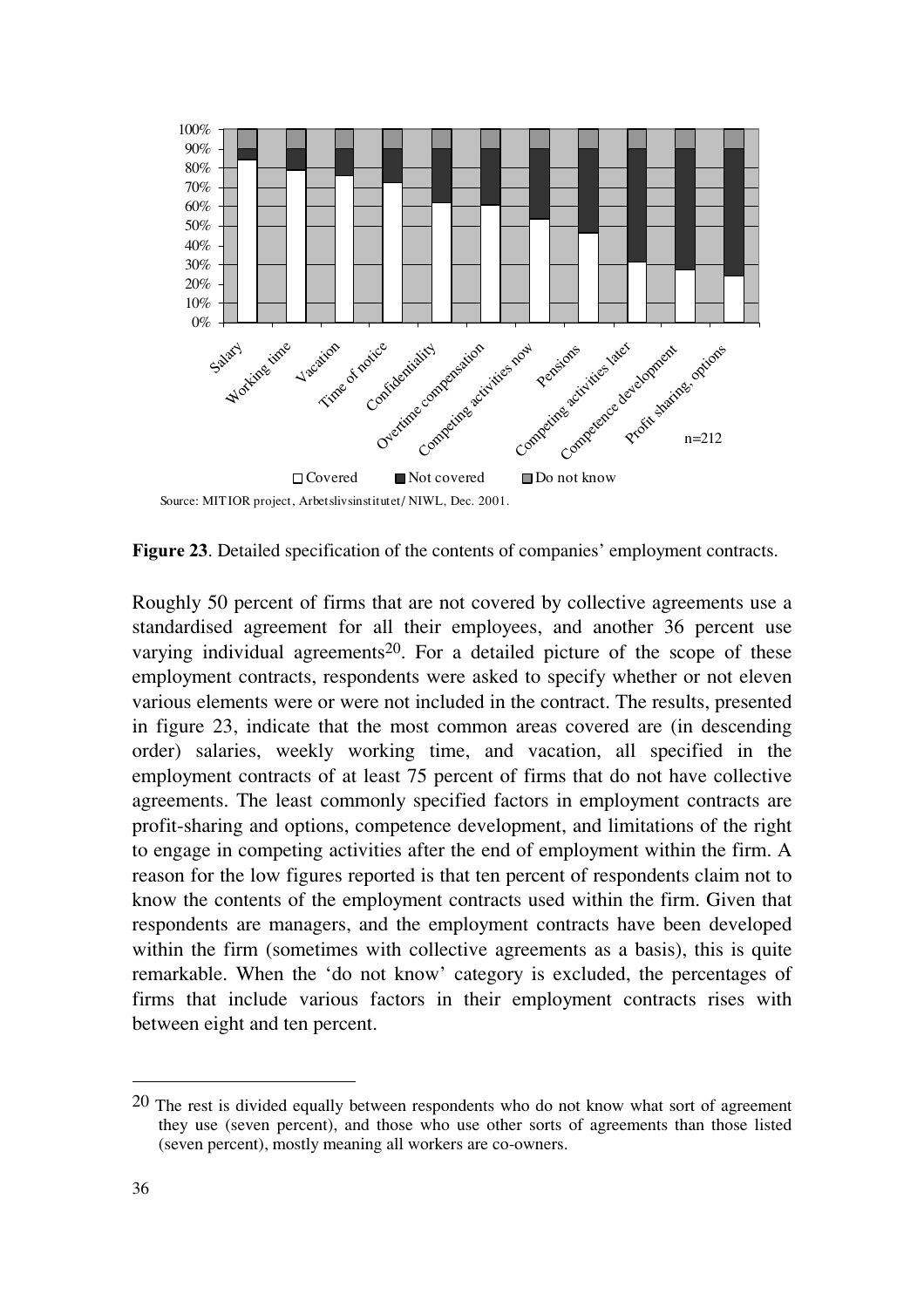# The Design of the Study

## **Questionnaire Design**

The questionnaire used in this survey is based on the 1997 study (Sandberg 1998). However, it has been thoroughly modified, extended and improved. Certain improvements are based on experiences from the last survey, such as what sort of questions to ask to get meaningful answers. Little was known about interactive media production in 1997, and the pioneering survey was partly exploratory. The aim was to obtain a first picture of the industry. Some changes in the questionnaire consist of bringing the questions up-to-date with regard to the technical developments that has taken place. Other questions have been adapted from questionnaires used by colleagues investigating interactive media in other countries (Michels & Goertz 1999, Leisink et al 2000, Batt et al 2001) and by Swedish colleagues investigating work organisation more generally21. Draft versions of this second survey were tested for comprehensibility and relevance. As a result, the present study focuses on seven areas: Companies, activities and markets; possibilities for business development; co-operations and networks; personnel; competence and recruitment; organisation and reward-systems; work environment and agreements. A wide selection of actors interested in interactive media production saw all these areas as important.

#### **Sampling**

l

'Interactive media production' is not recognised as an industrial classification in the official trade and industry statistics (the SNI-codes used by Statistics Sweden, SCB). Instead, firms focussing on interactive media are found in a number of different branches of trade, concentrated to advertising and PR, IT-consulting, computing, software production and graphics production. Thus, it is not possible to draw samples from existing databases<sup>22</sup>. We have as a result been dependent, just as for the 1997 survey, on a number of different sources to find and identify the companies we wanted to study.

<sup>21</sup> The Flex II study conducted by NUTEK, NIWL and Statistics Sweden (SCB) and the so called APU 2000 study conducted by SOFI at Stockholm University.

 $22$  It would of course have been possible to incorporate all Swedish firms in the sample, or alternatively a sample of firms in the categories mentioned above. Such a research strategy might have given us an overview of the spread of interactive media production in the whole (or part of) the economy. We concluded that this strategy would not have been satisfactory since interactive media producing firms are in a minority within each category and interactive media production usually makes up but a small proportion of each company's activities. In retrospect, the strategy used here was preferable, given that we did not know where the firms we wanted to study would be placed. Our strategy is to supplement this survey of the core interactive media producers with a broad survey of in-house interactive media production in the Swedish economy as a whole.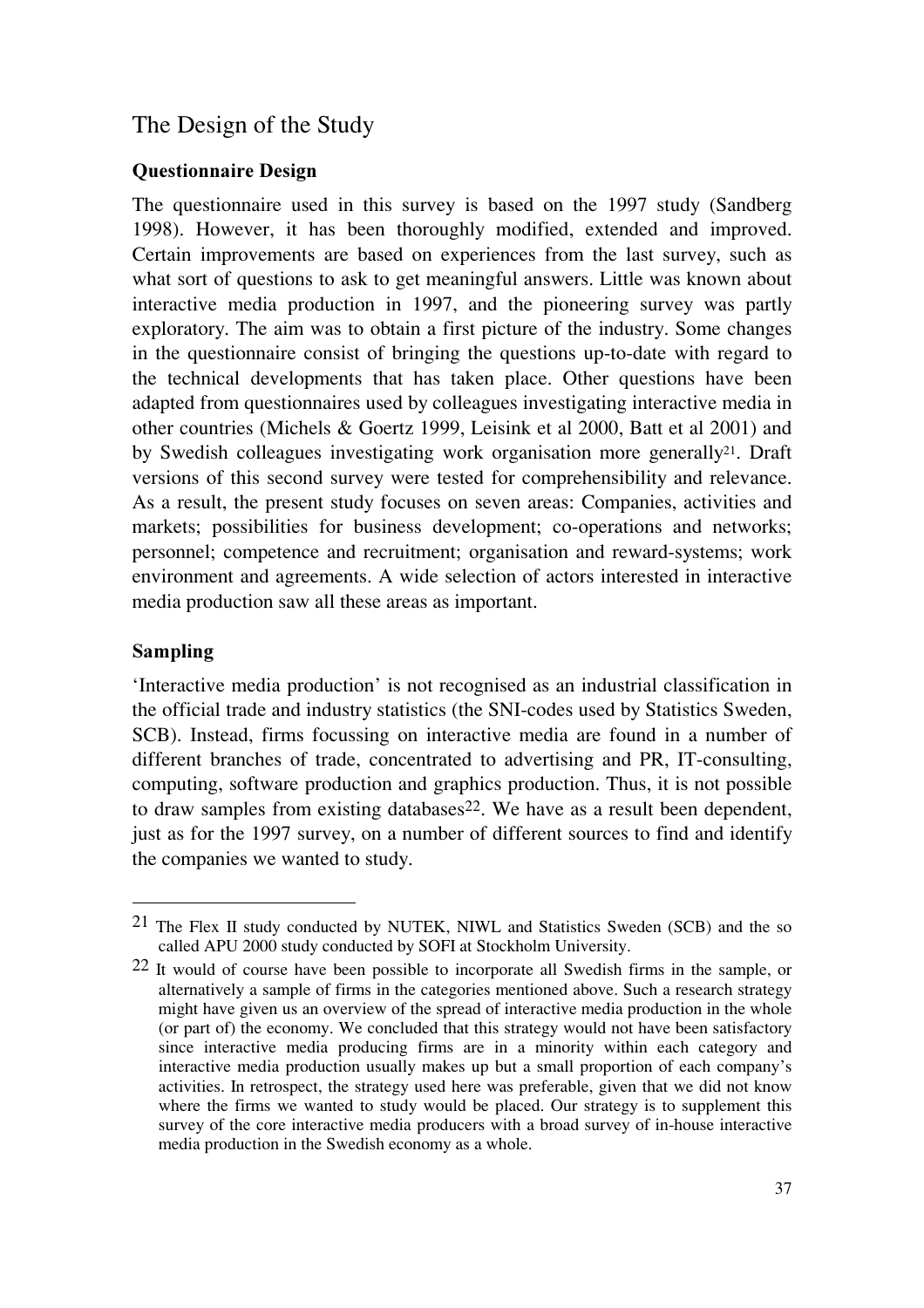The sampling frame for the study was a database consisting of roughly 1,550 firms, which is about twice as many as in the 1997 survey. Just as then, Promise's list of members and other firms in the industry made up the first basis. Promise is a trade organisation within Sinf, The Swedish Industry Association (Svensk industriförening). Promise is a non-profit organisation aiming to organise interactive media producers. The list provided by them was controlled against the definition above of interactive media used in this study by looking at the companies' web-sites (see chapter on interactive media producers).

The list from Promise was complemented by a systematic examination of a number of other on- and off-line sources: BitoS, Clockwork, Dataföreningen Sverige, Emfas företagskatalog, fetform, fuska.nu, Grafiska företagens förbund, Gula sidorna, Impact00, info Magasin, Interactive Island, Internetboken, Internetkatalogen, Mid Sweden Info Center, Multimediaakademien i Lund, Resumé Mediebyrå Special, Spray, Svenska IT-företagens Organisation, Swedish Game Industry, Vindue, Vision Branschbibel and Wipcore Partners. Some larger databases use a categorisation of inherent firms depending on activity. In these cases, all relevant categories were investigated. Beyond this, firms that we came into contact with through job-ads, newspaper articles, links on web-sites, etc. were also included. The review of different lists and the creation of a suitable database proceeded gradually between the autumn of 1999 and the spring of 2001. A final control and update of the database was made in April 2001, just before the data collection phase started.

The aim of this study has been the total investigation of Swedish firms focussing on interactive media production for external customers in 2001. Despite an extensive search, it is likely that some firms have not been included in the database, especially small local actors. Furthermore, the interactive media industry has been characterised by high dynamics since its start, a feature that was accelerated during the second half of 2000 and first half of 2001 (the so called 'dotcom-death')23. As a result, some information in the database has become inaccurate during the process of finding and classifying firms. Some firms have closed down, others have moved, changed name, merged, been bought by other firms or changed focus of business. Since the search for new firms ended around the turn of the year 2000/2001 (four months before the data collection started), it is possible that some firms starting up in that period have been left out. However, given the fact that the industry was characterised more by consolidation and closure than new business start-ups in the spring of 2001, this should be a rather insignificant source of bias (see further below).

l

 $23$  The dotcom-death, which received so much attention in the media, was mostly of concern to the companies using Internet for sales or education (e-commerce and e-learning), not for firms *producing* interactive media. Still, interactive media producing firms did not go unharmed.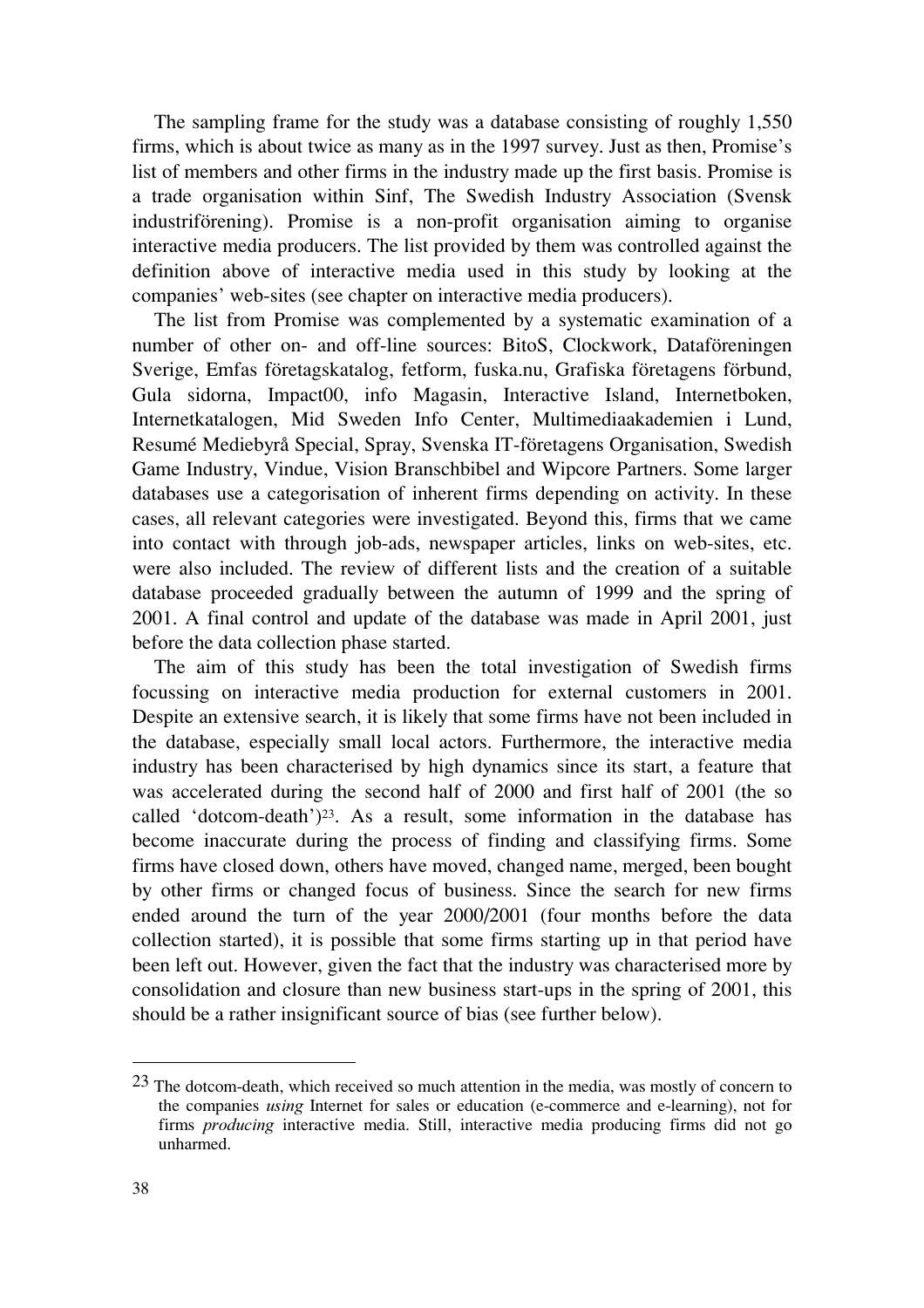#### **Labelling and Industrial Dynamics**

 $\overline{a}$ 

The initial database consisted of all firms who, by themselves or by others, at some point have been classified or presented as interactive media producers. The exact number of firms investigated is not possible to determine since many companies were listed on several lists, and sometimes under different names. An estimate would be that over 5,000 presumed interactive media producers were investigated. There were two reasons not to make a simple random sampling directly from this list. First, as discussed previously, interactive media is not an agreed upon definition with a clear-cut meaning. There is a number of different labels used to describe the activities these firms perform: 'multimedia', 'digital media', 'new media', 'web-production', 'Internet consultants' etc<sup>24</sup>. The basis for inclusion of firms also differs between databases. Some include only those who produce for the Internet, some include all firms that in one way or another work with digital content, yet others include those who use the Internet as a channel for activity (such as e-business and e-learning firms). Some firms have wanted to present themselves as interactive media producers though not being so, since it has given them status and increased shareholder value<sup>25</sup>. In conclusion, this means that the possibility that all firms in the initial database would really correspond to the definition used is low (i.e. the correlation between the sampling frame and the population would not be perfect).

Secondly, as previously mentioned, the industry is characterised by high dynamics. Thus, it was likely that of the roughly 5,000 companies included in the initial list, a large number would not exist at the time of data collection. The fact that a company is not active does not necessarily mean that it has gone bankrupt. It simply means that it presently is not producing interactive media in the legal form it had when the data collection process started in May 2001. Four criteria have been used to identify an inactive firm. First, if firms themselves state that they are not active. Second: if the company has closed down according to official records. Third, if the firm has been bought up by, or merged with, another company and is no longer present as an independent legal person<sup>26</sup>. Fourth, if the

<sup>&</sup>lt;sup>24</sup> Among the terms used are: Web designers, web bureaux, web producers, web developers, web design and HTML, Electronic commerce, web-promotion, packet solutions and budget web-pages, full-service bureaux, free-lancers, digital media producers, producing digitalprinters, design bureaux, production bureaux, web and multimedia bureaux, PR/ info bureaux, multimedia producers, IT-consultants, e-business producers, new media producers, game developers, CD-ROM producers, Internet, intranets, and media bureaux.

<sup>25</sup> This willingness to label oneself as interactive media producer has clearly decreased. Now, the situation is rather the opposite: some firms that we would consider as producing interactive media or Internet solutions do not want to be labelled as such due to the current crisis within this sector.

 $26$  This criterion might seem odd, but is necessary in surveys where the unit of analysis are organisations rather than individuals. The case otherwise becomes illogic when two firms in the sample merge, since that reduces the sampling frame. The alternative is to count one of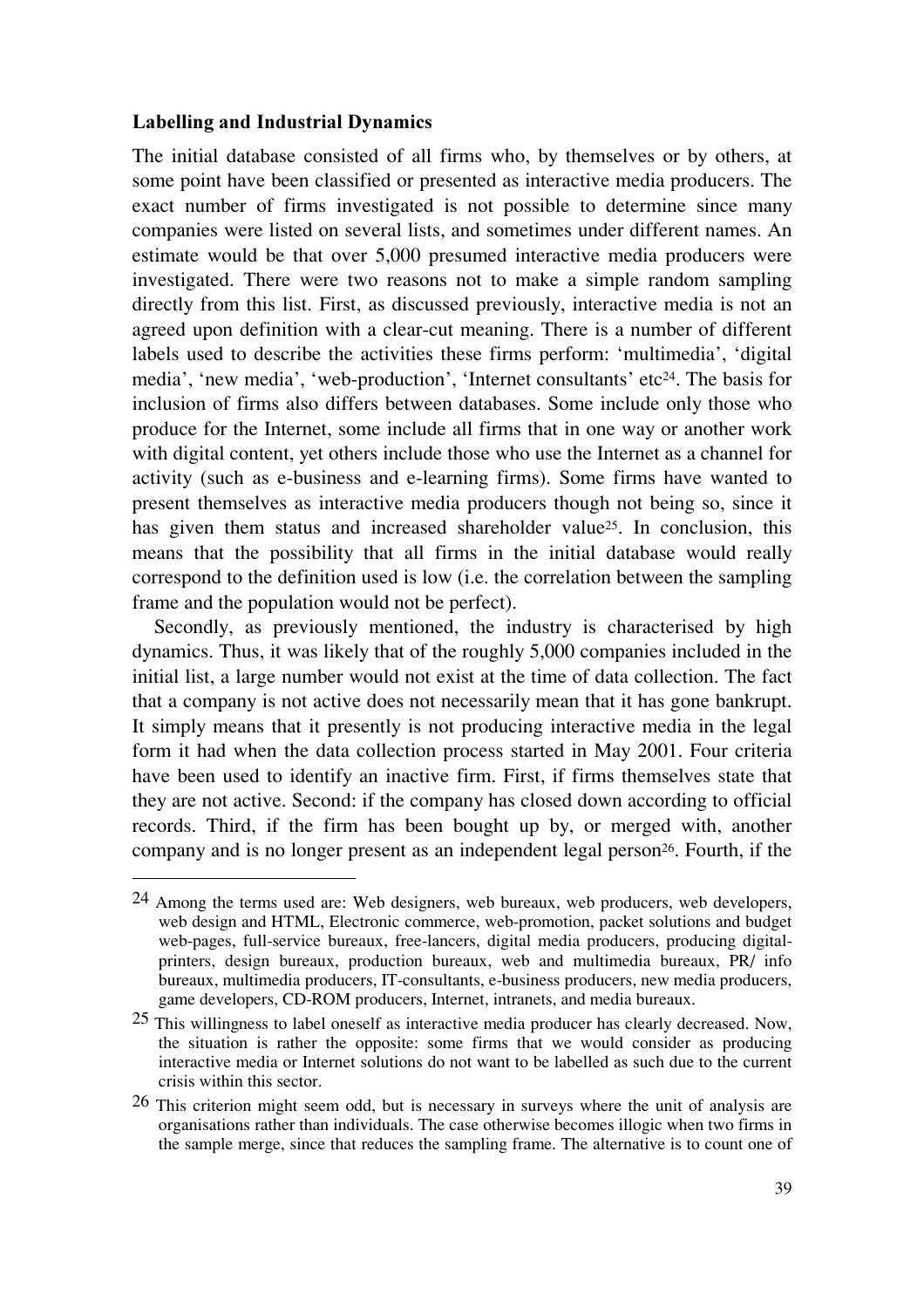company has not had any documented turnover since 199927. In sum, a firm can still exist in legal terms, but not be considered to be active, when no business activity is performed.

A two-stage strategy was used to check for these possible errors, that is, the inclusion of companies not belonging to the industry, and or not being active at the time of data collection. In the first stage each possible company was controlled against their own web site. Except controlling for the above, this procedure enabled the updating of necessary contact information (address, telephone number, e-mail, etc.). Companies whose web sites did not offer the information sought were contacted by e-mail (and in a few cases by phone)28. 1,563 companies who were believed to be active, interactive media producers were left after step one of the strategy had been completed. Doubtful cases were kept in the database for further investigation, since the aim was to perform a total examination of interactive media producers in Sweden. The second step in minimising possible sampling errors was integrated in the actual questionnaire sent out (as well as in phone interviews). The first item asked whether respondents regarded the company as corresponding to our definition, which was included in the questionnaire. Thus, the definition of interactive media used in the study was constructed by the researchers, in co-operation with actors in the industry, and the researchers then made the first rough screening. It has been up to the companies themselves in the survey to finally identify themselves as interactive media producers.

#### **Data Collection**

The actual data collection was performed between May and September of 2001, with the major part being done during the first half of the period. The practical work was initially done by Jobfinder Student, a research company, and later by the MITIOR project at the Arbetslivsinstitutet/ NIWL. Based on the experiences from the 1997 survey (where half of those who responded to the survey did so by phone after several rounds of search on postal and mail questionnaires), it was decided to use a combination of phone interviews and mail-questionnaires from the start. All 1,563 firms listed where sought by telephone and an interview booked when appropriate. In connection with the first phone-call, interviewers investigated whether the company corresponded to the definition given, if they

 $\overline{a}$ 

the two firms as a non-respondent (which brings with it the problem of who to count), or count answers twice.

<sup>27</sup> Since some firms use a broken financial year (from July to June), all firms had not presented their annual report for 2000 when non-respondents where investigated in October 2001. Therefore, the limit was set in 1999. It is possible, however, that some firms had no turnover in 1999, but started again in 2001.

<sup>28</sup> All Swedish firms do not have their own web sites. But there are good reasons to believe that interactive media producers will have, since this is one of their core business activities.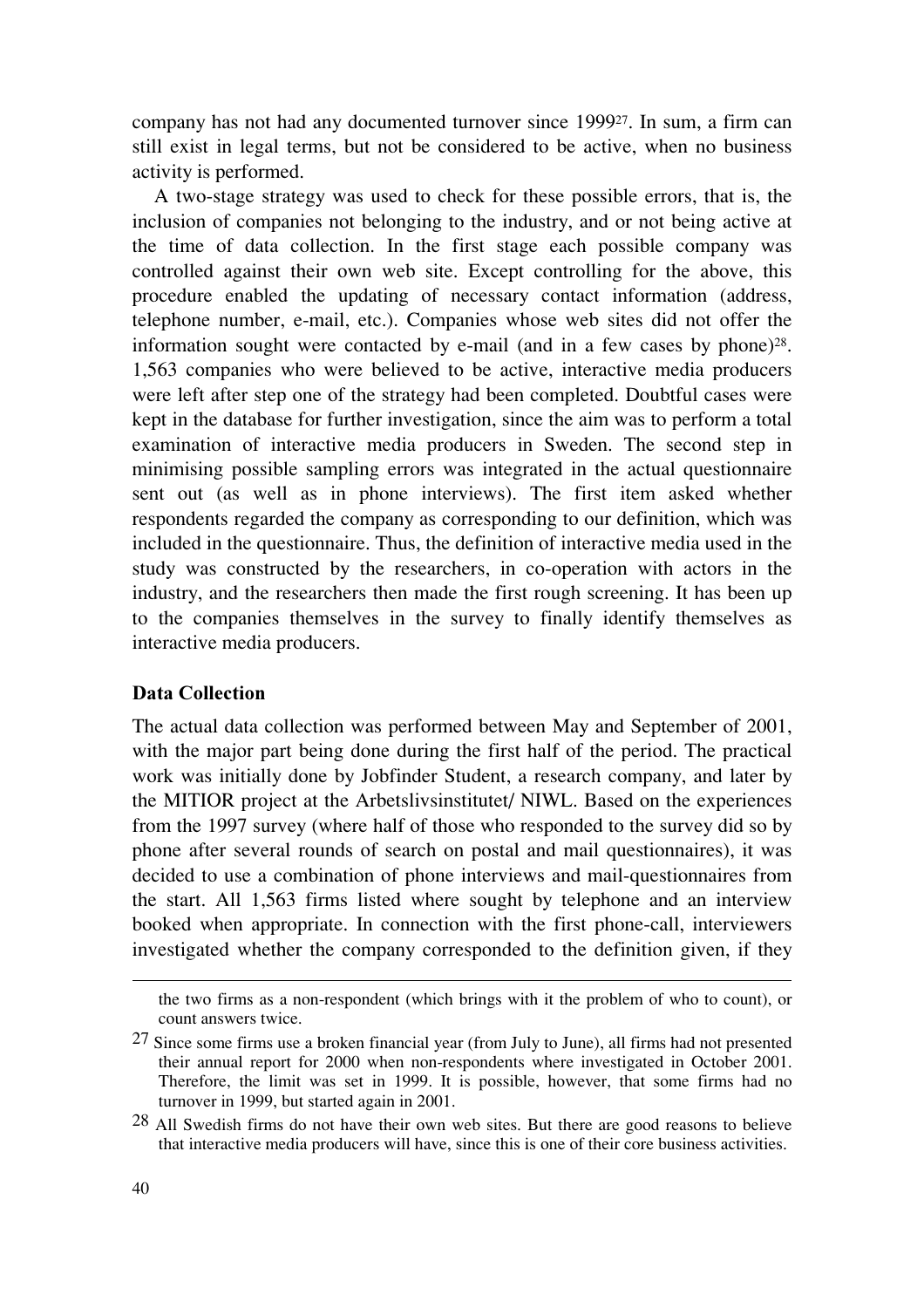were active, and if the contact information in the database was correct. A questionnaire was sent out to contacted respondents before the time of the actual interview, enabling them to prepare in advance. The strategy was later changed; questionnaires were sent directly and phone contact established later on to remind and urge companies to respond by mail. Both interviews and mail questionnaires were coded directly into Excel using a computer interface that was identical to the mail questionnaire, thus making it possible for interviewers and respondents to see the same thing in front of them at all times.

Unfortunately, Jobfinder Student shut down their operations halfway through the process of data collection. The work was then taken over by members of the MITIOR project at the NIWL. The two following reminders (both containing a new copy of the questionnaire, a pre-paid envelope and a form that gave respondents the possibility to answer that they where not active, did not belong to the industry, or refused to answer the questionnaire) were sent out by mail. The fact that Jobfinder Student was liquidated during the data collection phase probably led to a somewhat lower response rate than would have otherwise been the case, as replacing Jobfinder Student with other external resources was not an option, and the MITIOR project had to use its own personnel. The turbulence also led to reminders being delayed and some of the companies temporarily suffering an unclear status in the database. There are, however, no signs that the shift from telephone interviews to mail questionnaires, and from Jobfinder to NIWL, resulted in any systematic bias concerning how firms answered.

#### **Results and Response Rate**

 $\overline{a}$ 

421 of the 1,563 companies in the database proved not to be active. 244 identified themselves, or, in fewer cases where classified by us, as not being interactive media producers. twelve companies in the list were double entries in some form (some were listed twice under different names, in other cases one company in a business group answered for several inherent firms). 284 companies identified themselves as interactive media producers, but denied participation for different reasons29. 253 firms have not answered either phone-calls or replied to letters, and have not yet been possible to classify afterwards. 348 companies responded to the survey in its total, either by phone or mail. In conclusion, 84 percent of the companies in the database have been classified and given a status during the period of data collection. 65 percent responded to the survey, either by filling out the whole questionnaire or only the first few questions, stating that they were not part of the interactive media industry (by not being active or not producing interactive media). 40 percent of the companies belonging to the industry filled

<sup>29</sup> Among the most common reasons given for denying to answer the survey were (in no particular order): shortage of time, length of questionnaire, lack of interest and too many surveys in circulation.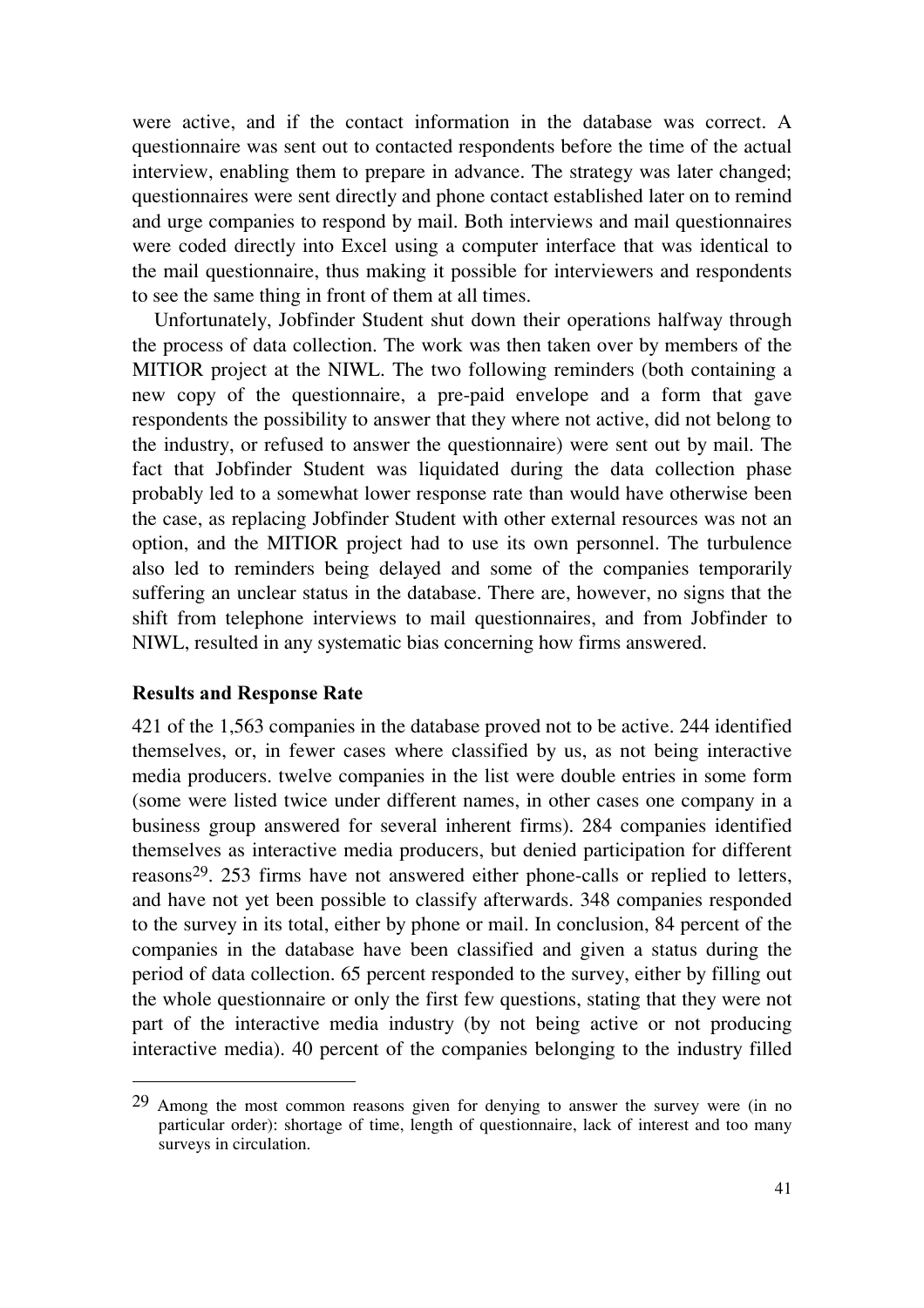out the whole questionnaire and make up the basis for the results presented in the study.

The accuracy of classification is clearly important with regards to response rates and attempts to measure aggregate figures regarding interactive media production is Sweden. If a company, for example, has been classified as not producing interactive media, but in reality does, this will affect response rates, as well as estimates of the total amount of firms, turnover and staff in Sweden. This has been systematically checked using a selection of methods. The design of the questionnaire makes it more or less impossible for firms who do not produce interactive media to be included in the results. Firms claiming not to be interactive media firms, or not active, have been checked against databases and web-sites (and in a few cases via phone). The same procedure has been done with those firms that have not responded in any way, as well as those firms who denied participation in the study. We are thereby quite sure that firms that explicitly denied to participate in the survey were actually interactive media producers but for some reason chose not to answer, since they could just as easily stated that there company did not belong to the industry or was not existent, and have been double checked against our definition.

#### **Analysis of non-respondents**

As previously mentioned, all firms in our sampling frame that did not complete the whole questionnaire have been checked against regularly updated on-line databases30. Some of these databases include basic data about companies, such as geographical location, number of employees, starting year, annual turnover, main business activity etc. This made it possible to determine the absence of any systematic bias regarding what firms responded. That is, there are no statistically significant differences between the firms that responded to the survey and those who did not, based on what is reported in the databases  $31$ . This means that we have reason to believe that the 348 answers the analysis in this study are based upon are possible to generalise to the entire sampling frame, naturally while using normal statistical caution. Whether the answers are representative for all Swedish companies producing interactive media for external customers (the theoretical population) is harder to determine, since the actual population is not known.

 $\overline{a}$ 

<sup>30</sup> Mostly Affärsdata, Kredit.se, Bizbook, bolagsfakta and UC.

<sup>&</sup>lt;sup>31</sup> It would be possible to compare the answers given by respondents in the questionnaire with what is recorded for non-respondents in databases. But due to differences in reporting, this is not to recommend. There are some differences regarding the figures respondents give and what is recorded in the databases. But there is no reason to believe that there would be a systematic difference in recording procedure for a database based on our survey.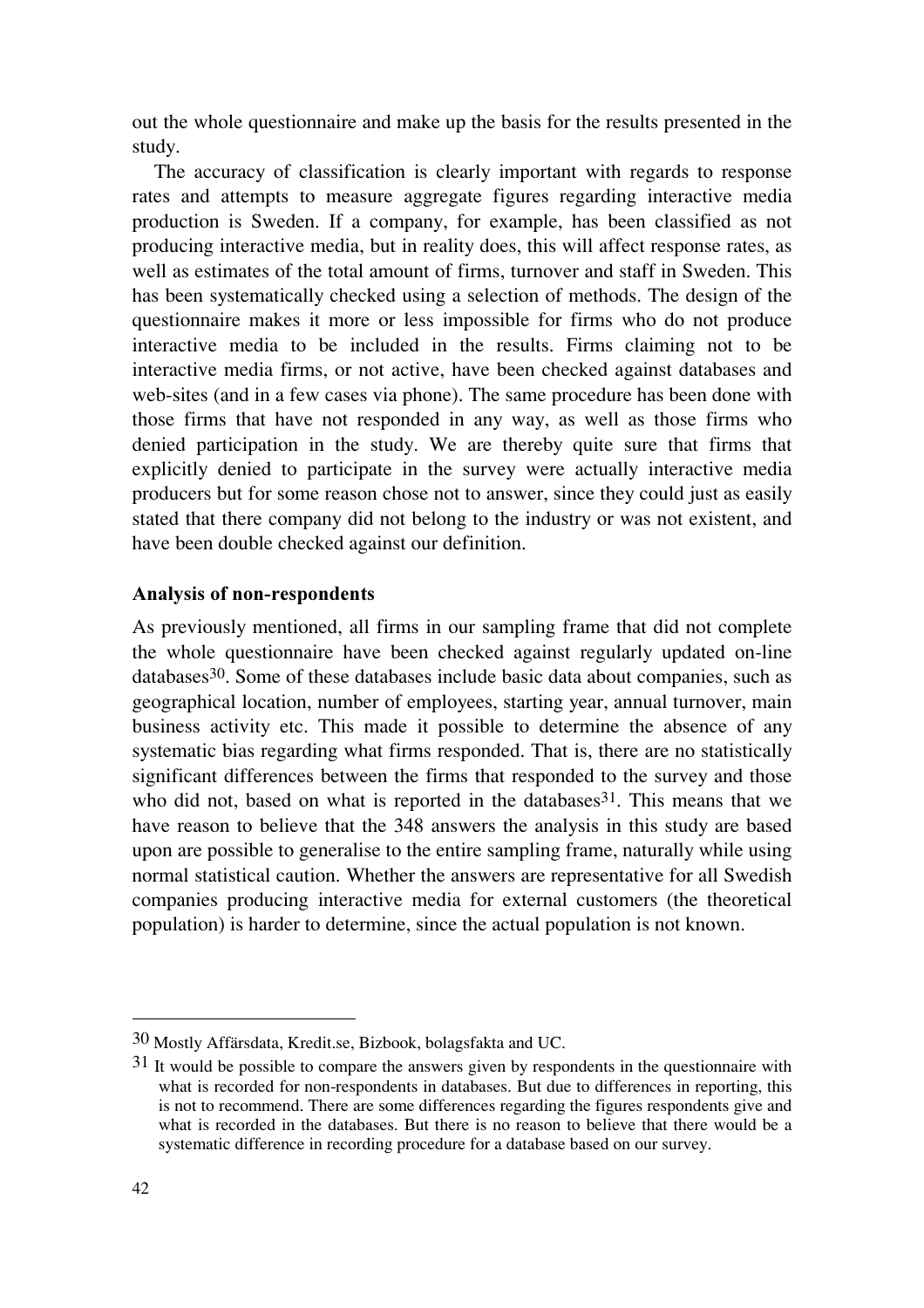#### Summary

Sandberg  $\AA$  & Augustsson F (2001) Interactive Media in Sweden 2001. The Second Interactive Media, Internet and Multimedia Industry Survey. Work Life in Transition 2002:2. Arbetslivsinstitutet/ NIWL, Stockholm.

We conducted the first national survey of Swedish interactive media, Internet and multimedia producers in 1997. These firms were soon at the centre of investors' interest, but then the 'IT-bubble' burst. The period from 1997 until now has been one of buzzwords and financial speculations, but also one of building solid companies, and producing innovative and high quality solutions. This study maps the actual situation for Swedish interactive media companies and employees in 2001.

Interactive media producers have been regarded as the *avantgarde* of new forms of organization, with ICT and design in an interesting combination in entrepreneurial firms with flexibility and a young well-educated workforce. They may give a hint of how future workplaces might look like in the 'network economy'. Furthermore, the solutions created by those producers are implemented in business life in general and thereby affect all companies and employees. This makes them particularly interesting to study.

This report is based on a comprehensive questionnaire completed by the managements of roughly 350 companies producing CD-ROM/DVD, intranet and Internet solutions. Telephone interviews and mail questionnaires were combined and directed to some 1,500 companies in a database constructed by us. In total about 65 percent answered the questionnaire, many firms only the first few questions, as they were not active in the industry. Roughly 850 firms were interactive media producers. 40 percent of those filled out the whole questionnaire.

More analytical and theoretical analyses, and in-depth studies of specific topics, will be the focus of future reports. We also plan to conduct a survey to those working in the industry about work, competence and health, linked to this company survey. The main part of the present report is purely descriptive. Here are a couple of glimpses from our results:

- − Typical companies have five employees, of which three focus on interactive media production. The average company has 16 and eight employees, respectively.
- − The industry is young, the average starting year is late 1992, the median 1996.
- − This is a big city phenomenon with one third of production in Stockholm.
- − 65 percent of companies outsource, on average 19 percent of turnover.
- − Female participation is less than one fifth, and especially low in programming.
- − Most employees are young, nearly half being younger than 30 years of age.
- − Competence development seems undeveloped or managed ad hoc.
- − In one fifth of companies are employees covered by collective agreements.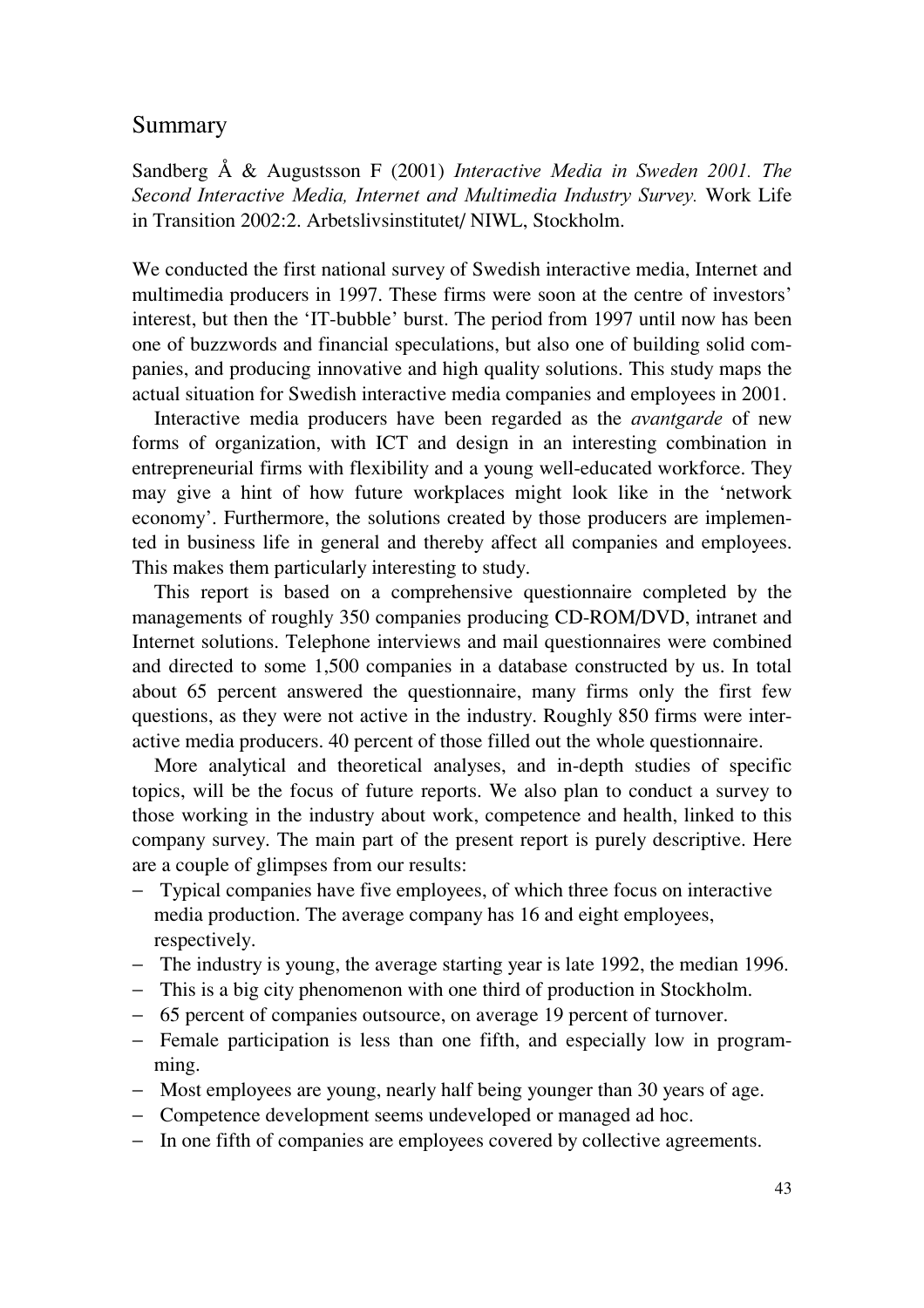### Sammanfattning

Sandberg  $\AA$  & Augustsson F (2001) Interactive Media in Sweden 2001. The Second Interactive Media, Internet and Multimedia Industry Survey. Arbetsliv i Omvandling 2002:2. Arbetslivsinstitutet, Stockholm.

1997 genomförde vi den första nationella undersökningen av svenska interaktiva medie-, multimedie- och Internetproducenter. Dessa företag befann sig snart i centrum av investerarnas intresse, men den s.k. 'IT-bubblan' brast. Tiden från 1997 tills nu har varit en period av modeord och finansiella spekulationer, men också en period då solida företag byggts, producerade innovativa och högkvalitativa interaktiva medielösningar. Denna studie kartlägger den faktiska situationen för svenska interaktiva medieföretag och deras anställda år 2001.

Interaktiva medieföretag har setts som avantgarde ifråga om nya organisationsformer, med en intressant kombination av ICT och design i flexibla entreprenörsföretag med unga och välutbildade anställda. De kan ge en glimt av hur framtida arbetsplatser i 'nätverksekonomin' kan komma att se ut. Dessutom implementeras de lösningar som dessa företag producerar i arbetslivet generellt, och påverkar därmed alla företag och anställda. Detta gör dem särskilt intressanta att studera.

Denna studie är baserad på en omfattande enkät besvarad av ledningen i ca 350 företag som producerar CD-ROM/DVD, intranät- och Internetlösningar. En kombination av telefonintervjuer och postenkäter riktades till ungefär 1 500 företag från en databas vi själva konstruerat. Totalt 65 procent besvarade enkäten, många dock bara de inledande frågorna då de inte var aktiva i branschen. 850 företag visade sig vara aktiva interaktiva medieproducenter. 40 procent av dessa besvarade hela enkäten.

Mer analytiska och teoretiska analyser, liksom djupare studier av specifika områden, kommer i framtida rapporter. Vi planerar också att genomföra en studie om arbete, hälsa och kompetens riktad till dem som arbetar i branschen och kopplad till denna företagsenkät. Huvuddelen av denna rapport är främst deskriptiv. Här följer en del glimtar av våra resultat:

- − Typiska företag har fem anställda, av vilka tre fokuserar på produktion av interaktiva medier. Motsvarande siffror för medelföretag är 16, respektive åtta.
- − Branschen är ung. Genomsnittligt startår är 1992, medianåret 1996.
- − Detta är ett storstadsfenomen med en tredjedel av produktionen i Stockholm
- − 65 procent av företagen lägger ut verksamhet, i genomsnitt 19 procent av omsättningen.
- − Färre än 20 procent av anställda är kvinnor, lägst är det inom programmering.
- − De flesta anställda är unga, nästan hälften är yngre än 30 år.
- − Kompetensutveckling verkar underutvecklat eller sker ad hoc.
- − De anställda har kollektivavtal i endast en femtedel av företagen.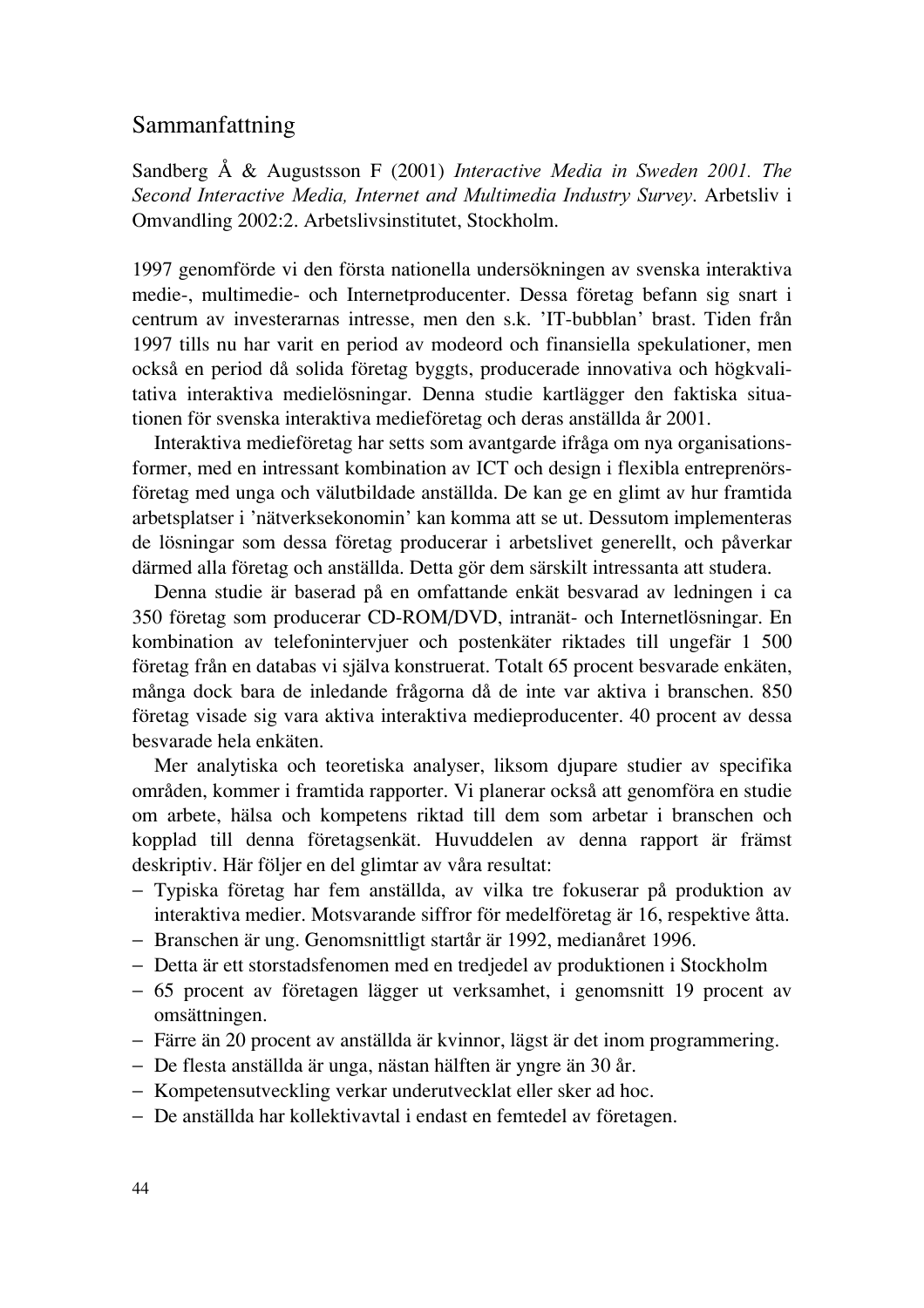#### Literature

- Ahrne G & Sandberg Å (2000) Scientific Report. Worklife 2000: New Management, Information and Communication Technologies, and the New Working Life. Malmö 7-9 May 1999.
- Augustsson F (2001) Division of Labour Within and Between Firms. Critical Management Studies Conference, Manchester 2001.
- Augustsson F & Sandberg  $\AA$  (forthcoming) Time for Competence? A Critical Analysis of the Role of Competence Development for Interactive Media Workers. In: Garsten C & Jacobsson K eds. Learning to be Employable: New Agendas on Work, Responsibility and Learning in a Globalizing World. Hampshire: Palgrave.
- Batt R, Christopherson S & Van Jaarsveld D (2001) Net Working. Work Patterns and Workforce Policies for the New Media Industry. Washington: Economic Policy Institute.
- Braczyk H-J, Fuchs G & Wolf H-G eds. (1999) Multimedia and Regional Economic Restructuring. London: Routledge.
- Bäcklund A-K & Sandberg Å (forthcoming) New Media Industry Development: Regions and Net-works - Some Policy Implications. Regional Studies 2002. no 1.
- Lesink P, Teunen J & Boumans J (2000) Multimedia: Beyond the pioneering stage. Organiza-tional strategy and staff policy in the multimedia sector of the information and communi-cation industry. Veenendaal: GOC.
- Michel L P & Goertz L (1999) Arbeitsmarkt multimedia: Trends und chancen. Qulifikationsprofile und Karrieewege in einer Zukunftbranche. Berlin: Vistas Verlag GmbH.
- Sandberg Å, Broms G, Grip A, Steen J, Sundström L & Ullmark P (1992) Technological Change and Co-Determination in Sweden. Philadelphia: Temple University Press.
- Sandberg Å (1998) New media in Sweden. The Swedish New Media and Internet Industry Survey. Arbetslivsrapport 1998:37, Stockholm: Arbetslivsinstitutet.
- Sandberg Å & Augustsson F (2000) Scientific Report. WorkLife 2000: The New Media Firms: Work, Organisation and Employee Relations. Stockholm 5-6 June 1999.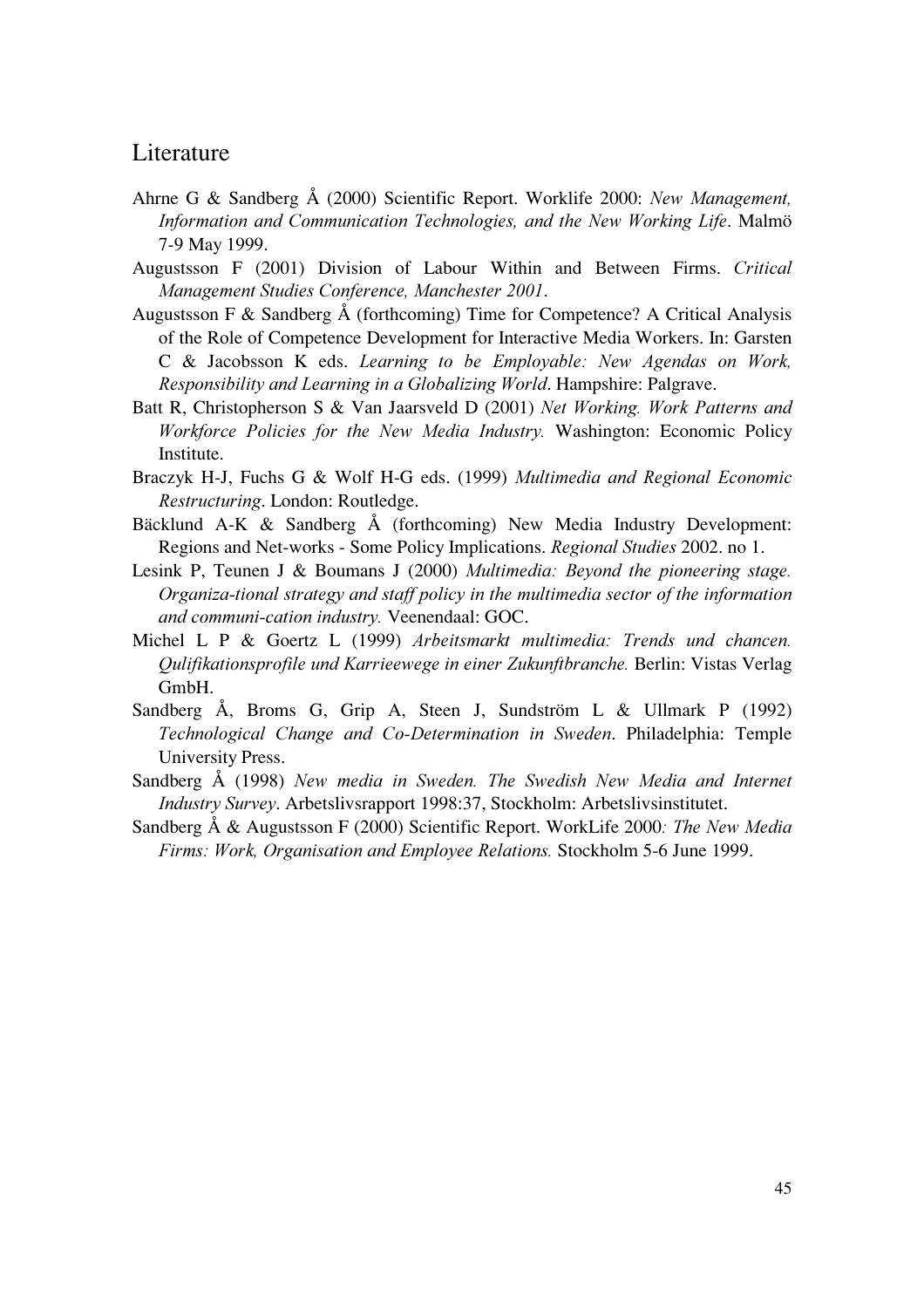# Tables

Table 1. Functions inherent in interactive media production. Percentage of companies that usually or sometimes delivers them, and those who do not deliver them.

|                                                                     | Yes       | Sometimes | N <sub>0</sub> |       |             |
|---------------------------------------------------------------------|-----------|-----------|----------------|-------|-------------|
|                                                                     | (usually) | (can)     | (do not)       | Total | $\mathbf n$ |
| Concept, storyboard,<br>script writing                              | 40,5      | 28,1      | 31,4           | 100   | 338         |
| Graphic and web design,<br>interface design                         | 85,5      | 11,6      | 2,9            | 100   | 345         |
| Programming (HTML, Lingo)                                           | 82,5      | 9,6       | 7,9            | 100   | 343         |
| Systems development, databases,                                     | 62,5      | 17,4      | 20,1           | 100   | 339         |
| programming (Java, ASP etc.)                                        |           |           |                |       |             |
| Content research                                                    | 37,3      | 30,8      | 32             | 100   | 338         |
| Copy                                                                | 31,8      | 26,8      | 41,4           | 100   | 336         |
| Sound/ music production                                             | 20,3      | 25,7      | 54,0           | 100   | 335         |
| Video/ film production                                              | 21,4      | 23,5      | 55,1           | 100   | 332         |
| Photo                                                               | 35,5      | 33,1      | 31,4           | 100   | 341         |
| Animations                                                          | 47,1      | 31,5      | 21,5           | 100   | 340         |
| Illustrations, graphics                                             | 62,7      | 23,1      | 14,2           | 100   | 338         |
| Providing actors for sound<br>and vision                            | 12,3      | 17,7      | 70,0           | 100   | 333         |
| Educating customers in relation<br>to an interactive media solution | 39,9      | 40,8      | 19,4           | 100   | 341         |
| Managing interactive media<br>projects                              | 53,1      | 27,7      | 19,2           | 100   | 339         |
| Strategic advice concerning<br>interactive media                    | 42,5      | 32,4      | 25,1           | 100   | 339         |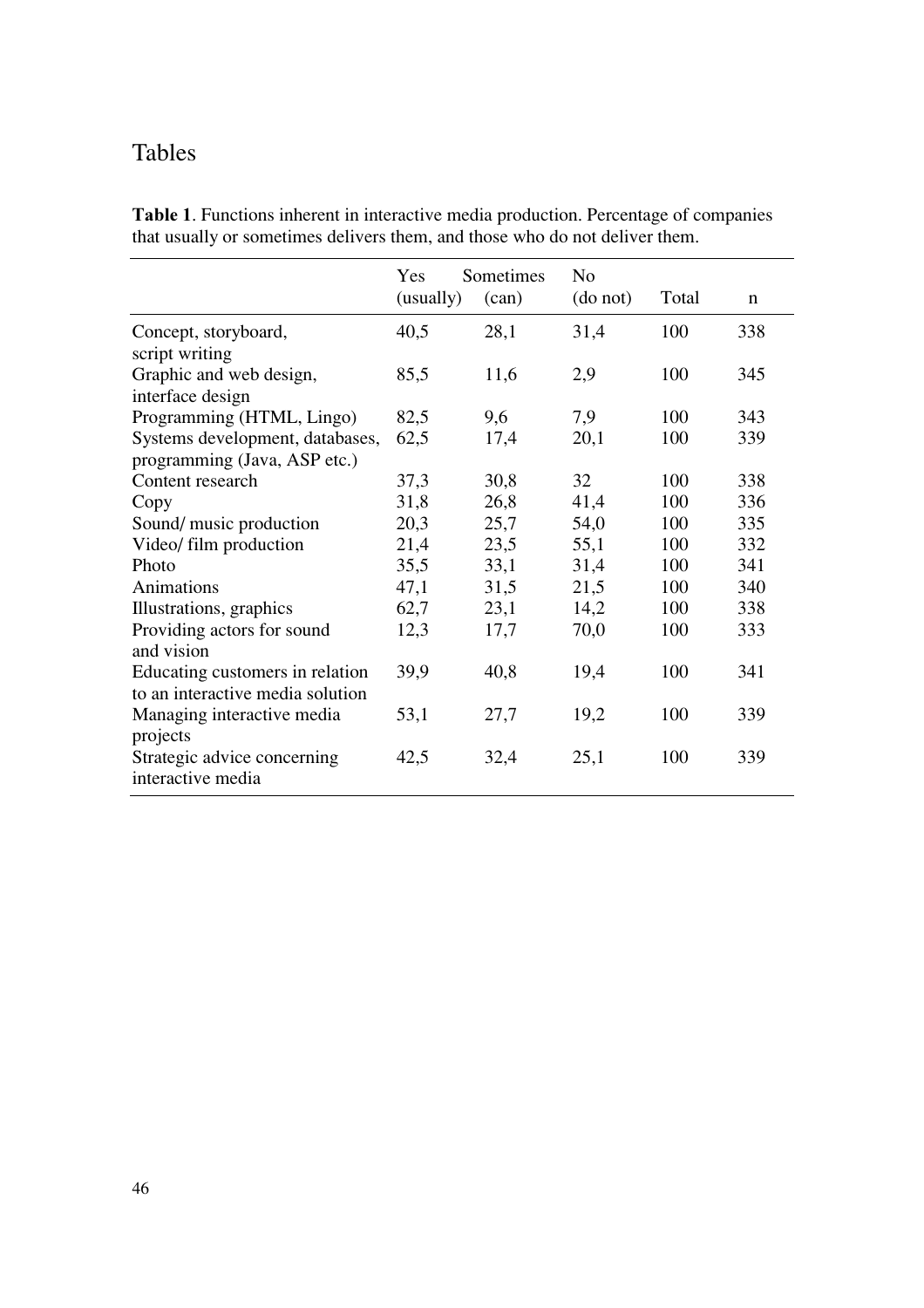|                                                       | Yes<br>(usually) | Sometimes No.<br>(can) | (do not) | Total | n                |
|-------------------------------------------------------|------------------|------------------------|----------|-------|------------------|
| Physical production of                                | 29,6             | 32,3                   | 38,1     | 100   | 341              |
| CD-ROMS, DVDs, etc.                                   |                  |                        |          |       |                  |
| Publishing, marketing, distri-                        | 9,4              | 23,1                   | 67,5     | 100   | 329              |
| bution of CD-ROMs, DVDs, etc.                         |                  |                        |          |       |                  |
| Publishing on the Internet/portal                     | 69,2             | 19,6                   | 11,1     | 100   | 341              |
| Providing access to server,<br>space webhosting, etc. | 47,4             | 16,3                   | 36,3     | 100   | 207 <sup>a</sup> |
| Perform e-business activity                           | 11,3             | 13,4                   | 75,3     | 100   | 336              |
| Perform e-learning                                    | 9,0              | 17,4                   | 73,6     | 100   | 333              |

Table 2. Functions performed in connection to the actual production of interactive media. Percentage of companies that usually or sometimes delivers them, and those who do not deliver them.

a. The low base numbers are due to an error in the construction of the computerised coding tool. The error did not render systematic bias. Distributions are therefore valid.

Table 3. Mean and median founding year of companies.

Comment: when several companies have merged, the starting year corresponds to the founding of the oldest inherent company.

|        | Founding year |
|--------|---------------|
| Mean   | 1992,7        |
| Median | 1996          |

n=342

Table 4. Mean and median year companies started producing interactive media.

Comment: when several companies have merged, the starting year corresponds to the time when the oldest inherent company started producing interactive media.

| 1996,2<br>1997 |
|----------------|
|                |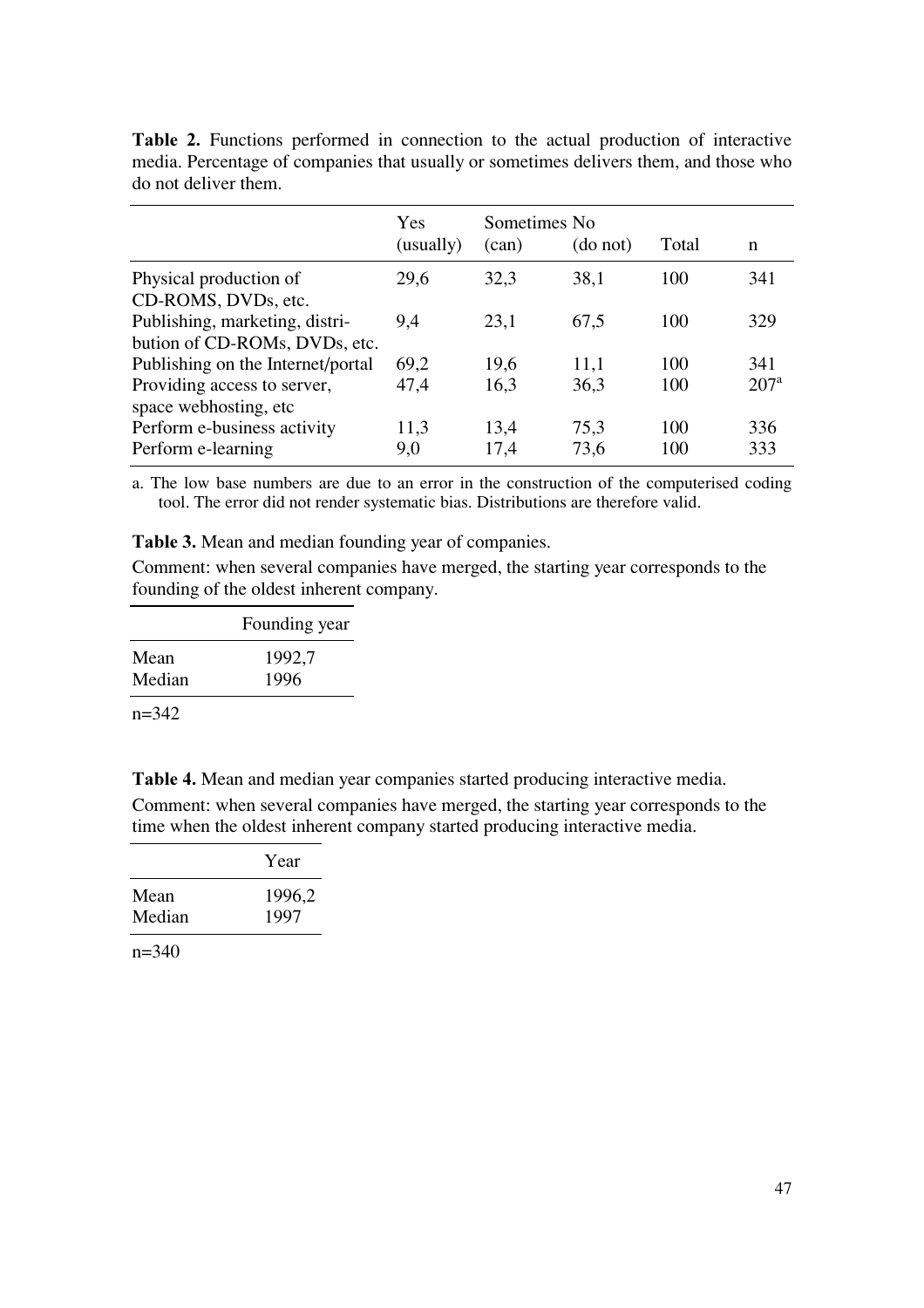| Offices                                                                                       | Mean | Median |
|-----------------------------------------------------------------------------------------------|------|--------|
| Total in Sweden<br>Total outside Sweden 0,11<br>Producing interactive 1,28<br>media in Sweden | 1,41 |        |

Table 5. Total number of offices with different addresses, and number of Swedish offices producing interactive media per company. Mean and median of companies.

n=345

Table 6. Geographical location of interactive media companies.

Comment: Companies with more than one office are classified according to the location of their largest interactive media producing office, not headquarter.

| Location                 | Percent |
|--------------------------|---------|
| <b>Central Stockholm</b> | 28,4    |
| Greater Stockholm        |         |
| Göteborg                 | 10,1    |
| Malmö/Lund               | 7,8     |
| Rest of traditional      | 8,0     |
| University towns         |         |
| <b>Rest of Sweden</b>    | 41,7    |
| Total                    | 100     |
|                          |         |

n=348

Table 7. Companies that have other activities besides interactive media production. Percentage of companies.

| Have other business areas | percentage |
|---------------------------|------------|
| Yes                       | 74,5       |
| N <sub>0</sub>            | 25,5       |
| Total                     | 100        |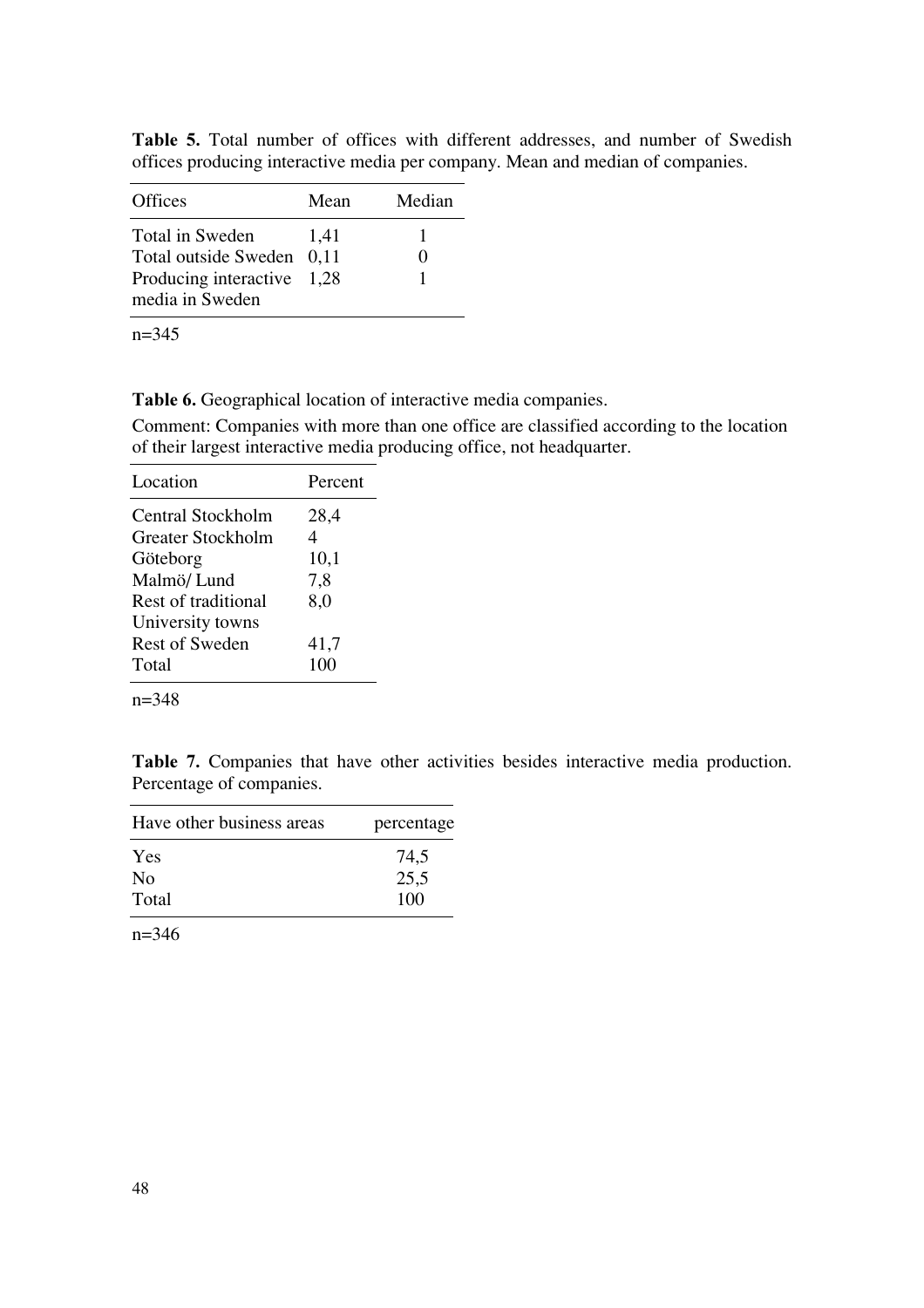| Type of activity                |           | Yes $(\% \text{ of all})$ No $(\% \text{ of all})$ |           |                 | Total |
|---------------------------------|-----------|----------------------------------------------------|-----------|-----------------|-------|
| Advertising, PR                 |           | 47,9 (35,7)                                        |           | 52,1 (64,3)     | 100   |
| Publishing in printed media     |           | 39,3 (29,3)                                        |           | $60,7$ $(70,7)$ | 100   |
| Graphic production              |           | $62,7$ $(46,7)$                                    |           | 37,3 (53,3)     | 100   |
| Design                          |           | 59,1 (44)                                          | 40,9(56)  |                 | 100   |
| Software development            |           | 31,3(23,3)                                         |           | 68,7 (76,7)     | 100   |
| Video/ film/                    |           | 26,1(19,4)                                         |           | 73,9 (80,6)     | 100   |
| TV production, photo            |           |                                                    |           |                 |       |
| Audio, music production         | 10,7(8)   |                                                    | 89,3 (92) |                 | 100   |
| General IT-consulting           | 45,6 (34) |                                                    | 54,4 (66) |                 | 100   |
| General organisation,           |           | 22,8 (17)                                          | 77,2 (83) |                 | 100   |
| management, business consulting |           |                                                    |           |                 |       |
| General education/training      |           | 19,2(14,3)                                         |           | 80,8 (85,7)     | 100   |
| Other actvities                 |           | 27,1(20,2)                                         |           | 72,9 (79,8)     | 100   |

Table 8. Performance of activities excluding interactive media production. Percentage of compa-nies that have other areas, and of all companies surveyed.

Tabell 9. Total turnover, and estimated total turnover, per year (MSEK), and percentage from interactive media. Mean and median of companies.

|                |      | Total  |      | Percent interactive media |
|----------------|------|--------|------|---------------------------|
| Year           | Mean | Median | Mean | Median                    |
| 1999           | 10,7 |        | 54,4 | 50                        |
| 2000           | 13,6 |        | 58   | 67,5                      |
| Estimated 2001 | 15,1 | 3.6    | 57.9 | 60                        |

Table 10. Companies' mean distribution of turnover from interactive media on different types of commissions.

| Commission                 | Percent |
|----------------------------|---------|
| Production                 | 77,1    |
| Consulting/advice          | 16,3    |
| <b>Educating customers</b> | 6,6     |
| Total                      | 100     |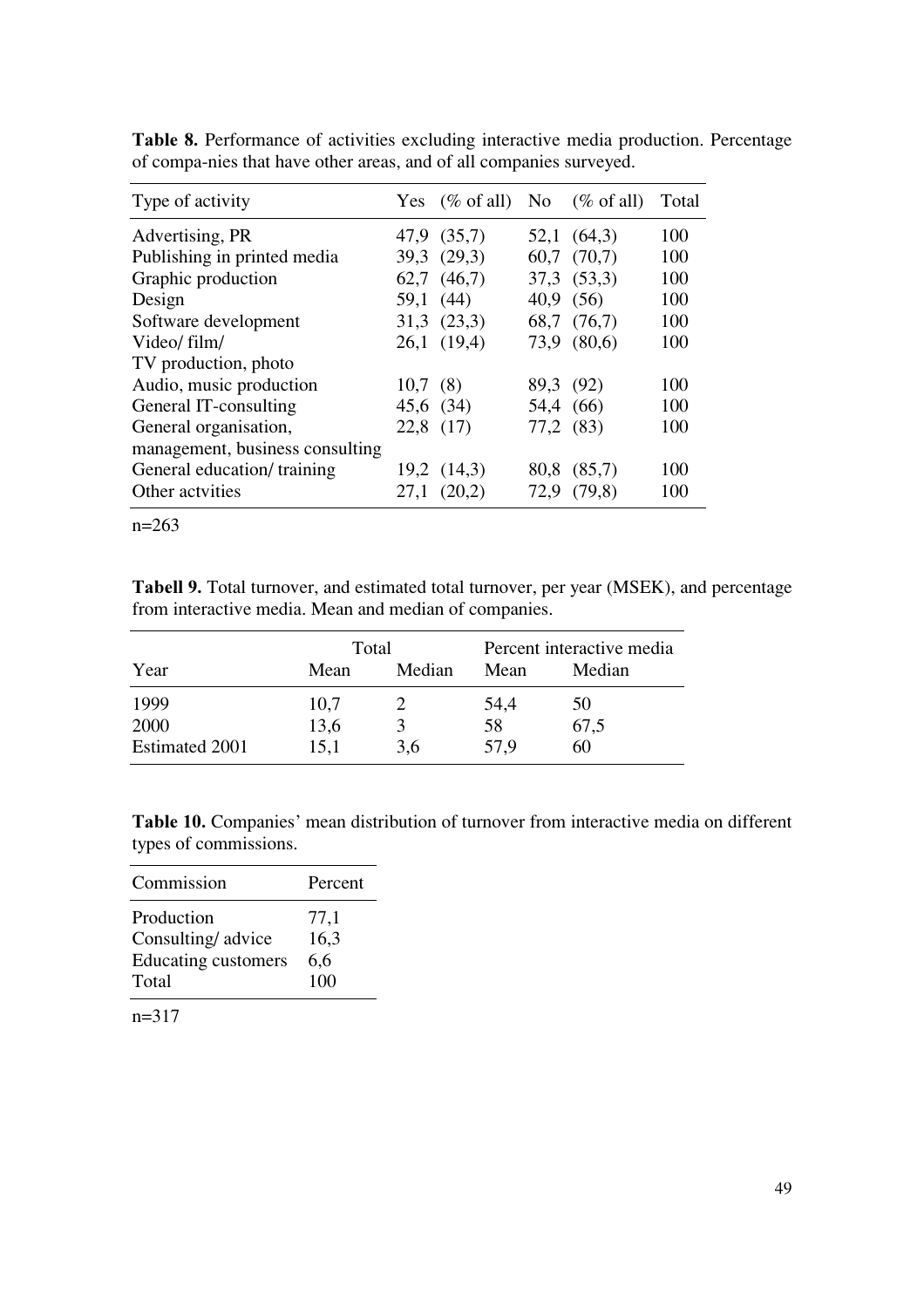| Information carrier          | Percent |
|------------------------------|---------|
| CD-ROM, DVD etc.             | 19,1    |
| Internet, intranets          | 77,2    |
| Broadband, broadband portals | 1,8     |
| Wireless Internet, WAP, GPRS | 0,8     |
| Interactive TV               | 1,1     |
| Total                        |         |

Table 11. Companies' mean distribution of turnover from interactive media on different types of information carriers/ platforms.

n=323

Table 12. Companies' mean distribution of turnover from interactive media on different markets and customers.

| Market/customer                                 | Percent             |
|-------------------------------------------------|---------------------|
| Consumer market<br>Corporate customers<br>Total | 17,5<br>82,5<br>100 |
|                                                 |                     |

n=328

| Category                                           | Large<br>part | Some<br>part | No<br>part | Total | n   |
|----------------------------------------------------|---------------|--------------|------------|-------|-----|
| Company/ organisational<br>presentations           | 63,6          | 24,5         | 12,3       | 100   | 340 |
| Advertising, marketing                             | 41,1          | 42,6         | 16,2       | 100   | 337 |
| Education                                          | 17,9          | 43,8         | 38,3       | 100   | 328 |
| Eduitainment                                       | 5,8           | 18,6         | 75,5       | 100   | 320 |
| Entertainment, games                               | 8,8           | 22,0         | 69,2       | 100   | 326 |
| Culture                                            | 3,6           | 31,8         | 64,6       | 100   | 326 |
| <b>News</b>                                        | 7,9           | 30,1         | 61,9       | 100   | 324 |
| Information databases                              | 25,8          | 39,2         | 35         | 100   | 328 |
| E-business for private                             | 9,8           | 32,4         | 57,8       | 100   | 323 |
| consumers (B2C)                                    |               |              |            |       |     |
| E-business, B2B                                    | 17,0          | 36,5         | 46,4       | 100   | 333 |
| Other interactive services                         | 11,0          | 47,4         | 41,7       | 100   | 316 |
| Other business solutions in<br>digital environment | 13,4          | 38,8         | 47,8       | 100   | 319 |

Table 13. Categorisation of companies' interactive media productions as part of turnover.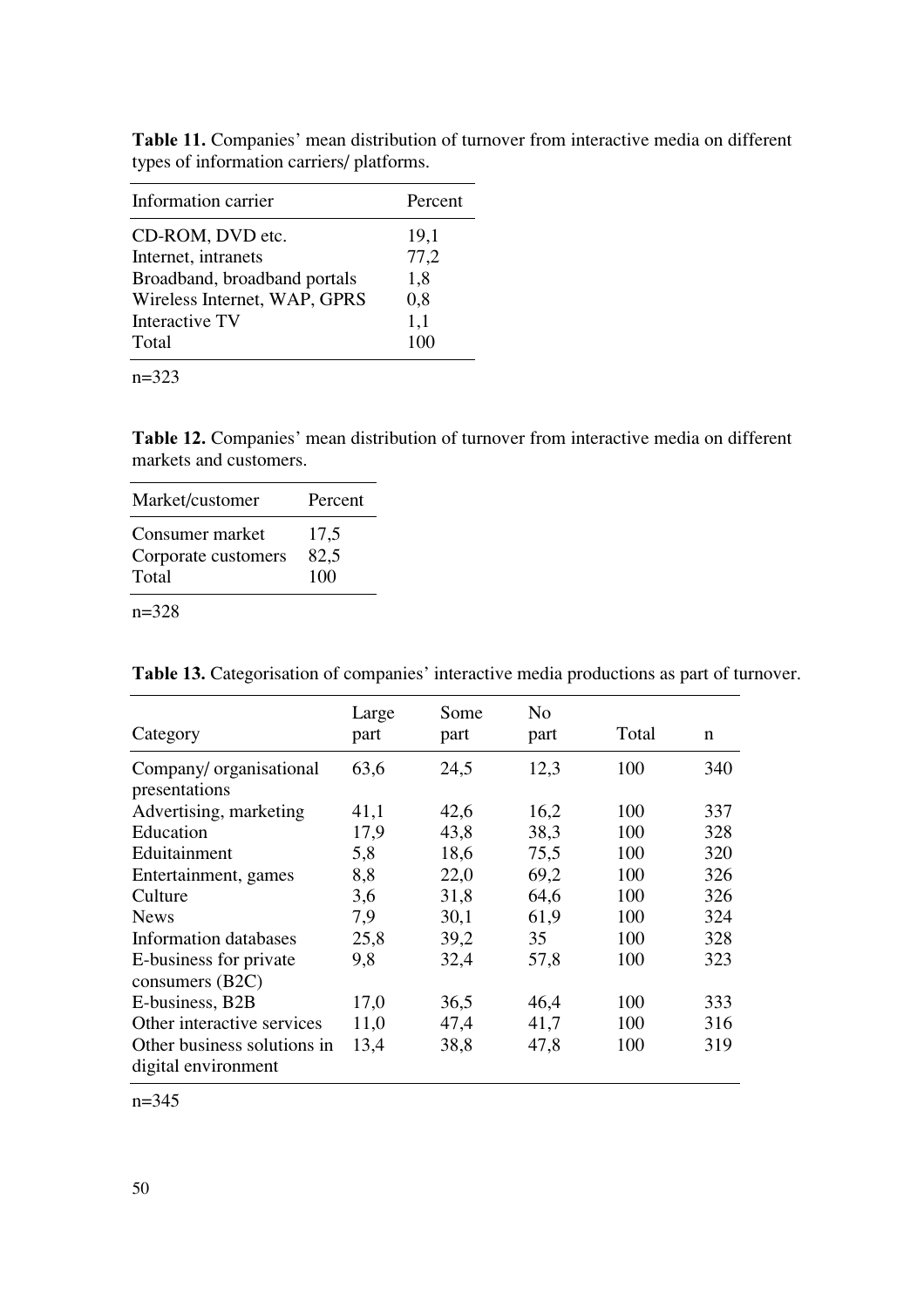|                                                             |  |  |  |  |  | Table 14. Total number of permanent employees, and employees focussing on |  |  |  |  |
|-------------------------------------------------------------|--|--|--|--|--|---------------------------------------------------------------------------|--|--|--|--|
| interactive media production. Mean and median of companies. |  |  |  |  |  |                                                                           |  |  |  |  |

| Permanent employees                                 | Mean        | Median | n          |
|-----------------------------------------------------|-------------|--------|------------|
| Total<br>Focused on interactive<br>media production | 16,2<br>8.1 | ┑<br>з | 345<br>339 |

Table 15. Percentage of workers focussing on interactive media production with fixed time contracts. Mean and median of companies.

|                      | Mean | Median |
|----------------------|------|--------|
| Fixed time employees | 5,7  |        |

n=253

Table 16. Number of consultants focussing on interactive media production presently active within company. Mean and median of companies.

|             | Mean | Median |
|-------------|------|--------|
| Consultants | 0.6  |        |

n=262

Table 17. Distribution of workers focussing on interactive media production on different types of activities. Mean percentage in companies.

| Activity                                  | Percent      |
|-------------------------------------------|--------------|
| IT, programming<br>Design and content     | 40,9<br>35,9 |
| production<br>Project management<br>Total | 23,2<br>100  |

n=226

Table 18. Percentage of women and men within different types of activities in interactive media production. Mean of companies.

| Activity                              | Women        | Men          | Total      |            |
|---------------------------------------|--------------|--------------|------------|------------|
| IT, programming<br>Design and content | 10,2<br>24,1 | 89,8<br>75,9 | 100<br>100 | 240<br>241 |
| production<br>Project management      | 21,4         | 78,6         | 100        | 238        |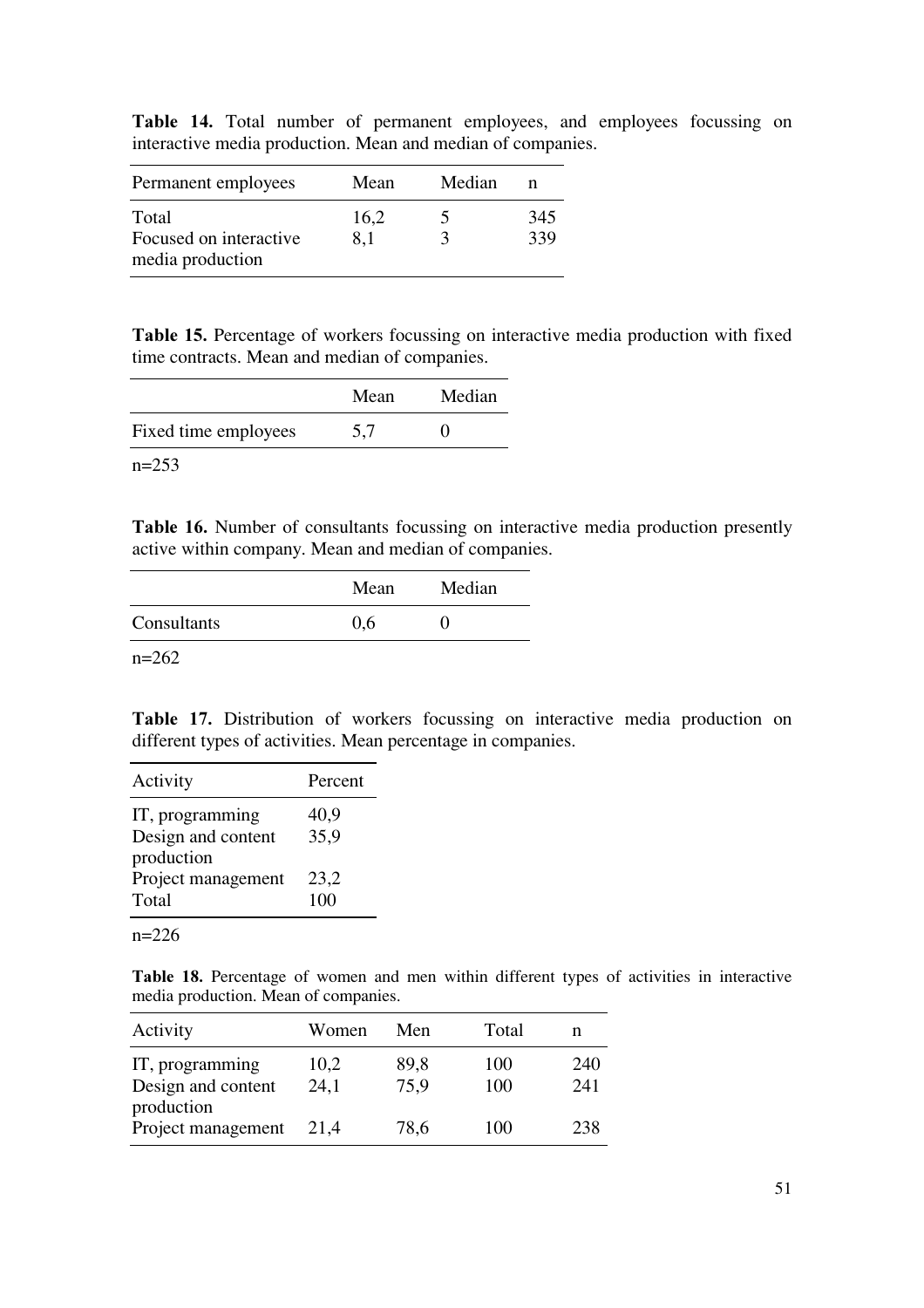Table 19. Gender of highest ranking manager within companies producing interactive media.

|       | Percent |
|-------|---------|
| Man   | 86,1    |
| Woman | 13,9    |
| Total | 100     |

Table 20. Age distribution of workers focussing on interactive media production.

| Age                                           | Percent                     |
|-----------------------------------------------|-----------------------------|
| $=$ 29 years<br>30-39 years<br>$40=$<br>Total | 45,2<br>36,2<br>18,6<br>100 |
|                                               |                             |

n=244

Table 21. Average real weekly working time of permanent full-time employees focussing on interactive media production.

| Percent |
|---------|
| 21,0    |
| 65,4    |
| 9,6     |
| 4,0     |
| 100     |
|         |

n=244

Table 22. Occurrence of systematic documentation of overtime. Mean of companies.

|                                               | Percent                    |
|-----------------------------------------------|----------------------------|
| Yes<br>N <sub>0</sub><br>Do not know<br>Total | 51,7<br>46,7<br>1,6<br>100 |
|                                               |                            |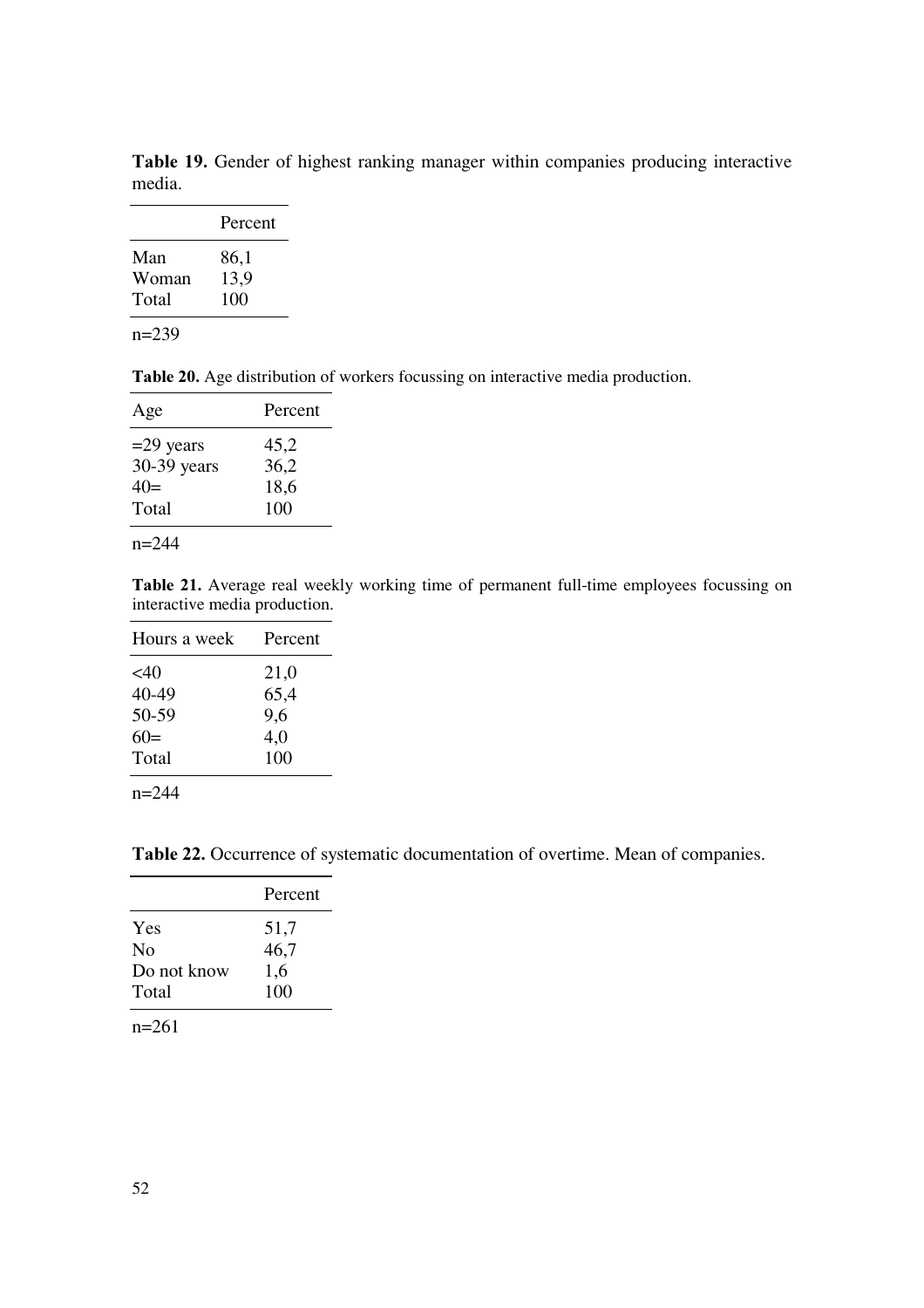|                | Percent |
|----------------|---------|
| Yes            | 30,8    |
| N <sub>0</sub> | 66,2    |
| Do not know    | 3,1     |
| Total          | 100     |
|                |         |

Table 23. Occurrence of economic compensation for overtime. Mean of companies.

Table 24. Occurrence of compensation for overtime in free time. Mean of companies.

|                                      | Percent |
|--------------------------------------|---------|
| Yes, based on formal documentation   | 30,4    |
| Yes, handled informally by employees | 47,7    |
| N <sub>0</sub>                       | 20,0    |
| Do not know                          | 1,9     |
| Total                                | 100     |

n=260

Table 25. Number of newly hired permanent employees, employees that quit, and those thereof laid off the last 12 months. Mean and median of companies.

| Mean | Median        |
|------|---------------|
| 4,5  | $\mathcal{L}$ |
| 1,7  |               |
| 0.7  |               |
|      |               |

n=213

Table 26. Highest level of formal education among employees. Mean of companies. Comment: The figures are based on all companies surveyed.

| Level                                   | Percent |
|-----------------------------------------|---------|
| University or equivalent,               | 41,1    |
| 3 years minimum<br>Other post-secondary | 36,5    |
| school education                        |         |
| Secondary school                        | 20,3    |
| Elementary school                       | 2,1     |
| Total                                   | 100     |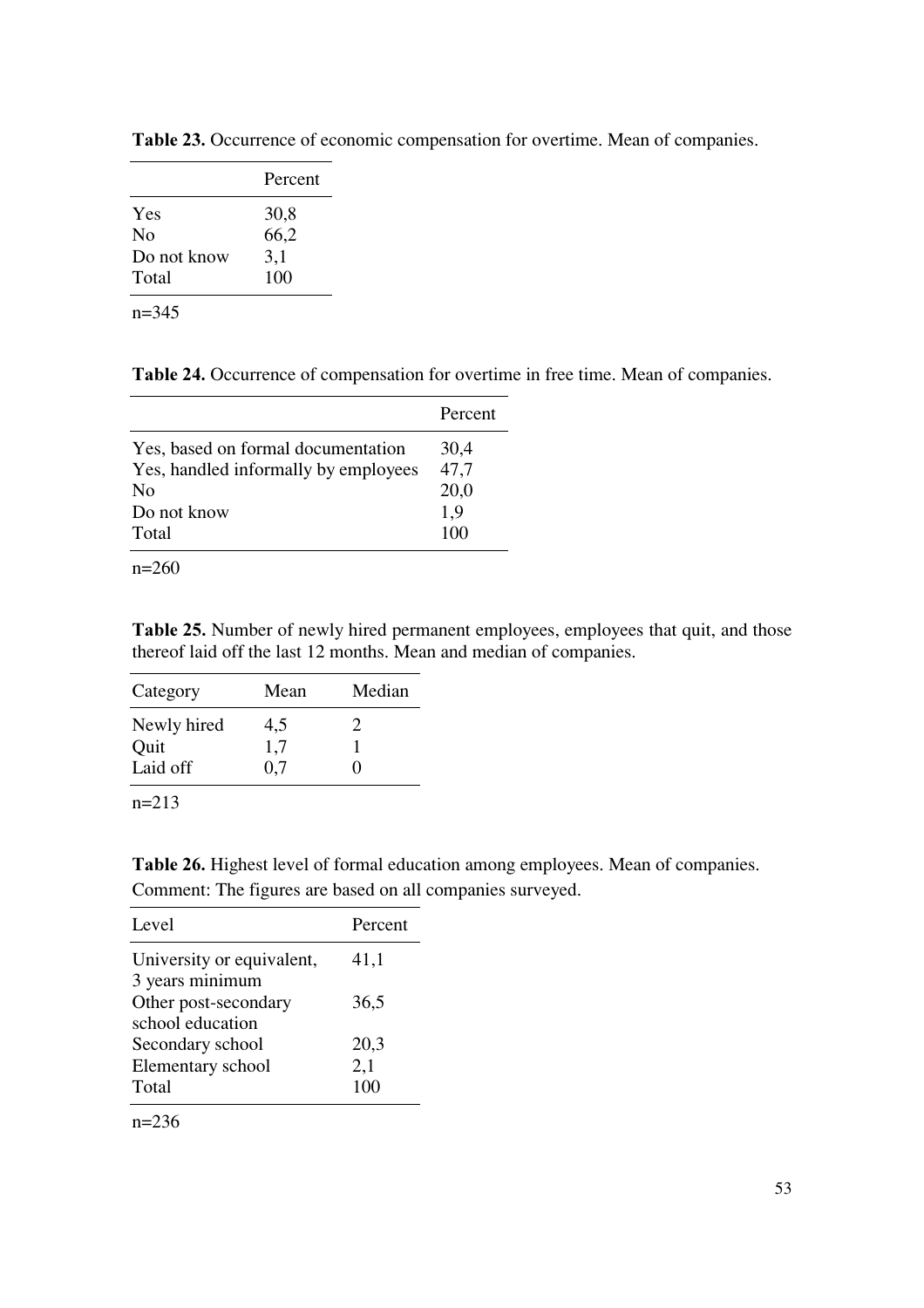| Level                                                                        | Percent |
|------------------------------------------------------------------------------|---------|
| Yes, equally. Certain number of days<br>annually, or equivalent sum of money | 14,0    |
| Yes. Number of days decided in<br>individual competence plans                | 58,0    |
| N <sub>0</sub>                                                               | 23,5    |
| Do not know                                                                  | 4,5     |
| Total                                                                        | 100     |

Table 27. Offers of certain time annually for employees' competence development.

Table 28. Average annual time offered employees for competence development. Comment: Only companies offering time for competence development.

| Time                       | Percent |
|----------------------------|---------|
| $1-5$ days/ 1 week         | 31,6    |
| $6-10$ days/ 2 weeks       | 34,2    |
| 11-15 days/ $3$ weeks      | 14,5    |
| More than 16 days/ 4 weeks | 6,7     |
| Do not know                | 13,0    |
| Total                      | 100     |
| $n=193$                    |         |

Table 29. Average proportion of employees within companies that used the time for competence development offered to them maximally in 2000.

Comment: Only companies offering time for competence development are included.

| Proportion  | Percent |
|-------------|---------|
| $0 - 19%$   | 12,6    |
| 20-39%      | 14,3    |
| 40-59%      | 17,0    |
| 60-79%      | 13,7    |
| 80-100%     | 22,5    |
| Do not know | 19,8    |
| Total       | 100     |
|             |         |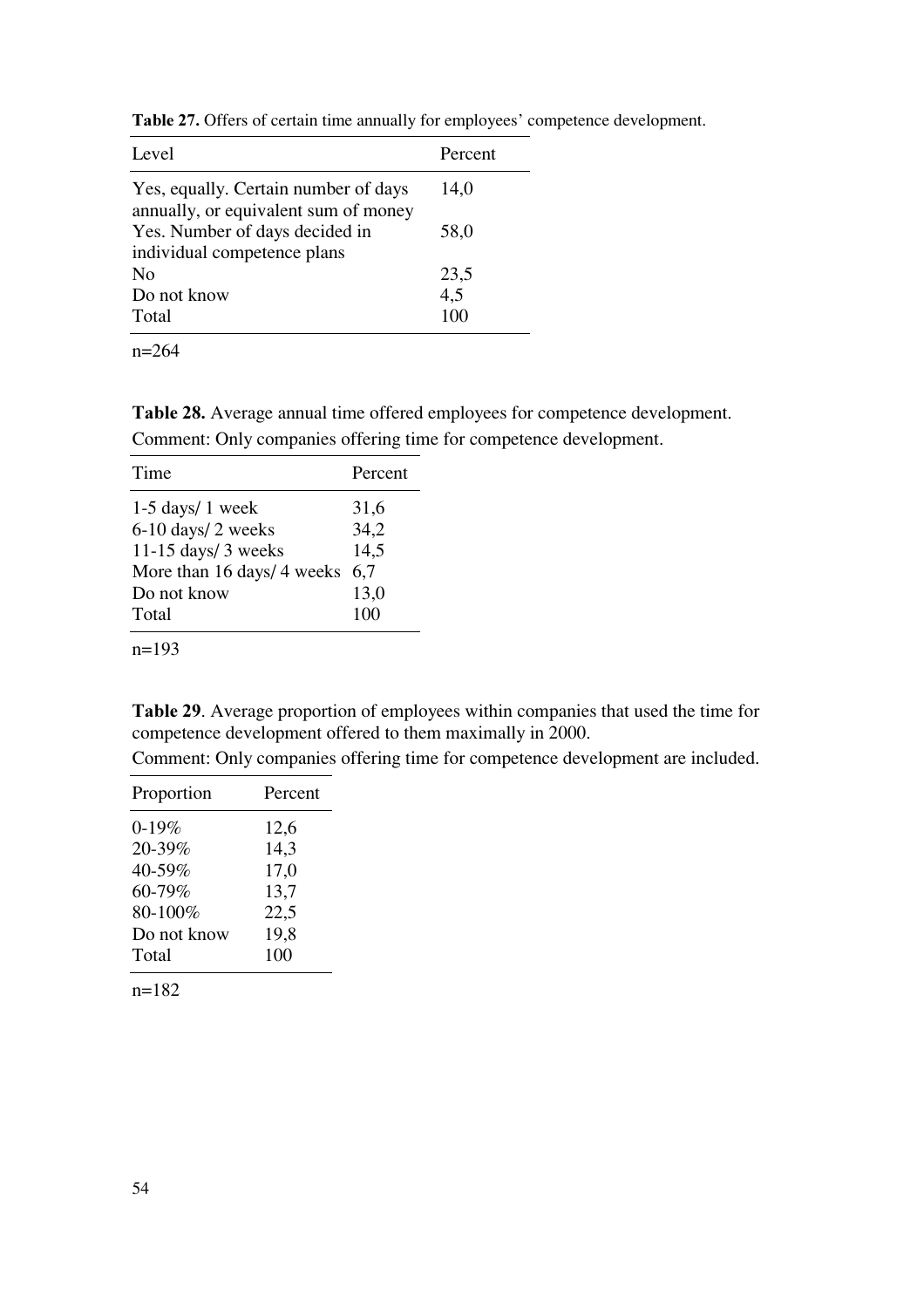Table 30. Strategies used by companies to ensure employees have sufficient time for competence development

| Strategy                    | Percent |
|-----------------------------|---------|
| Pre decided time put off    | 3,4     |
| Time planned in gradually   | 30,4    |
| Customer charged hours set  | 5,5     |
| lower than full-time        |         |
| Other methods               | 12,6    |
| No particular strategy used | 16,2    |
| Do not know                 | 31,9    |
| Total                       | 100     |
|                             |         |

Comment: Only companies offering time for competence development are included.

n=261

Table 31. Amount of competence development, measured as working time, spent on the job (in connection to daily work) and off the job (formal training, courses, etc).

| Learning situation Percent |      |
|----------------------------|------|
| On the job                 | 74,5 |
| Off the job                | 24,5 |
| Total                      | 100  |
| $n=255$                    |      |

Table 32. Lowest, highest and typical monthly salary before tax in SEK for different groups of employees.

Comment: The figures are based on all companies surveyed, not weighted according to number of employees in companies.

| Group of employees                    | Lowest<br>salary | n          | Highest<br>salary | n          | <b>Typical</b><br>salary |            |
|---------------------------------------|------------------|------------|-------------------|------------|--------------------------|------------|
| IT, programming<br>Design and content | 19,471<br>18,741 | 135<br>140 | 27,272<br>25,723  | 137<br>137 | 22,222<br>21,566         | 138<br>138 |
| production<br>Project management      | 23,206           | 132        | 30,048            | 138        | 24,900                   | 135        |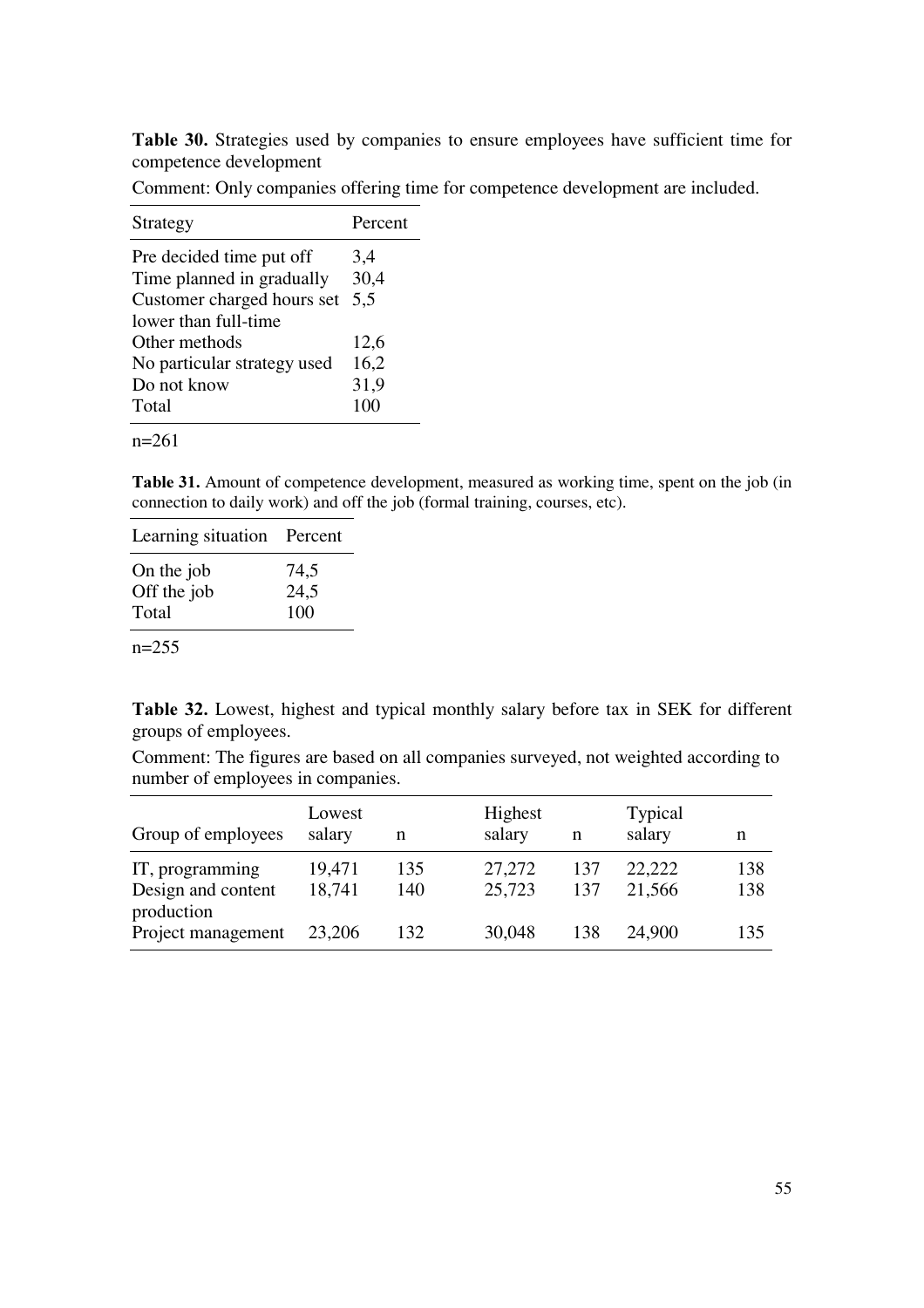| Reward                                     | No one | A smaller<br>part | A larger<br>part | Every-<br>one | Total | n   |
|--------------------------------------------|--------|-------------------|------------------|---------------|-------|-----|
| Result based salary                        | 82,3   | 7,4               | 2,6              | 7,8           | 100   | 252 |
| Profit sharing                             | 65,5   | 7,3               | 3,9              | 23,3          | 100   | 253 |
| <b>Bonus</b>                               | 60,8   | 13,4              | 6,5              | 19,4          | 100   | 253 |
| Convertible bonds                          | 96,5   | 2,6               | 0,4              | 0,4           | 100   | 250 |
| Stock options                              | 80,2   | 5,6               | 6,5              | 7,8           | 100   | 253 |
| Partnership                                | 44,9   | 29,7              | 11,4             | 14,0          | 100   | 257 |
| Benefits like car,<br>house cleaning, etc. | 66,1   | 28,6              | 1,3              | 4,0           | 100   | 248 |

Table 33. Existence and occurrence of various economic reward systems among employees in companies. Mean percentage of employees included within companies.

Table 34. Mean levels of sick leave within companies measured as percentage of scheduled working time and annual number of days per employee, and percentage that did not know.

|                                                             | Absenteeism           | n         |
|-------------------------------------------------------------|-----------------------|-----------|
| Annual number of days/ employee<br>Percent of working time. | $3,6\%$<br>$2,1$ days | 149<br>98 |
| Do not know <sup>a</sup>                                    | $24\%$                | 78        |

a. Respondents where given the option to answer either as annual number of days/ employee or percent of working time. 78 respondents (24%) could not answer in either way.

Table 35. Companies with agreement with the Swedish company health care.

|             | Percent |
|-------------|---------|
| Yes         | 26,3    |
| No          | 69,8    |
| Do not know | 3,9     |
| Total       | 100     |
| $n=258$     |         |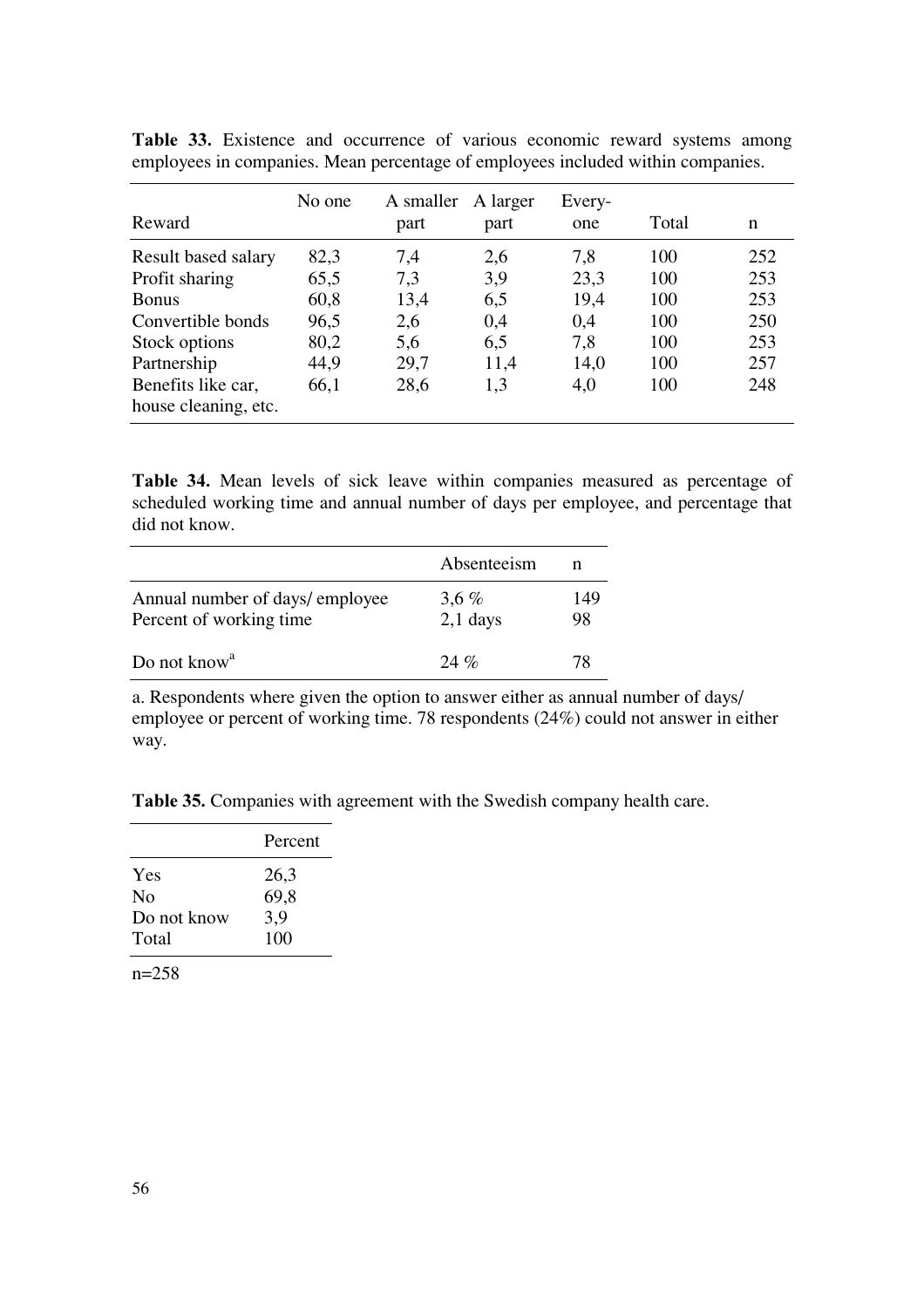Table 36. Aspects covered in agreement with the Swedish company health care. Percentage of companies.

Comment: Only companies that state they have an agreement with Swedish company health care are included.

|                                                                                | Included   | Not included | Total      |    |
|--------------------------------------------------------------------------------|------------|--------------|------------|----|
| Health care and treatment<br>Advice on work environment<br>and work conditions | 95.1<br>61 | 4.9<br>39    | 100<br>100 | 59 |

Table 37. Proportion of employees with written employment contracts. Mean of companies.

|         | Percent |
|---------|---------|
| All     | 78,8    |
| Some    | 8,1     |
| None    | 13,1    |
| Total   | 100     |
| $n=263$ |         |

Table 38. Percentage of companies having collective agreements covering employees working with interactive media production.

|                                  | Percent |
|----------------------------------|---------|
| Have collective agreement        | 19,5    |
| Do not have collective agreement | 71,6    |
| Do not know                      | 8,9     |
| Total                            | 100     |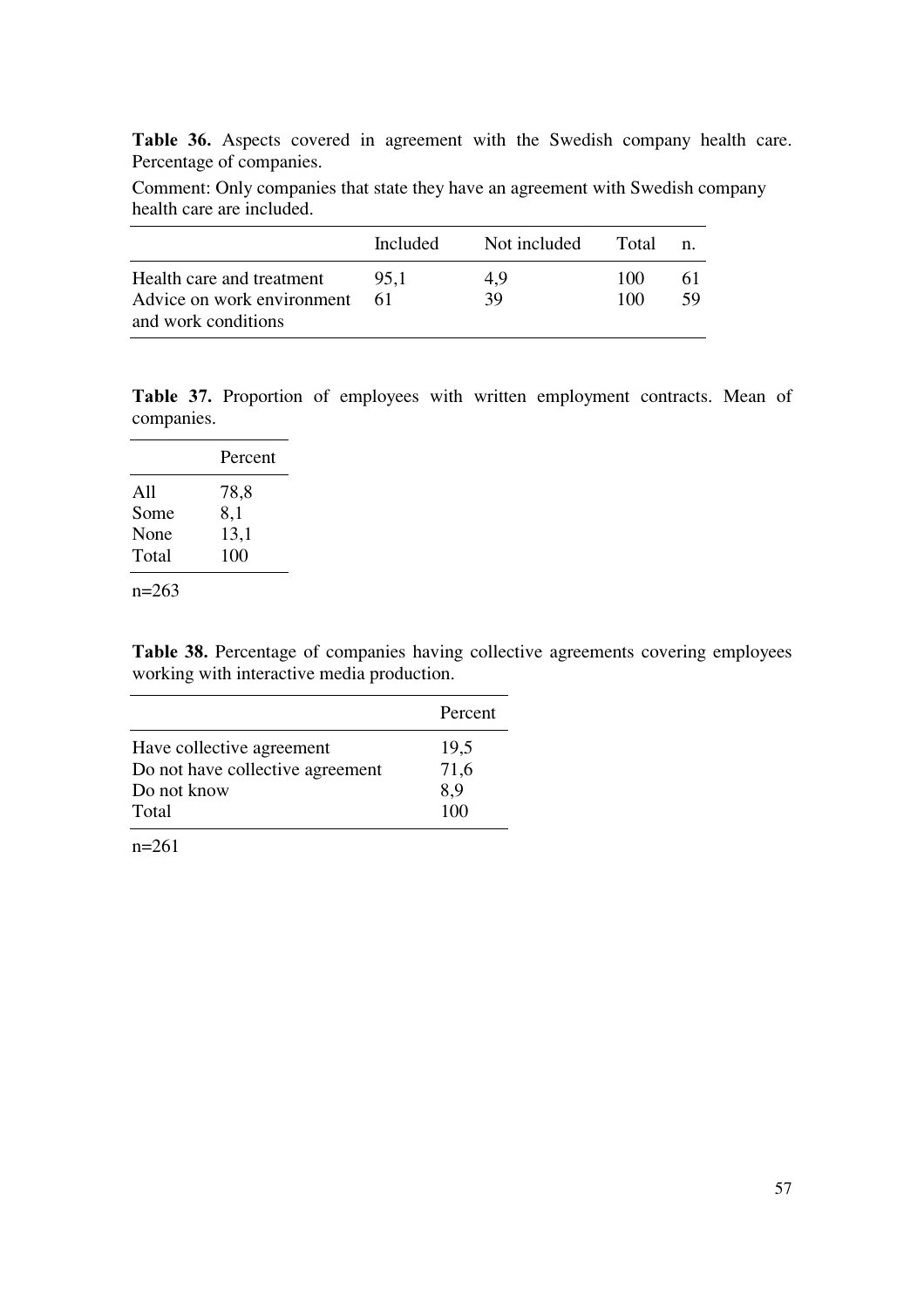Table 39. Measures to regulate work and employment contracts when there are no collective agreements covering employees working with interactive media production.

Comment: Only companies without collective agreements that cover interactive media workers are included.

| Measure                           | Percent |
|-----------------------------------|---------|
| Standardised agreement for        | 49,3    |
| all employees                     |         |
| Varying individual contracts with | 36      |
| different employees               |         |
| Other                             | 7,6     |
| Do not know                       | 7,1     |
| Total                             | 100     |

n=211

Table 40. Aspects covered in local agreements when there are no collective agreements covering employees working with interactive media production.

Comment: Only companies without collective agreements that cover interactive media workers are included. Do not know category left out.

| Aspect                                                               | Covered | Not covered | Total | n   |
|----------------------------------------------------------------------|---------|-------------|-------|-----|
| Salary                                                               | 94,2    | 5,8         | 100   | 211 |
| Profit sharing, options etc                                          | 27,1    | 72,9        | 100   | 210 |
| Competence development                                               | 30,0    | 70,0        | 100   | 212 |
| Pensions                                                             | 51,6    | 48,4        | 100   | 212 |
| Working time (weekly)                                                | 88,4    | 11,6        | 100   | 212 |
| Overtime compensation                                                | 67,9    | 32,1        | 100   | 212 |
| Free time, vacation                                                  | 84,7    | 15,3        | 100   | 212 |
| Time when laid off                                                   | 81,0    | 19,0        | 100   | 211 |
| Secrecy regarding company<br>specific knowledge                      | 68,9    | 31,1        | 100   | 212 |
| Possibilities to engage in competing<br>activities during employment | 59,5    | 40,5        | 100   | 212 |
| Possibilities to engage in competing<br>activities after employment  | 34,9    | 65,1        | 100   | 211 |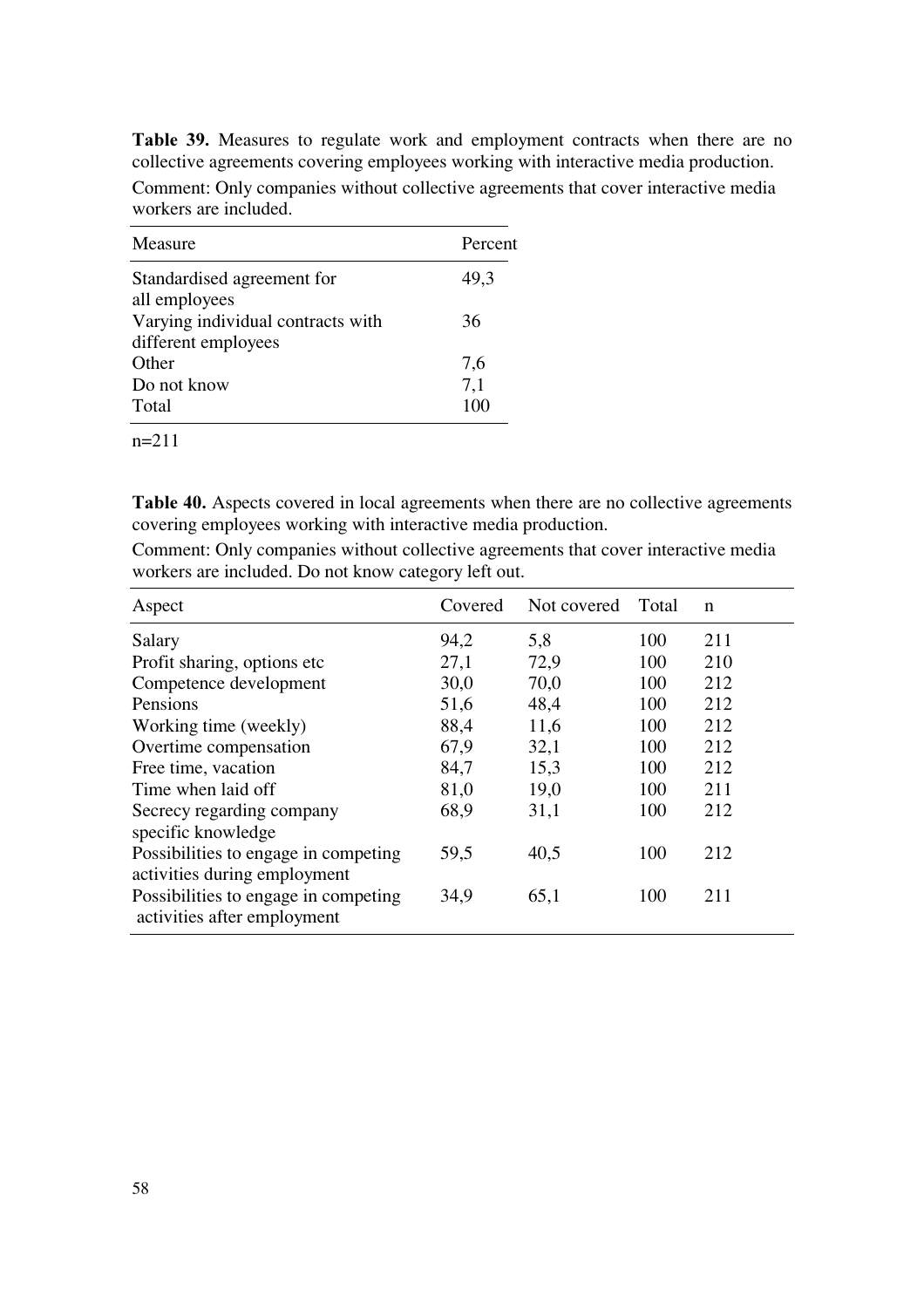

Publications from the MITIOR project

#### **MITIOR Books, Reports and articles**

- Bäcklund A-K & Sandberg Å (2002) New Media Industry Development: Regions, Networks and Hierarchies - Some Policy Implications. In: Regional Studies, Vol. 36,  $No I$  (forthcoming)
- Sandberg Å ed (2002) Ledning för Alla? Perspektivbrytningar i företagsledning. 4<sup>th</sup> revised ed. Stockholm: SNS förlag (forthcoming).
- Sandberg,  $\AA$  (2002) New forms of management New democratic participation? In: *Essays in Honour of Litsa Nicolaou.* Athens: University of Piraeus (forthcoming)
- Magdalenic S (2001) Journalistik och Internet i ett medieföretag. En explorativ fallstudie av omvandlingar inom ETC Produktion AB. Arbetslivsrapport. Stockholm: Arbetslivsinstitutet.
- Sandberg  $\AA$  & Augustsson F (2002) Interactive Media in Sweden 2002. The Second Swedish Interactive Media, Internet and Multimedia Industry Survey, Worklife in Transition 2002:2. Stockholm: National Institute for Working Life.
- Ekström M & Buskqvist U (2001): Nyheter på nätet. Organisering, arbetsformer och teknik. Örebro och Stockholm: Örebro Universitet och MITIOR, Arbetslivsinstitutet.
- Von Otter C & Sandberg Å (2001) Call Centre Jobs and Regions in the New Economy. Editorial Introduction. Special Issue of Economic and Industrial Democracy. Vol. 22. No 1, feb. 2001. pp 5-11.
- Sandberg Å et al (2001) Medier, IT och innovation i organisation och arbete. Underlag för ett forskningsprogram. Stockholm: MITIOR, Arbetslivsinstitutet.
- Sandberg  $\AA$  et al (2001) *Media*, IT and innovation in organisation and work. Stockholm: MITIOR, Arbetslivsinstitutet.
- Augustsson F (2000) Vi eller dom, här eller där?. In: Samtida Gränser Framtida Gränser. Stockholm: SCORE.
- Skiöld L (red) (2000) A look into modern working life. Summary of WorkLife 2000 workshops, among them, three workshops arranged by MITIOR. Stockholm: Arbetslivsinstitutet
- The researchers reports from the three workshops below on interactive media, management and working life may be downloaded at
	- www.niwl.se/wl2000/workshops/list\_infosociety\_en.asp:
- New Management, ICT and the New Working Life. Work Life 2000 workshop.
- New media industry development: regions, networks and hierarchies. Work Life 2000 workshop.